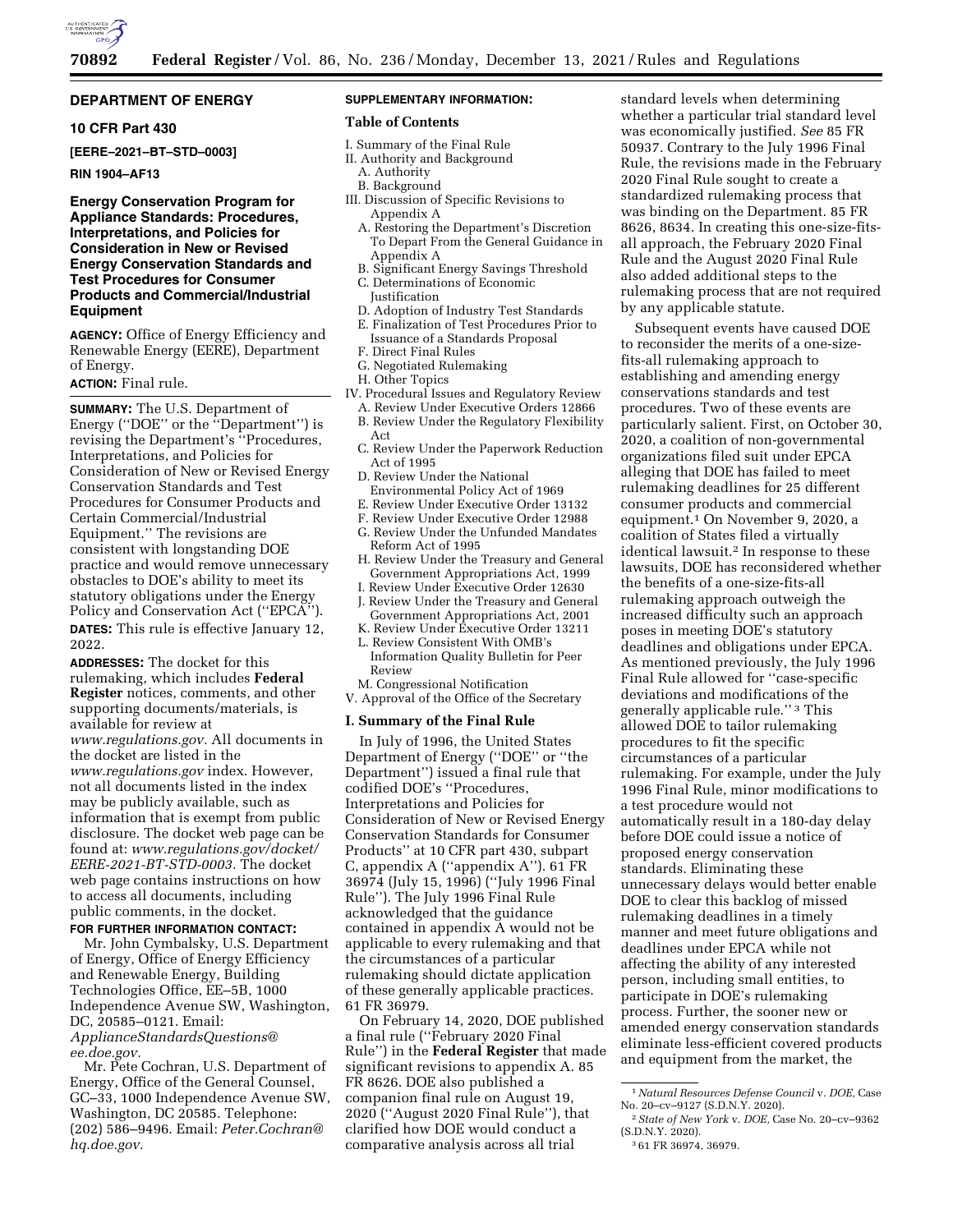greater the resulting energy savings and environmental benefits.

Second, on January 20, 2021, the White House issued Executive Order 13990, ''Protecting Public Health and the Environment and Restoring Science to Tackle the Climate Crisis.'' 86 FR 7037 (Jan. 25, 2021). Section 1 of that Order lists a number of policies related to the protection of public health and the environment, including reducing greenhouse gas emissions and bolstering the Nation's resilience to climate change. *Id.* at 86 FR 7037, 7041. Section 2 of the Order instructs all agencies to review ''existing regulations, orders, guidance documents, policies, and any other similar agency actions (agency actions) promulgated, issued, or adopted between January 20, 2017, and January 20, 2021, that are or may be inconsistent with, or present obstacles to, [these policies].'' *Id.* Agencies are then directed, as appropriate and consistent with applicable law, to consider suspending, revising, or rescinding these agency actions and to immediately commence work to confront the climate crisis. *Id.* Under that same section, for certain explicitly enumerated agency actions, including

the February 2020 and the August 2020 Final Rules, the Order directs agencies to consider publishing for notice and comment a proposed rule suspending, revising, or rescinding the agency action within a specific time frame. Under this mandate, DOE is directed to propose any major revisions to these two rules by March 2021, with any remaining revisions to be proposed by June 2021. *Id.* at 86 FR 7038.

In light of these events, DOE has identified several aspects of the February 2020 and the August 2020 Final Rules that present obstacles to DOE's ability to expeditiously clear the backlog of missed rulemaking deadlines while meeting future obligations under EPCA. In accordance with E.O. 13990, DOE proposed major revisions to appendix A in a notice of proposed rulemaking (NOPR) that was published on April 12, 2021 (''April 2021 NOPR''). 86 FR 18901. DOE proposed additional revisions to appendix A in a second NOPR that was published on July 7, 2021 (''July 2021 NOPR''). 86 FR 35668. DOE is addressing the proposed revisions from the April 2021 NOPR in this document. DOE will address the

### LIST OF REVISIONS IN THIS DOCUMENT

additional revisions proposed in the July 2021 NOPR in a separate final rule.

In this document, DOE is: (1) Restoring DOE's discretion to depart from the general guidance in appendix A; (2) removing the recently-added threshold for determining when the significant energy savings criterion is met; (3) removing the recently-added requirement to conduct a comparative analysis as part of DOE's analysis of economic justification under the factors listed in 42 U.S.C. 6295(o)(2)(B)(i); (4) reverting to DOE's 1996 guidance regarding completion of test procedure rulemakings prior to issuance of a NOPR for an energy conservation standards rulemaking; (5) clarifying that DOE may make modifications to industry test procedure standards to comply with the requirements of EPCA, as well as for certification, compliance, and enforcement purposes; (6) reverting to DOE's prior practice on direct final rules; and (7) clarifying that DOE will conduct negotiated rulemakings in accordance with the Negotiated Rulemaking Act (''NRA''), Public Law 104–320 (5 U.S.C. 561, *et seq.*). These revisions are summarized in the following table.

| Section                                                                        | Proposed revisions in April 2021 NOPR                                                                                                                                                                                                                                                                                                               | Final revisions                                                                                                                                                                                                              |
|--------------------------------------------------------------------------------|-----------------------------------------------------------------------------------------------------------------------------------------------------------------------------------------------------------------------------------------------------------------------------------------------------------------------------------------------------|------------------------------------------------------------------------------------------------------------------------------------------------------------------------------------------------------------------------------|
|                                                                                | Revise language to be consistent with the<br>newly proposed Section 3.                                                                                                                                                                                                                                                                              | Revise language to be consistent with new<br>Section 3; revise paragraph (g) to specifi-<br>cally reference consensus recommenda-<br>tions developed through negotiated<br>rulemakings.                                      |
|                                                                                | No revisions proposed in this document                                                                                                                                                                                                                                                                                                              | No revisions in this document.                                                                                                                                                                                               |
| 3. Mandatory Application of the Process Rule                                   | Replace with new Section 3, "Application"                                                                                                                                                                                                                                                                                                           | Replace with new Section 3, "Application."                                                                                                                                                                                   |
| 4. Setting Priorities for Rulemaking Activity                                  | No revisions proposed in this document                                                                                                                                                                                                                                                                                                              | No revisions in this document.                                                                                                                                                                                               |
| 5. Coverage Determination Rulemakings                                          | Eliminate the 180-day period in paragraph (c)<br>between finalization of DOE test procedures<br>and issuance of a NOPR proposing new or<br>amended energy conservation standards.                                                                                                                                                                   | Eliminate the 180-day period in paragraph (c)<br>between finalization of DOE test procedures<br>and issuance of a NOPR proposing new or<br>amended energy conservation standards.                                            |
| 6. Process for Developing Energy Conservation<br>Standards.                    | Eliminate paragraph (b), "Significant Savings<br>of Energy".                                                                                                                                                                                                                                                                                        | Eliminate paragraph (b), "Significant Savings<br>of Energy."                                                                                                                                                                 |
| 7. Policies on Selection of Standards                                          | Eliminate text in paragraph (e)(2)(i) requiring<br>DOE to conduct a comparative analysis<br>when determining whether a proposed<br>standard level is economically justified.                                                                                                                                                                        | Eliminate text in paragraph (e)(2)(i) requiring<br>DOE to conduct a comparative analysis<br>when determining whether a proposed<br>standard level is economically justified.                                                 |
|                                                                                | Clarify in paragraph (c) that DOE may revise<br>consensus industry test procedure stand-<br>ards for compliance, certification, and en-<br>forcement purposes; eliminate the 180-day<br>period in paragraph (d) between finalization<br>of DOE test procedures and issuance of a<br>NOPR proposing new or amended energy<br>conservation standards. | Clarify in paragraph (c) that DOE may revise<br>consensus industry test procedure stand-<br>ards for compliance, certification, and en-<br>forcement purposes; revise application of<br>the 180-day period in paragraph (d). |
|                                                                                | No revisions proposed in this document                                                                                                                                                                                                                                                                                                              | No revisions in this document.                                                                                                                                                                                               |
|                                                                                | Revise section to clarify that DOE will imple-<br>ment its direct final rule authority on a case-<br>by-case basis.                                                                                                                                                                                                                                 | Revise section to clarify that DOE will imple-<br>ment its direct final rule authority on a case-<br>by-case basis.                                                                                                          |
| 11. Negotiated Rulemaking Process                                              |                                                                                                                                                                                                                                                                                                                                                     | Eliminate section.                                                                                                                                                                                                           |
| 12. Principles for Distinguishing Between Effec-<br>tive and Compliance Dates. | No revisions proposed in this document                                                                                                                                                                                                                                                                                                              | No revisions in this document.                                                                                                                                                                                               |
| 13. Principles for the Conduct of the Engineer-<br>ing Analysis.               | No revisions proposed in this document                                                                                                                                                                                                                                                                                                              | No revisions in this document.                                                                                                                                                                                               |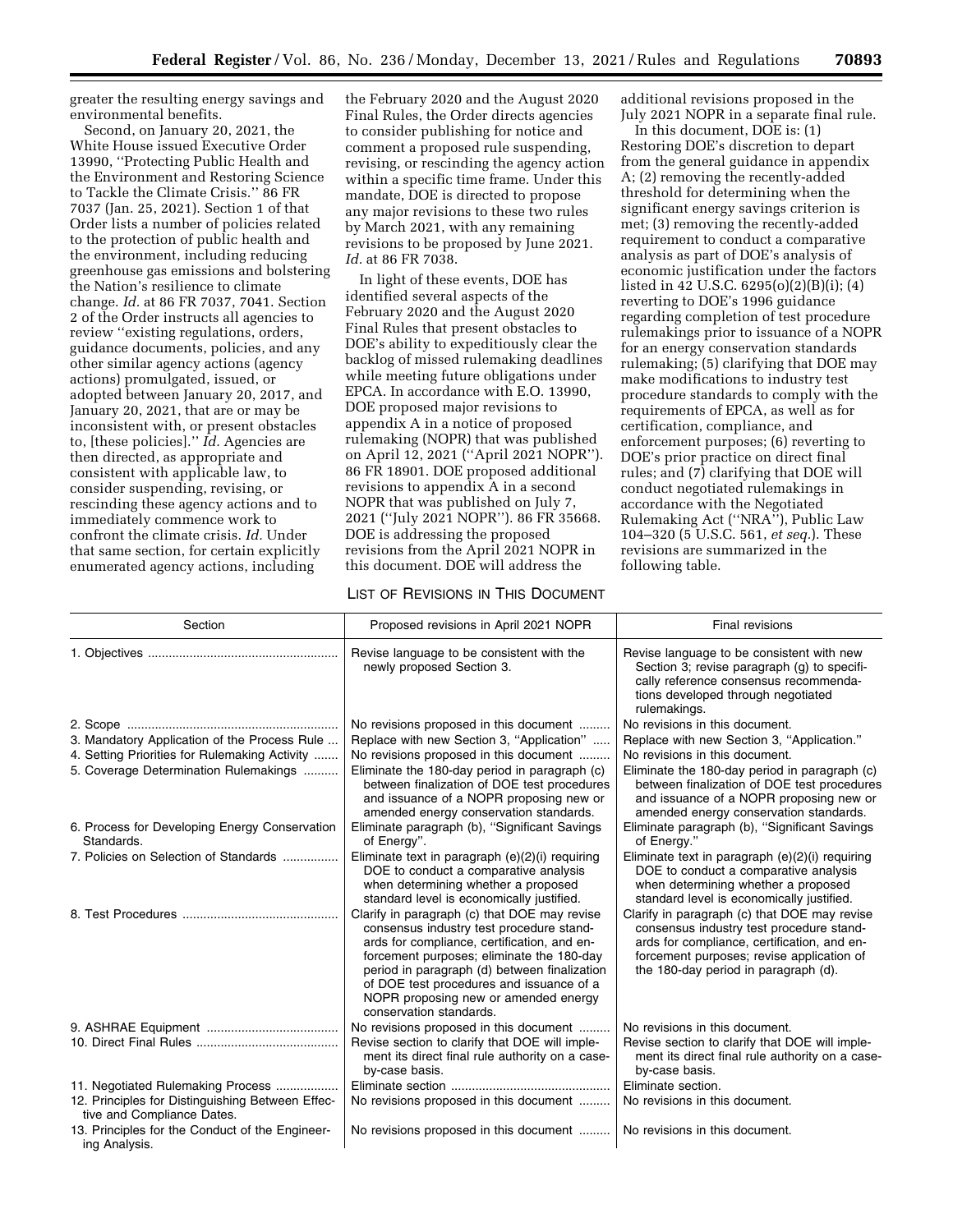| Section                                                         | Proposed revisions in April 2021 NOPR  | Final revisions                      |
|-----------------------------------------------------------------|----------------------------------------|--------------------------------------|
| 14. Principles for the Analysis of Impacts on<br>Manufacturers. | Eliminate incorrect cross reference    | Eliminate incorrect cross reference. |
| 15. Principles for the Analysis of Impacts on<br>Consumers.     | No revisions proposed in this document | No revisions in this document.       |
| 16. Consideration of Non-Regulatory Ap-<br>proaches.            | No revisions proposed in this document | No revisions in this document.       |
| 17. Cross-Cutting Analytical Assumptions                        | No revisions proposed in this document | No revisions in this document.       |

LIST OF REVISIONS IN THIS DOCUMENT—Continued

\* As part of the revisions, sections and subsections have been renumbered as required.

### **II. Authority and Background**

### *A. Authority*

Title III, Parts  $B<sup>4</sup>$  and  $C<sup>5</sup>$  of the Energy Policy and Conservation Act, as amended, (''EPCA'' or ''the Act''), Public Law 94–163 (42 U.S.C. 6291–6317, as codified), established the Energy Conservation Program for Consumer Products and Certain Industrial Equipment.6 Under EPCA, DOE's energy conservation program for covered products consists essentially of four parts: (1) Testing; (2) certification and enforcement procedures; (3) establishment of Federal energy conservation standards; and (4) labeling. Subject to certain criteria and conditions, DOE is required to develop test procedures to measure the energy efficiency, energy use, or estimated annual operating cost of each covered product and covered equipment during a representative average use cycle or period of use. (42 U.S.C. 6293; 42 U.S.C. 6314) Manufacturers of covered products and covered equipment must use the prescribed DOE test procedure when certifying to DOE that their products and equipment comply with the applicable energy conservation standards adopted under EPCA and when making any other representations to the public regarding the energy use or efficiency of those products. (42 U.S.C. 6293(c); 42 U.S.C. 6295(s); 42 U.S.C. 6314(a); and 42 U.S.C. 6316(a)) Similarly, DOE must use these test procedures to determine whether the products comply with energy conservation standards adopted pursuant to EPCA. (42 U.S.C. 6295(s); 42 U.S.C. 6316(a))

In addition, pursuant to EPCA, any new or amended energy conservation standard for covered products (and at least certain types of equipment) must

be designed to achieve the maximum improvement in energy efficiency that is technologically feasible and economically justified. (42 U.S.C. 6295(o)(2)(A); 42 U.S.C. 6316(a)) In determining whether a standard is economically justified, EPCA requires DOE, to the greatest extent practicable, to consider the following seven factors: (1) The economic impact of the standard on the manufacturers and consumers; (2) the savings in operating costs, throughout the estimated average life of the products (*i.e.,* life-cycle costs), compared with any increase in the price of, or in the initial charges for, or operating and maintaining expenses of, the products which are likely to result from the imposition of the standard; (3) the total projected amount of energy, or as applicable, water, savings likely to result directly from the imposition of the standard; (4) any lessening of the utility or the performance of the products likely to result from the imposition of the standard; (5) the impact of any lessening of competition, as determined in writing by the Attorney General, that is likely to result from the imposition of the standard; (6) the need for national energy and water conservation; and (7) other factors DOE finds relevant. (42 U.S.C.  $6295(o)(2)(B(i))$  Furthermore, the new or amended standard must result in a significant conservation of energy (42 U.S.C. 6295(o)(3)(B); 42 U.S.C. 6313(a)(6); and 42 U.S.C. 6316(a)) and comply with any other applicable statutory provisions.

#### *B. Background*

DOE conducted an effort between 1995 and 1996 to improve the process it follows to develop energy conservation standards for covered appliance products. As part of this effort, DOE reached out to many different stakeholders, including manufacturers, energy-efficiency advocates, trade associations, State agencies, utilities, and other interested parties for input on the procedures, interpretations, and policies used by DOE in considering whether to issue

new or amended energy conservation standards. This process resulted in publication of the July 1996 Final Rule which codified these procedures, interpretations, and policies in appendix A. The goal of the July 1996 Final Rule was to elaborate on the procedures, interpretations, and policies that would guide the Department in establishing new or revised energy conservation standards for consumer products. The rule was issued without notice and comment under the Administrative Procedure Act's (''APA'') exception for ''interpretative rules, general statements of policy, or rules of agency organization, procedure, or practice."  $(5 \text{ U.S.C. } 553(b)(A))$ 

On December 18, 2017, DOE issued a request for information (''RFI'') on potential revisions to appendix A. 82 FR 59992. DOE subsequently published a NOPR regarding appendix A in the **Federal Register** on February 13, 2019. 84 FR 3910. On July 26, 2019, DOE subsequently issued a notice of data availability (''NODA'') in the **Federal Register**. 84 FR 36037 (''July 2019 NODA''). After considering the comments it received DOE then published a final rule in the **Federal Register** on February 14, 2020, which significantly revised appendix A. 85 FR 8626.

While DOE issued the July 1996 Final Rule without notice and comment as an interpretative rule, general statement of policy, or rule of agency organization, procedure, or practice, the February 2020 Final Rule was issued with notice and comment. For several reasons, as stated throughout the April 2021 NOPR and this document, DOE believes appendix A is best described and utilized not as a legislative rule but instead as generally applicable guidance that may guide, but not bind, the Department's rulemaking process. The revisions finalized in this document are intended to clarify this point. In accordance with Executive Order 13990, DOE used a notice and comment process to revise appendix A. 86 FR 7037. DOE held a public webinar for the April 2021 NOPR on April 23, 2021.

<sup>4</sup>For editorial reasons, upon codification in the U.S. Code, Part B was redesignated Part A.

<sup>5</sup>Part C was added by Public Law 95–619, Title IV, section 441(a). For editorial reasons, upon codification in the U.S. Code, Part C was redesignated Part A–1.

<sup>6</sup>All references to EPCA in this document refer to the statute as amended through Energy Act of 2020, Public Law 116–260 (Dec. 27, 2020).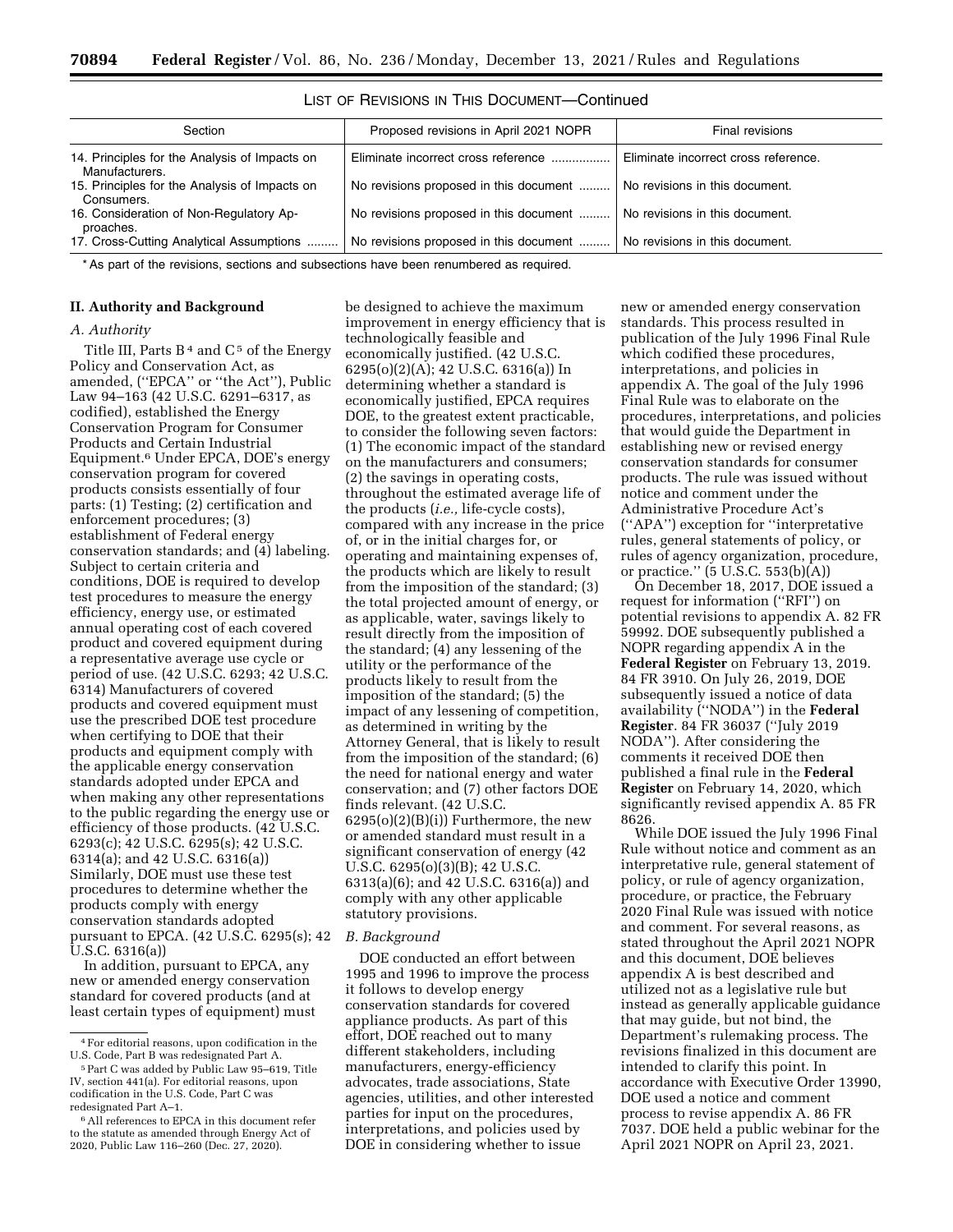▀

In response to the April 2021 NOPR and public webinar, DOE received comments from the following parties:

# TABLE OF COMMENTERS

| Commenter(s)                                                                                                                                                                                                                                                                                                                                                                                                                                                                                                                                                                                                                                                                                                                                                                       | Affiliation                              | Acronym, identifier                  |
|------------------------------------------------------------------------------------------------------------------------------------------------------------------------------------------------------------------------------------------------------------------------------------------------------------------------------------------------------------------------------------------------------------------------------------------------------------------------------------------------------------------------------------------------------------------------------------------------------------------------------------------------------------------------------------------------------------------------------------------------------------------------------------|------------------------------------------|--------------------------------------|
| Air-Conditioning, Heating, and Refrigeration Institute                                                                                                                                                                                                                                                                                                                                                                                                                                                                                                                                                                                                                                                                                                                             | Manufacturer<br>Manufacturer Trade Group | A.O. Smith.<br>AHRI.                 |
| Air-Conditioning, Heating, and Refrigeration Institute (AHRI), AMCA<br>International (AMCA), American Lighting Association (ALA), Asso-<br>ciation of Home Appliance Manufacturers (AHAM), Consumer Tech-<br>nology Association (CTA), Hearth, Patio & Barbecue Association<br>(HPBA), Heating, Air-conditioning & Refrigeration Distributors Inter-<br>national (HARDI), Information Technology Industry Council (ITI),<br>International Sign Association (ISA), Manufactured Housing Institute<br>(MHI), National Association of Manufacturers (NAM), National Elec-<br>trical Manufacturers Association (NEMA), North American Associa-<br>tion of Food Equipment Manufacturers (NAFEM), Power Tool insti-<br>tute, Inc. (PTI), and Plumbing Manufacturers International (PMI). | Manufacturer Trade Groups                | Joint Industry Commenters.           |
| American Gas Association, American Public Gas Association, Spire,<br>Inc., and Spire Missouri, Inc.                                                                                                                                                                                                                                                                                                                                                                                                                                                                                                                                                                                                                                                                                | Utility Trade Group                      | AGA.                                 |
|                                                                                                                                                                                                                                                                                                                                                                                                                                                                                                                                                                                                                                                                                                                                                                                    | Manufacturer Trade Group                 | ALA.                                 |
|                                                                                                                                                                                                                                                                                                                                                                                                                                                                                                                                                                                                                                                                                                                                                                                    | Advocacy Group                           | AFP.                                 |
|                                                                                                                                                                                                                                                                                                                                                                                                                                                                                                                                                                                                                                                                                                                                                                                    | Individual.                              |                                      |
|                                                                                                                                                                                                                                                                                                                                                                                                                                                                                                                                                                                                                                                                                                                                                                                    | Individual.                              |                                      |
|                                                                                                                                                                                                                                                                                                                                                                                                                                                                                                                                                                                                                                                                                                                                                                                    | Advocacy Group                           | Joint Advocacy Commenters.           |
| (Joint Comments filed with the American Council for an Energy-Effi-<br>cient Economy, Consumer Federation of America, and National<br>Consumer Law Center).                                                                                                                                                                                                                                                                                                                                                                                                                                                                                                                                                                                                                        |                                          |                                      |
| Attorneys General of California, Colorado, Connecticut, Illinois, Maine,<br>Maryland, Michigan, Minnesota, Nevada, New Jersey, New York,<br>Oregon, Pennsylvania, Vermont, Washington, the Commonwealth of<br>Massachusetts, the District of Columbia, and the City of New York.                                                                                                                                                                                                                                                                                                                                                                                                                                                                                                   | State, Local Governments                 | State Commenters.                    |
|                                                                                                                                                                                                                                                                                                                                                                                                                                                                                                                                                                                                                                                                                                                                                                                    | Manufacturer                             | BWC.                                 |
|                                                                                                                                                                                                                                                                                                                                                                                                                                                                                                                                                                                                                                                                                                                                                                                    |                                          | CEC.                                 |
|                                                                                                                                                                                                                                                                                                                                                                                                                                                                                                                                                                                                                                                                                                                                                                                    |                                          | Cal-IOUs.                            |
|                                                                                                                                                                                                                                                                                                                                                                                                                                                                                                                                                                                                                                                                                                                                                                                    | Individual.                              |                                      |
|                                                                                                                                                                                                                                                                                                                                                                                                                                                                                                                                                                                                                                                                                                                                                                                    | Manufacturer                             | Carrier.                             |
|                                                                                                                                                                                                                                                                                                                                                                                                                                                                                                                                                                                                                                                                                                                                                                                    |                                          | Crown Boiler.                        |
|                                                                                                                                                                                                                                                                                                                                                                                                                                                                                                                                                                                                                                                                                                                                                                                    | Manufacturer                             |                                      |
|                                                                                                                                                                                                                                                                                                                                                                                                                                                                                                                                                                                                                                                                                                                                                                                    | Utility Trade Group                      | EEI.                                 |
|                                                                                                                                                                                                                                                                                                                                                                                                                                                                                                                                                                                                                                                                                                                                                                                    | Manufacturer                             | GEA.                                 |
|                                                                                                                                                                                                                                                                                                                                                                                                                                                                                                                                                                                                                                                                                                                                                                                    | Manufacturer                             | Goodman.                             |
|                                                                                                                                                                                                                                                                                                                                                                                                                                                                                                                                                                                                                                                                                                                                                                                    | Manufacturer                             | Grundfos.                            |
|                                                                                                                                                                                                                                                                                                                                                                                                                                                                                                                                                                                                                                                                                                                                                                                    | Individual.                              |                                      |
|                                                                                                                                                                                                                                                                                                                                                                                                                                                                                                                                                                                                                                                                                                                                                                                    | Manufacturer                             | Hoshizaki.                           |
|                                                                                                                                                                                                                                                                                                                                                                                                                                                                                                                                                                                                                                                                                                                                                                                    | Manufacturer                             | Hussmann.                            |
|                                                                                                                                                                                                                                                                                                                                                                                                                                                                                                                                                                                                                                                                                                                                                                                    | Manufacturer Trade Group                 | HI.                                  |
|                                                                                                                                                                                                                                                                                                                                                                                                                                                                                                                                                                                                                                                                                                                                                                                    | Manufacturer Trade Group                 | HIA.                                 |
| Institute for Policy Integrity-New York University School of Law                                                                                                                                                                                                                                                                                                                                                                                                                                                                                                                                                                                                                                                                                                                   | Academic Institution                     | IPR.                                 |
|                                                                                                                                                                                                                                                                                                                                                                                                                                                                                                                                                                                                                                                                                                                                                                                    | Manufacturer                             | Lennox.                              |
|                                                                                                                                                                                                                                                                                                                                                                                                                                                                                                                                                                                                                                                                                                                                                                                    | Manufacturer                             | Lutron.                              |
|                                                                                                                                                                                                                                                                                                                                                                                                                                                                                                                                                                                                                                                                                                                                                                                    | Manufacturer Trade Group                 | MHI.                                 |
|                                                                                                                                                                                                                                                                                                                                                                                                                                                                                                                                                                                                                                                                                                                                                                                    | Manufacturer                             | New Yorker Boiler.                   |
| North American Association of Food Equipment Manufacturers                                                                                                                                                                                                                                                                                                                                                                                                                                                                                                                                                                                                                                                                                                                         | Manufacturer Trade Group                 | NAFEM.                               |
|                                                                                                                                                                                                                                                                                                                                                                                                                                                                                                                                                                                                                                                                                                                                                                                    | Utility Trade Group                      | NPGA.                                |
| Natural Resources Defense Council, Earthjustice & Sierra Club                                                                                                                                                                                                                                                                                                                                                                                                                                                                                                                                                                                                                                                                                                                      | Advocacy Groups                          | Joint Environmentalist Commenters.   |
|                                                                                                                                                                                                                                                                                                                                                                                                                                                                                                                                                                                                                                                                                                                                                                                    |                                          | Nortek.                              |
|                                                                                                                                                                                                                                                                                                                                                                                                                                                                                                                                                                                                                                                                                                                                                                                    | Manufacturer                             |                                      |
|                                                                                                                                                                                                                                                                                                                                                                                                                                                                                                                                                                                                                                                                                                                                                                                    | Advocacy Group                           | NPCC.                                |
|                                                                                                                                                                                                                                                                                                                                                                                                                                                                                                                                                                                                                                                                                                                                                                                    | Advocacy Group                           | NEEA.                                |
|                                                                                                                                                                                                                                                                                                                                                                                                                                                                                                                                                                                                                                                                                                                                                                                    | Manufacturer                             | Signify.                             |
| Small Business Administration (SBA) Office of Advocacy                                                                                                                                                                                                                                                                                                                                                                                                                                                                                                                                                                                                                                                                                                                             | Federal Government Agency                | SBA Office of Advocacy.<br>Southern. |
|                                                                                                                                                                                                                                                                                                                                                                                                                                                                                                                                                                                                                                                                                                                                                                                    | Manufacturer                             | Sullivan-Palatek.                    |
|                                                                                                                                                                                                                                                                                                                                                                                                                                                                                                                                                                                                                                                                                                                                                                                    | Individual.                              |                                      |
|                                                                                                                                                                                                                                                                                                                                                                                                                                                                                                                                                                                                                                                                                                                                                                                    | Manufacturer                             | Trane.                               |
|                                                                                                                                                                                                                                                                                                                                                                                                                                                                                                                                                                                                                                                                                                                                                                                    | Manufacturer                             | Unico.                               |
|                                                                                                                                                                                                                                                                                                                                                                                                                                                                                                                                                                                                                                                                                                                                                                                    | Manufacturer                             | U.S. Boiler.                         |
|                                                                                                                                                                                                                                                                                                                                                                                                                                                                                                                                                                                                                                                                                                                                                                                    | Manufacturer                             | Weil-McLain.                         |
|                                                                                                                                                                                                                                                                                                                                                                                                                                                                                                                                                                                                                                                                                                                                                                                    |                                          |                                      |
|                                                                                                                                                                                                                                                                                                                                                                                                                                                                                                                                                                                                                                                                                                                                                                                    | Manufacturer                             | Westinghouse.                        |
|                                                                                                                                                                                                                                                                                                                                                                                                                                                                                                                                                                                                                                                                                                                                                                                    | Manufacturer                             | Whirlpool.                           |
|                                                                                                                                                                                                                                                                                                                                                                                                                                                                                                                                                                                                                                                                                                                                                                                    | Manufacturer                             | Zero Zone.                           |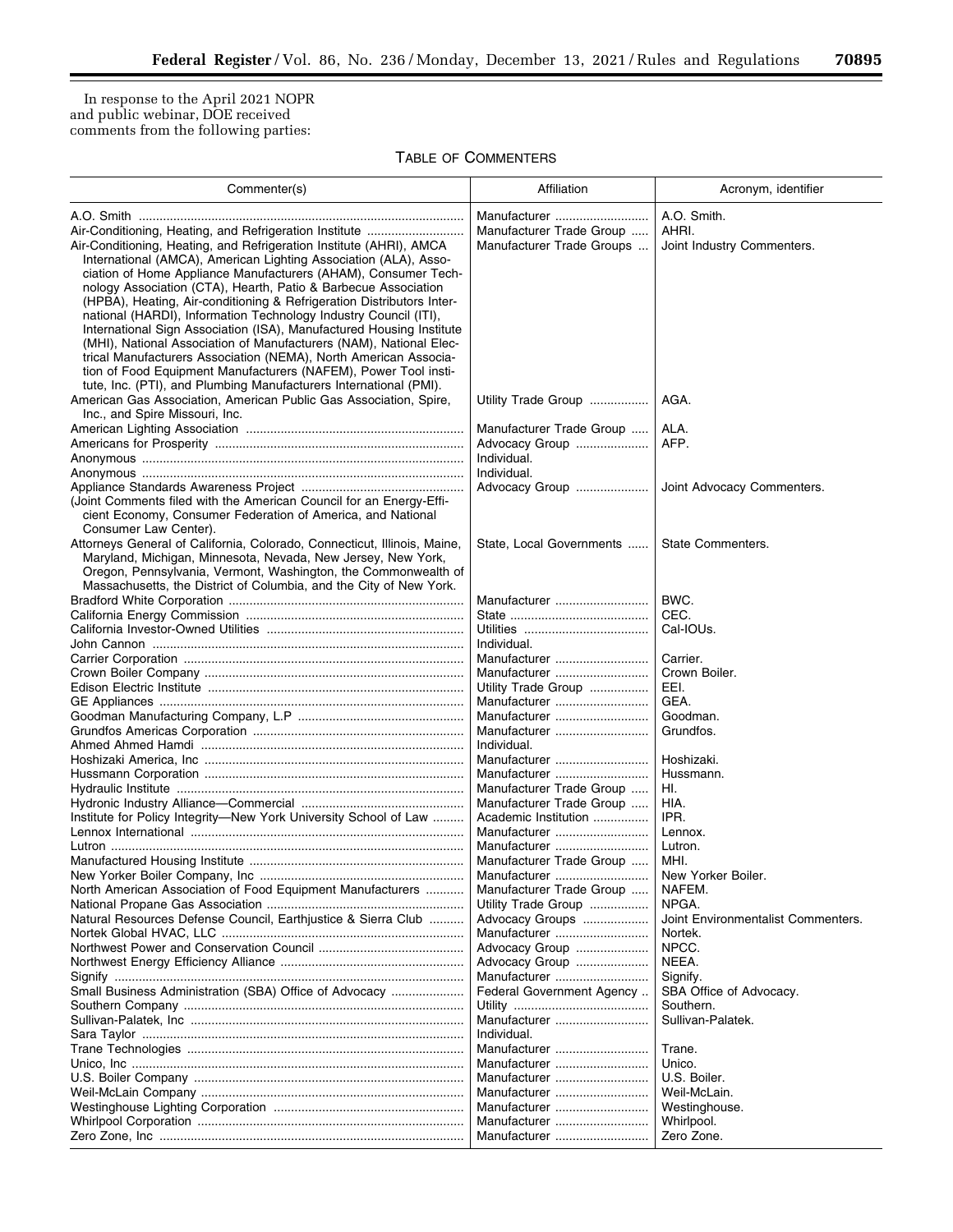## **III. Discussion of Specific Revisions to Appendix A**

## *A. Restoring the Department's Discretion To Depart From the General Guidance in Appendix A*

One of the most significant changes made to appendix A in the February 2020 Final Rule was to turn what had been guidance on usual practices for issuing new or amended energy conservation standards and test procedures into binding requirements. In contrast, the July 1996 Final Rule contained procedures, interpretations, and policies that DOE believed would be appropriate for general use in conducting energy conservation standard and test procedure rulemakings. However, in the July 1996 Final Rule, DOE also acknowledged the possibility that the usual practices would not be appropriate for every rulemaking and that the circumstances of a particular rulemaking should dictate application of these generally applicable practices, subject to public notice explaining any such deviations. 61 FR 36974, 36979.

In making appendix A binding, DOE made a policy determination at the time it issued the February 2020 Final Rule that ''promot[ing] a rulemaking environment that is both predictable and consistent'' outweighed the need for ''flexibility to fit the appropriate process to the appliance standard or test procedure at issue.'' February 2020 Final Rule, 85 FR 8626, 8633–8634. Additionally, in response to comments that mandatory application of appendix A could conflict with DOE's statutory obligations under EPCA (*e.g.,*  rulemaking deadlines), DOE stated its policy view that the February 2020 Final Rule had been drafted to closely follow and implement EPCA. *Id.* at 85 FR 8634.

As noted in its April 2021 proposal, DOE is reconsidering its policy judgment in weighing the predictability of a one-size-fits-all approach against the negative effects that a mandatory application of appendix A would have on DOE's ability to meet the statutory deadlines established under EPCA and other applicable requirements. Under EPCA, DOE is required to review energy conservation standards for covered products and equipment at least once every six years to determine whether a more-stringent standard would result in significant conservation of energy and is technologically feasible and economically justified. (42 U.S.C. 6295(m)(1); 42 U.S.C. 6313(a)(6)(C); 42 U.S.C. 6316(a)) Similarly, DOE is also required to review test procedures for covered products and equipment at least

once every seven years to determine whether improvements can be made. (42 U.S.C. 6293(b)(1); 42 U.S.C. 6314(a)(1)(A)) DOE currently has energy conservation standards and test procedures in place for more than 60 categories of covered products and equipment and is typically working on anywhere from 50 to 100 rulemakings (for both energy conservation standards and test procedures) at any one time. Consequently, DOE has often been unable to meet its rulemaking deadlines, and with the February 2020 Final Rule mandating procedural steps that make the rulemaking process lengthier than EPCA requires, implementation of this binding process would make it even more difficult to clear the existing backlog of missed rulemaking deadlines in a timely manner and meet future rulemaking deadlines.

Among the steps that EPCA does not require—but the February 2020 Final Rule does—is for DOE to issue rulemaking documents in advance of a NOPR. The February 2020 Final Rule mandates use of an early assessment RFI and either an advanced notice of proposed rulemaking (''ANOPR'') or a framework document with a preliminary analysis. While DOE recognizes the importance of gathering early stakeholder input and has proposed to maintain opportunities for pre-NOPR input in the July 2021 NOPR,7 such input may not be necessary or useful in all cases. For instance, EPCA requires DOE to revisit a determination that standards do not need to be amended within three years.  $(42 \text{ U.S.C. } 6295(m)(3)(B))$  In such cases, particularly with respect to covered products and equipment that have gone through multiple rounds of rulemakings and for which there has been negligible change to the market and relevant technology, a pre-NOPR publication may provide limited value. Thus, DOE may be able to directly issue a notice of proposed determination that standards do not need to be amended. Stakeholders would still have the opportunity to comment on the proposed determination. And, in the event that DOE receives new information in response to the notice of proposed determination, DOE can issue supplemental rulemaking documents before proceeding to a final rule or determination.

The February 2020 Final Rule also required that DOE finalize test procedure rulemakings establishing methodologies used to evaluate proposed energy conservation standards at least 180 days prior to publication of

a NOPR proposing new or amended energy conservation standards. DOE stated that this requirement would allow stakeholders to provide more effective comments on the proposed energy conservation standards. 85 FR 8626, 8676. DOE acknowledges the importance of established methodologies for measuring energy use and energy efficiency when evaluating potential amendments to the energy conservation standards. Whether a potential energy conservation standard is technologically feasible and economically justified will be dependent, in part, on how the energy use of a product is measured. As discussed in section III.E of this document, DOE is requiring that new test procedures and amended test procedures that impact measured energy use or efficiency be finalized at least 180 days prior to the close of the comment period for: (i) A NOPR proposing new or amended energy conservation standards; or (ii) a notice of proposed determination that standards do not need to be amended. However, this 180 day period may not always be necessary. For example, DOE will typically use an industry test procedure as the basis for a new DOE test procedure. If DOE adopts the industry test procedure without modification, stakeholders should already be familiar with the test procedure. In such cases, requiring the new test procedure to be finalized 180 days prior to the close of the comment period for a NOPR proposing new energy conservation standards would offer little benefit to stakeholders while delaying DOE's promulgation of new energy conservation standards.

These examples illustrate what was clearly understood in the July 1996 Final Rule—that the procedures, interpretations, and policies laid out in appendix A that are generally applicable to DOE's rulemaking program should be determined on a case-by-case basis based on the individual circumstances of a given rulemaking. 61 FR 36974, 36979. Accordingly, in the April 2021 NOPR, the Department proposed reverting back to the original, nonbinding status of appendix A. DOE requested comments, information, and data on whether appendix A should be non-binding or, alternatively, whether the rule should remain binding but with revised provisions.

In addition, consistent with its proposal to revert appendix A back to non-binding guidance, DOE's April 2021 NOPR also proposed clarifying that appendix A does not create legally enforceable rights. DOE does not intend for departures from the generally

<sup>7</sup> 86 FR 35668, 35669.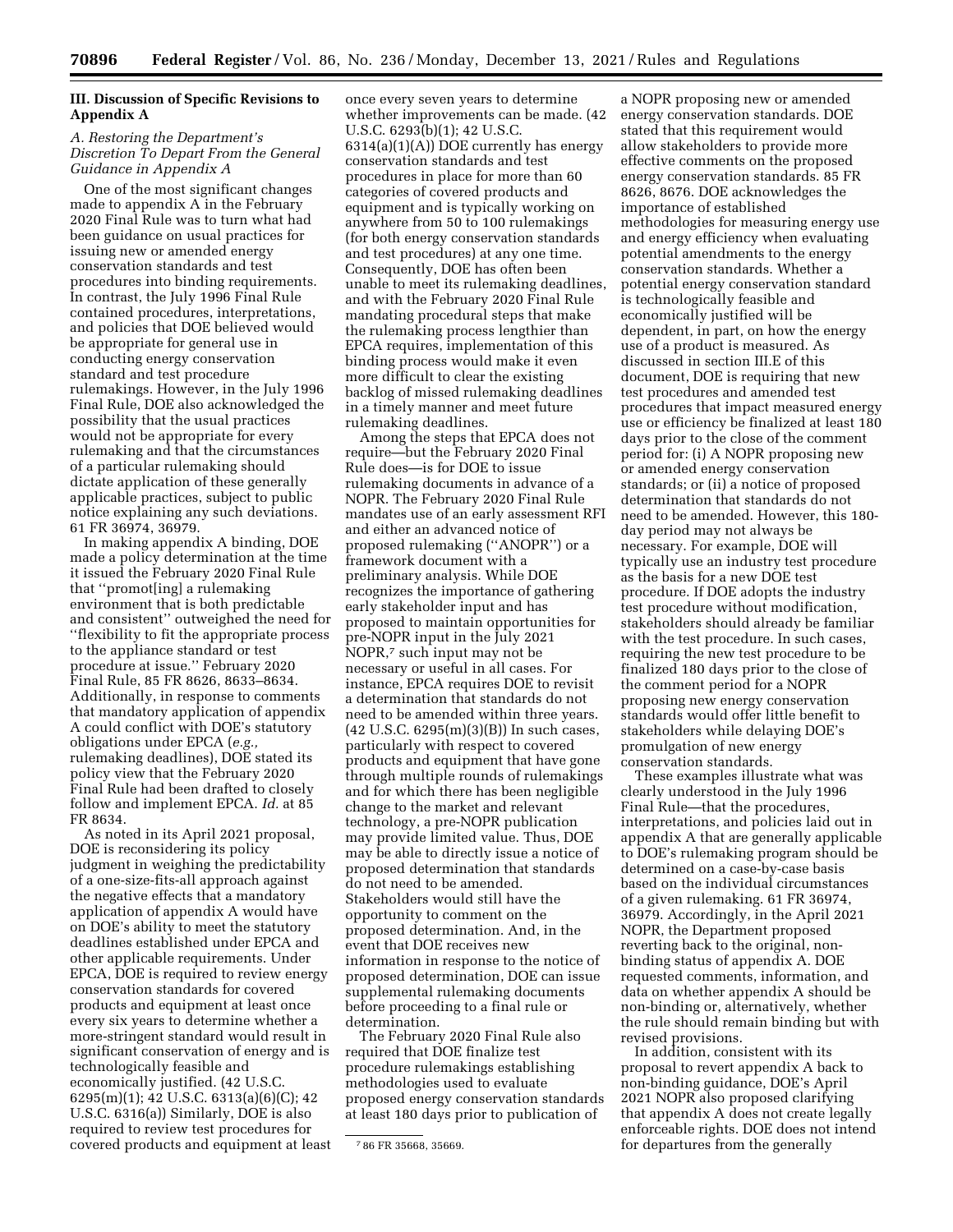applicable guidance contained in appendix A to serve as the basis for potential procedural legal challenges. DOE's proposed clarification, like the general approach contained in the July 1996 Final Rule, would not impact the ability of a party to raise a challenge regarding the substantive merits of a given rulemaking or the procedural steps delineated under EPCA or the APA. (*See* 42 U.S.C. 6306 (applying judicial review to EPCA's consumer product provisions) and 42 U.S.C. 6316(a)–(b) (extending the application of 42 U.S.C. 6306 to commercial and industrial equipment)) DOE sought comment on this proposed clarification as well. 86 FR 18901, 18905.

Comments in Favor of DOE's Proposal To Restore the Non-Binding Nature of Appendix A

A number of commenters favored DOE's proposed approach. For example, the Joint Environmentalist Commenters reasoned that it is impossible for DOE to create a binding, one-size-fits-all procedure that would adequately address all the unique situations and requirements of DOE's myriad rulemakings. In their view, neither the Administrative Procedure Act (APA) nor EPCA compel such a rigid approach. They argued that the rulemaking process created by the February 2020 Final Rule is more onerous and more time consuming than the one enacted by Congress or adopted in the July 1996 Final Rule. These commenters argued that DOE cannot afford to waste time in addressing its statutory mandate and rulemaking backlog, and they supported DOE's attempt to restore flexibility to appendix A by returning it to nonbinding guidance, thereby allowing DOE to respond appropriately to the unique circumstances of a particular rulemaking. (Joint Environmentalist Commenters, No. 31 at p. 2) 8

Similarly, the CA IOUs urged DOE to return appendix A to its previous status as non-binding guidance, which they argued would restore predictability and certainty to the rulemaking process. These commenters argued that each DOE rulemaking is unique, making the inflexible blanket approach followed in the February 2020 Final Rule one that could result in missed opportunities for increased energy and water efficiency and delay DOE's timely completion of its statutory obligations (including

elimination of the current backlog of rulemakings). Furthermore, the CA IOUs argued that a binding appendix A opened DOE up to additional avenues of legal challenge, first on the basis of appendix A itself and then on the potentially conflicting requirements of appendix A and EPCA. They suggested that a binding appendix A increases uncertainty and reduces the ability for all parties to plan for the future, so they encouraged DOE to expand its reasoning for this rulemaking action to clarify DOE's position for future Administrations. However, in the interest of transparency, the CA IOUs also recommended that DOE should alert stakeholders and document when the agency finds it necessary to deviate from the guidance embodied in appendix A; however, the commenters stated that even this provision should be non-binding. (CA IOUs, No. 34 at pp. 1, 2, 6)

The CEC also agreed with DOE's proposal to return appendix A to a nonbinding status as a means to enable DOE to retain the flexibility to adapt to the unique circumstances of each rulemaking. It argued generally that unless DOE adopted its proposed approach, following the February 2020 Final Rule would lead to worse air pollution, higher greenhouse gas emissions, unnecessary consumption of water, less-efficient products, and higher energy bills. It further argued that DOE's proposal would ensure necessary flexibility while providing the regulated community with sufficient certainty, encouraging innovation, saving consumers money, improving efficiency, making progress on the backlog of missed deadline rulemakings, and limiting unnecessary greenhouse gas emissions. (CEC, No. 35 at pp. 1–2, 11)

Furthermore, the CEC asserted that the self-imposed administrative barriers in the February 2020 Final Rule would lead to continued delays, market uncertainty, lost energy savings, and harm to consumers. Although the CEC encouraged DOE to be as transparent, consistent, and predictable as possible in its rulemakings, it cautioned that strict adherence to all of the February 2020 Final Rule's required elements will lead to further delay regarding already overdue energy conservation standards and test procedure rulemakings. It reasoned that a mandatory appendix A would provide additional opportunities for procedural challenges, which would create additional costs and unnecessary market uncertainties that would limit innovation and undermine achievable energy savings. In its view, EPCA's mandatory procedures regarding the

setting of standards and test procedures control, and to the extent that any appendix A provisions conflict with EPCA, those regulatory requirements would be unlawful. For all these reasons, the CEC stated that appendix A should be returned to guidance status. (CEC, No. 35 at p. 3)

The Joint Advocacy Commenters also favored returning appendix A to general guidance and restoring DOE's discretion to depart from that guidance in appropriate cases. These commenters recognized the importance of having a predictable process for industry stakeholders and encouraged DOE to strive to adhere to the procedures set forth in appendix A, while stressing the need for DOE to have the flexibility to adjust the process to cover the range of issues which may arise in individual rulemakings. According to the Joint Advocacy Commenters, departing from appendix A's general practice may sometimes be necessary to avoid uncertainty for manufacturers and/or to avoid unnecessary delays. As an example, they noted how appendix A details the analytical practices DOE uses in rulemaking and argued that DOE should not need to go through rulemaking to change appendix A each time it wishes to modify its analytical processes to reflect best practices. They also expressed concern that the February 2020 Final Rule's binding provisions could conflict with statutory requirements and increase litigation solely on the issue of whether DOE has followed the prescribed procedures. For these reasons, the commenters argued that applying these guidelines to a specific rulemaking should be determined on a case-by-case basis and that appendix A should be returned to its original, non-binding status. (Joint Advocacy Commenters, No. 38 at pp. 1– 2; Joint Advocacy Commenters (Appendix I), No. 38 at pp. 1, 2)

The State Commenters argued that application of appendix A should be determined on a case-by-case basis so that DOE is accorded the latitude and discretion to pursue the most appropriate approach to gathering, analyzing, and synthesizing stakeholder input for different standards. In their view, this procedural flexibility will help ensure that DOE is able to fulfill its statutory mandates as efficiently as possible and with minimal delay and litigation risk. (State Commenters, No. 29 at p. 8) The commenters also noted that making appendix A binding on all rulemakings—including where doing so conflicts with EPCA—exposes DOE to increased litigation that would further delay promulgation of final standards

<sup>8</sup>The parenthetical reference provides a reference for information located in the docket of this rulemaking. (Docket No. EERE–2021–BT–STD– 0003, which is maintained at *[www.regulations.gov](http://www.regulations.gov)*). The references are arranged as follows: (Commenter name, comment docket ID number, page of that document).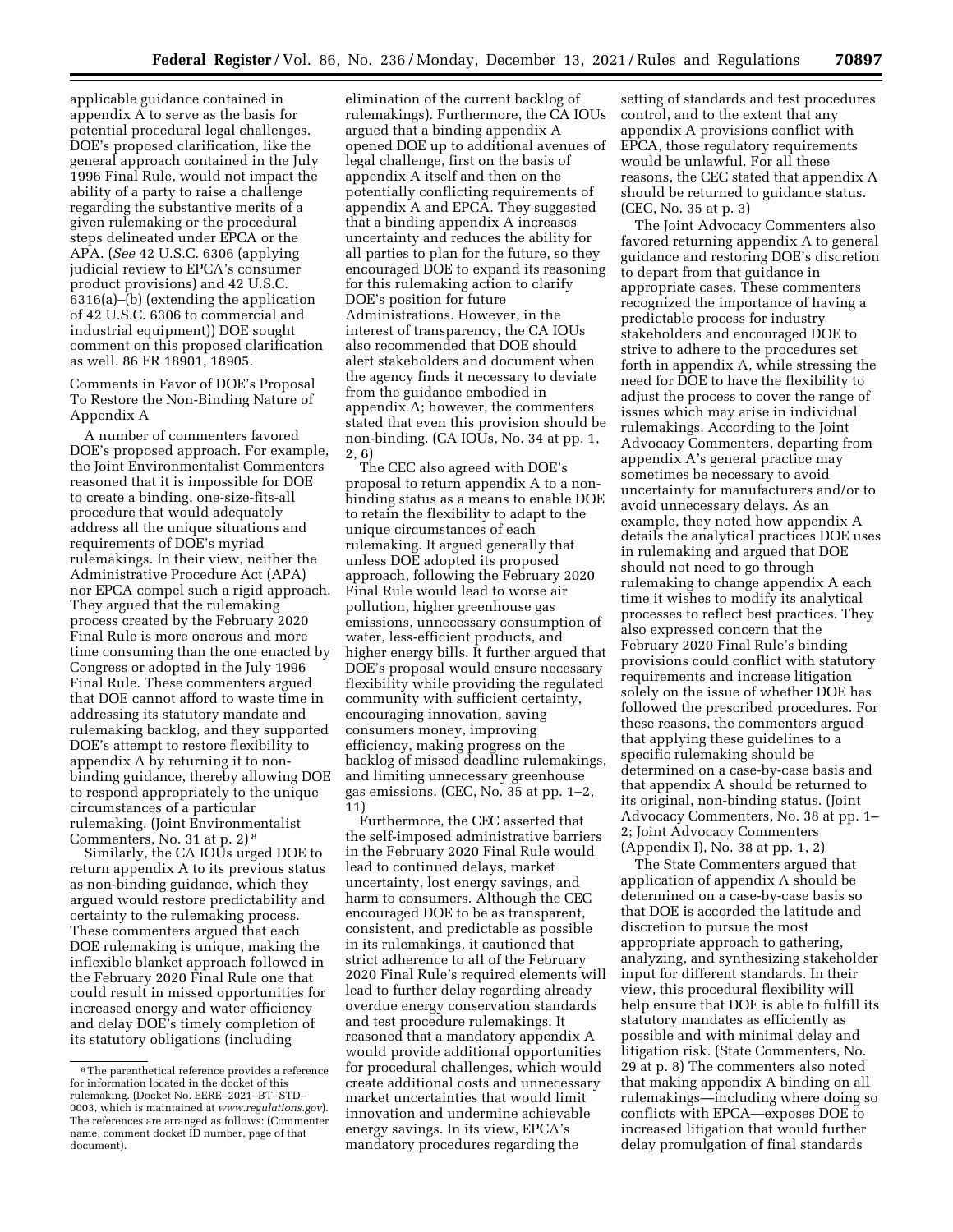on statutorily mandated timelines. (State Commenters, No. 29 at p. 8)

NPCC and NEEA supported DOE's April 2021 proposal, noting that the current version of appendix A contains unnecessary obstacles to DOE's ability to meet its obligations under EPCA. (NPCC, No. 12 at pp. 1–2; NEEA, No. 43 at p. 2) NEEA also asserted that many of the changes in the 2020 Final Rule were unclear and confusing and that they handicapped DOE's ability to effectively and efficiently adopt standards and test procedures so as to achieve maximum economic and environmental benefits for the Nation thereby making it more difficult for DOE to meet rulemaking deadlines, and resulting in less national energy savings. (NEEA, No. 43 at pp. 1–2) NPCC supported DOE's effort to revert back to non-binding guidance and to restore the flexibility that DOE once had under the 1996 version of appendix A. (NPCC, No. 12 at p. 3) Similarly, NEEA supported DOE's ability to address each rulemaking individually, but in furtherance of transparency, it urged DOE to clearly state in a particular rulemaking when it intended to depart from the procedures outlined in appendix A, along with the reasons for that departure. (NEEA, No. 43 at p. 2)

#### Comments Opposing DOE's Proposal

DOE also received a number of comments opposing its proposed removal of the mandatory application of appendix A. In AHRI's and BWC's views, appendix A should remain mandatory so as to provide certainty, transparency, and consistency in the rulemaking process DOE uses to implement its energy conservation standards program. (AHRI, No. 25 at p. 1–2; BWC, No. 24 at p. 1) AHRI also asserted that the Department's proposal fails to address or acknowledge DOE's stated reason for making the February 2020 Final Rule binding—namely that of promoting a predictable and consistent rulemaking environment where all stakeholders know what to expect during the rulemaking process and DOE's proposal does not provide any explanation as to why the record before the agency no longer warrants ensuring that it provide a predictable and consistent rulemaking process. (AHRI, No. 25 at p. 7)

AFP also argued that appendix A should remain binding. It dismissed DOE's stated reasons for making appendix A non-binding—namely to aid in meeting deadlines and to allow it to meet unspecified ''statutory obligations''—noting that with over two decades of rulemakings, DOE has rarely met its statutory deadlines even when

appendix A was non-binding. In AFP's view, DOE offered no justification in its proposal as to why this situation would change now. (AFP, No. 36 at p. 2) AFP asserted that the three examples offered by DOE in favor of making appendix A non-binding were flawed. It argued that with respect to DOE's ability to meet its statutory deadlines and ''other applicable requirements,'' DOE offered no explanation as to what comprised the latter. (AFP, No. 36 at pp. 2–3) It also argued that although DOE stated that changes or additions to EPCA's procedural requirements may affect DOE's ability to meet the relevant rulemaking deadlines, DOE failed to show how a non-binding appendix A will either help in meeting these statutory requirements or what will be different from DOE's historic practices. AFP offered similar criticisms with respect to DOE's statements regarding how the mandatory application of appendix A's requirements for early assessment RFIs and ANOPRs may affect DOE's ability to meet statutory deadlines and how having a binding appendix A would also make it more difficult to meet those statutory obligations. (AFP, No. 36 at pp. 2–3)

AFP also referenced DOE's statements to Congress regarding the Department's ability to satisfy the requisite statutory deadlines, in which DOE explained that the Appliance Standards Program has historically had difficulties in meeting its statutorily-required rulemaking obligations, including when appendix A was non-binding. (AFP, No. 36 at p. 3) The commenter asserted that the proposal did not explain how making appendix A non-binding will yield results different from the past, and that DOE should hold itself accountable for complying with its own procedures to ensure that the public will have confidence in the transparency and fairness of DOE's rulemaking process. (AFP, No. 36 at pp. 3, 5)

### Commenters Favoring a Mandatory Appendix A Coupled With Well-Defined Exceptions

Additionally, there were also commenters who favored the use of limited, well-defined exceptions to appendix A while maintaining its overall mandatory approach. A number of manufacturers favored an approach that would retain the mandatory nature of appendix A (along with the certainty and predictability it offered), while building in additional flexibility for DOE, and objected to returning appendix A to its prior status as guidance. (Carrier, No. 26 at pp. 1–2; Nortek, No. 19 at p. 2; GEA, No. 20 at pp. 2–3; Lennox, No. 18 at p. 2; A.O.

Smith, No. 27 at p. 2; Goodman, No. 22 at p. 2; Trane, No. 23 at p. 2) Nortek and GEA added that if Appendix A becomes non-binding, DOE should add both a mandatory public notice and comment provision that must be followed whenever the agency intends to deviate from appendix A and a rule-specific explanation for the deviation, followed by an opportunity for public comment before the agency proceeds with such deviation. (Nortek, No. 19 at p. 2; GEA, No. 20 at pp. 2–3; *see also* Goodman, No. 22 at p. 2 (asserting that DOE should explain its deviation)) Carrier, Lennox, A.O. Smith, and Trane offered that if DOE required more flexibility (such as making more expeditious, non-material, technical adjustments to test procedures), DOE should tailor those provisions of appendix A where that added flexibility is needed, rather than making Appendix A non-binding. (Carrier, No. 26 at p. 4; Lennox, No. 18 at p. 2; A.O. Smith, No. 27 at p. 3; Trane, No. 23 at p. 20). A.O. Smith suggested that DOE should propose to add a clear ''exception clause'' that would permit DOE to deviate from appendix A when certain criteria are met, namely: (1) Consensus agreements; (2) negotiated rulemakings; and (3) test procedure rulemakings that are addressing clarifications necessary to provide clarity to the market, reduce uncertainty, and provide a level playing field. (A.O. Smith, No. 27 at p. 2) In A.O. Smith's view, this limited exception would recognize those circumstances where deviations from appendix A are necessary and the expediting of the rulemaking process is reasonable. (A.O. Smith, No. 27 at pp. 2–3) Carrier suggested that DOE should retain its current early assessment requirement (*i.e.,* that an early assessment be conducted prior to the issuance of a standards NOPR) but that the current rule be modified to permit DOE the ability to use the most efficient early assessment method available. (Carrier, No. 26 at p. 1) The commenter offered a similar approach with respect to the current 180-day buffer period between the finalizing of a test procedure rule and the proposal for new or amended energy conservation standards. (Carrier, No. 26 at p. 2)

AGA objected to DOE's proposal to make appendix A non-binding and noted that because the 1996 version of appendix A had not been binding on DOE, it held little value. The commenter stated that in 2016, DOE frequently ignored appendix A, and its nonbinding nature effectively conflicted with the need for an orderly and predictable regulatory process. (AGA,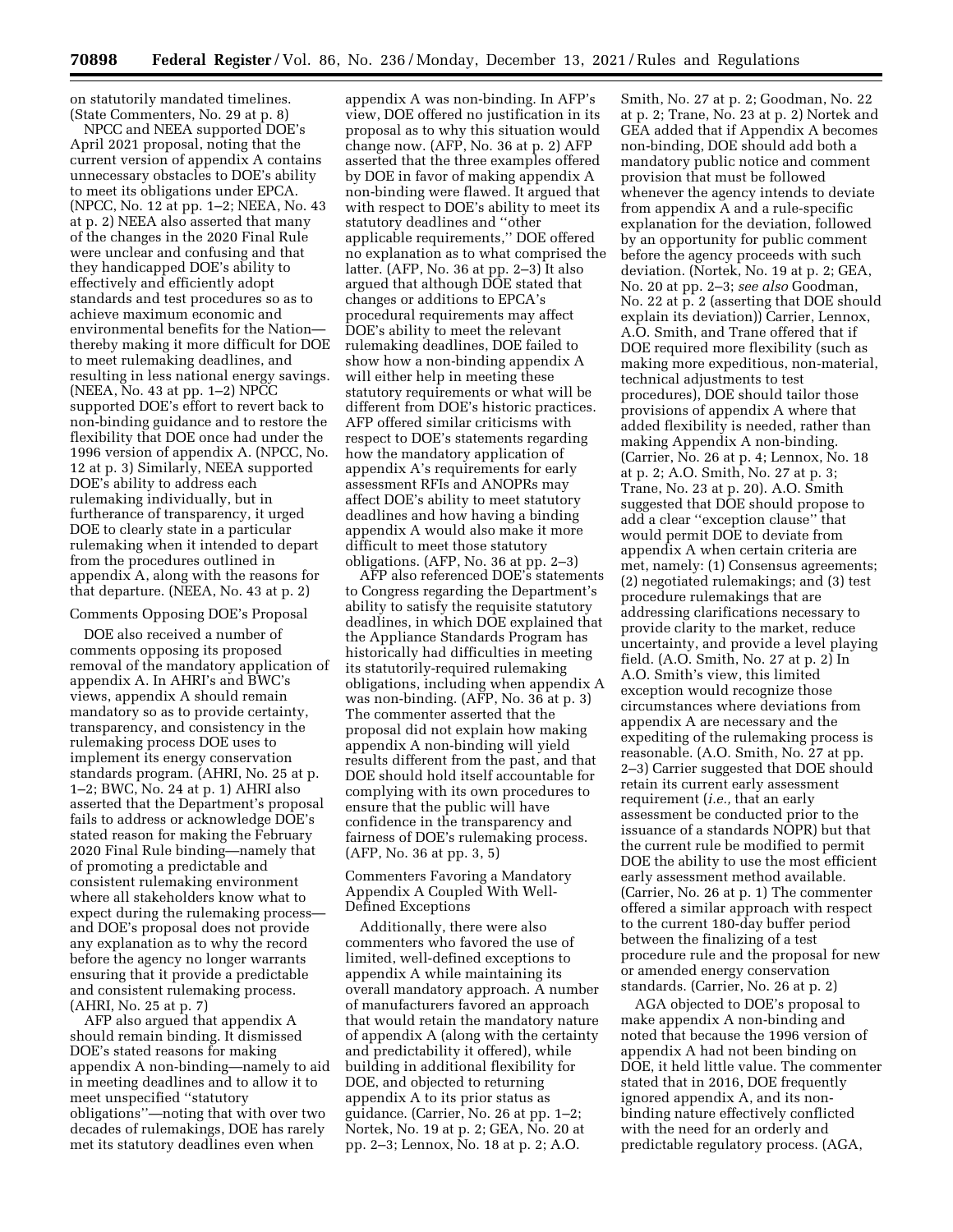No. 33 at pp. 3–4) Reversing the February 2020 Final Rule's mandatory nature would, in its view, be a serious mistake in light of AGA's past experience with having a non-binding version of appendix A in place. (AGA, No. 33 at p. 4) AGA argued that concerns over the rigidity of the February 2020 Final Rule—which AGA acknowledged to be the case with respect to some requirements—can be addressed through the revision of those requirements or by providing exceptions in appropriate circumstances, all without resorting to making appendix A non-binding. (AGA, No. 33 at pp. 4–5)

NPGA stated that while DOE's April 2021 NOPR has identified a number of rulemaking scenarios where different procedures may be beneficial, the agency's ability to make unilateral decisions about when and how to implement different rulemaking procedures lacks transparency. (NPGA, No. 15 at p. 2) It stressed the importance of getting stakeholder input regarding the potential feasibility and energy savings of rulemaking actions as soon in the process as possible. For that reason, NPGA supported the continued use of the ''early look'' provisions to solicit public comments on new regulatory actions. However, it agreed with DOE that different rulemaking approaches may be better suited in some cases for soliciting stakeholder input, so in the alternative, NPGA suggested that DOE should propose a new structure or minimum requirements that must be satisfied to justify an agency decision to deviate from appendix A and seek stakeholder information in response. (NPGA, No. 15 at pp. 2, 3) NPGA also argued that businesses need regulatory predictability and that DOE's proposal to largely operate on a case-by-case basis would make it difficult for manufacturers to have confidence in such rulemakings. It urged DOE to prepare and finalize regulations in an orderly fashion with a fair opportunity for all stakeholders to share information with the agency. (NPGA, No. 15 at p. 3)

Crown Boiler (along with fellow boiler manufacturers U.S. Boiler and New Yorker Boiler who both filed nearly identical responses) opposed DOE's proposed change to make appendix A non-binding. Although Crown Boiler acknowledged that in some cases it may make sense for DOE to have flexibility in adapting the rulemaking process to different situations, the commenter asserted that when DOE did have such discretion in the past, the Department abused it. Crown Boiler argued that where deviation from appendix A is necessary, DOE should be required to justify such

deviation in writing after soliciting stakeholder input. If DOE is deviating frequently from appendix A, Crown Boiler stated that further amendments to appendix A may be required, but the solution should not be to scrap the binding nature of the process. (Crown Boiler, No. 10 at pp. 2–3; U.S. Boiler, No. 11 at p. 3; and New Yorker Boiler, No. 13 at pp. 2–3)

ALA urged DOE to retain the binding aspects of appendix A but recognized that a one-size-fits-all approach may not always be practical. It argued that retaining the binding aspects of the February 2020 Final Rule will allow DOE to meet its statutory obligations and eliminate time-wasting negotiations on process and procedures. (ALA, No. 28 at p. 2) ALA suggested that if appendix A becomes non-binding, DOE should ensure consistency such as through applying at least a 180-day period between finalizing a test procedure and proposing standards when major changes affecting energy consumption measurements are at issue, although the commenter concluded that a shorter time frame may be warranted for changes that do not impact measured energy performance. In its view, this change will ensure the best outcome in setting appropriate standards and reduce undue burden—particularly on small business entities who have limited resources with which to fully participate in DOE's rulemakings. (ALA, No. 28 at 2)

Lutron stated that it understands DOE's desire to increase flexibility and improve efficiency by restoring DOE's discretion to depart from appendix A's general guidance. It did not oppose such changes as a general matter, but the company argued that certain aspects should remain mandatory, specifically: (1) Test procedures must be finalized before energy conservation standards are proposed; (2) New test procedures or test procedure amendments that impact measured energy must have an adequate lead time between finalization of that test procedure and a new or amended standards proposal; and (3) There should be some form of stakeholder engagement before issuance of a notice of proposed rulemaking for energy conservation standards. (Lutron, No. 16 at p. 2) Lutron suggested that DOE should revert to the language in section 14(a) of the July 1996 Final Rule, which required DOE to make a finding that it is necessary and appropriate to deviate from the procedure specified in appendix A, to explain why, and to provide interested parties an opportunity to comment. The commenter also argued that DOE should clarify that any such deviations will be

rule-specific and done on a case-by-case basis, rather than being broadly applicable. (Lutron, No. 16 at p. 2)

Both Grundfos and HI disagreed with DOE's proposal to return appendix A to guidance and noted that manufacturers are held to the strict requirements of the regulations, so DOE should likewise be expected to define a clear and consistent method for how it intends to manage its process to create/update those regulations, thereby providing stakeholders with needed predictability and consistency—as well as a means of enforcing those provisions through legally enforceable rights. They did not favor a case-by-case approach and stressed that such an approach would be at odds with the need for consistency, predictability, and transparency in DOE's regulatory process. However, these commenters also offered a middle ground, suggesting that appendix A should be binding, but with clear, thoughtful, and well-constructed flexibility to ensure DOE can meet the applicable requirements of EPCA. (Grundfos, No. 37 at pp. 1, 2; HI, No. 42 at pp. 1, 2)

The SBA Office of Advocacy stated that appendix A should remain binding while allowing for exceptions in certain instances. (SBA Office of Advocacy, No. 14 at p. 4) It stated that, among other things, without clear-cut processes for how the agency will promulgate standards, small businesses are not able to participate meaningfully in commenting and are not able to provide the types of substantive technical comments necessary to determine whether a particular test procedure is feasible. (SBA Office of Advocacy, No. 14 at p. 4)

NAFEM opposed restoring DOE's discretion to depart from appendix A's general provisions and asserted that if DOE is concerned about unnecessary delays, the Department could amend the rule by including the option of using a NODA for early assessment instead of relegating the whole appendix A to being optional guidance. (NAFEM, No. 30 at p. 4) NAFEM added that the April 2021 NOPR makes clear that DOE is seeking additional insulation from having to follow any rule or having any provisions that would impinge on its unbridled discretion by removing any legal impediment to its actions. (NAFEM, No. 30 at p. 4) In NAFEM's view, removing accountability and allowing for unlimited discretion will not provide economic stability or efficiency in the EPCA rulemaking process. (NAFEM, No. 30 at p. 4)

The Joint Industry Commenters also strongly opposed DOE's proposal to eliminate the mandatory nature of the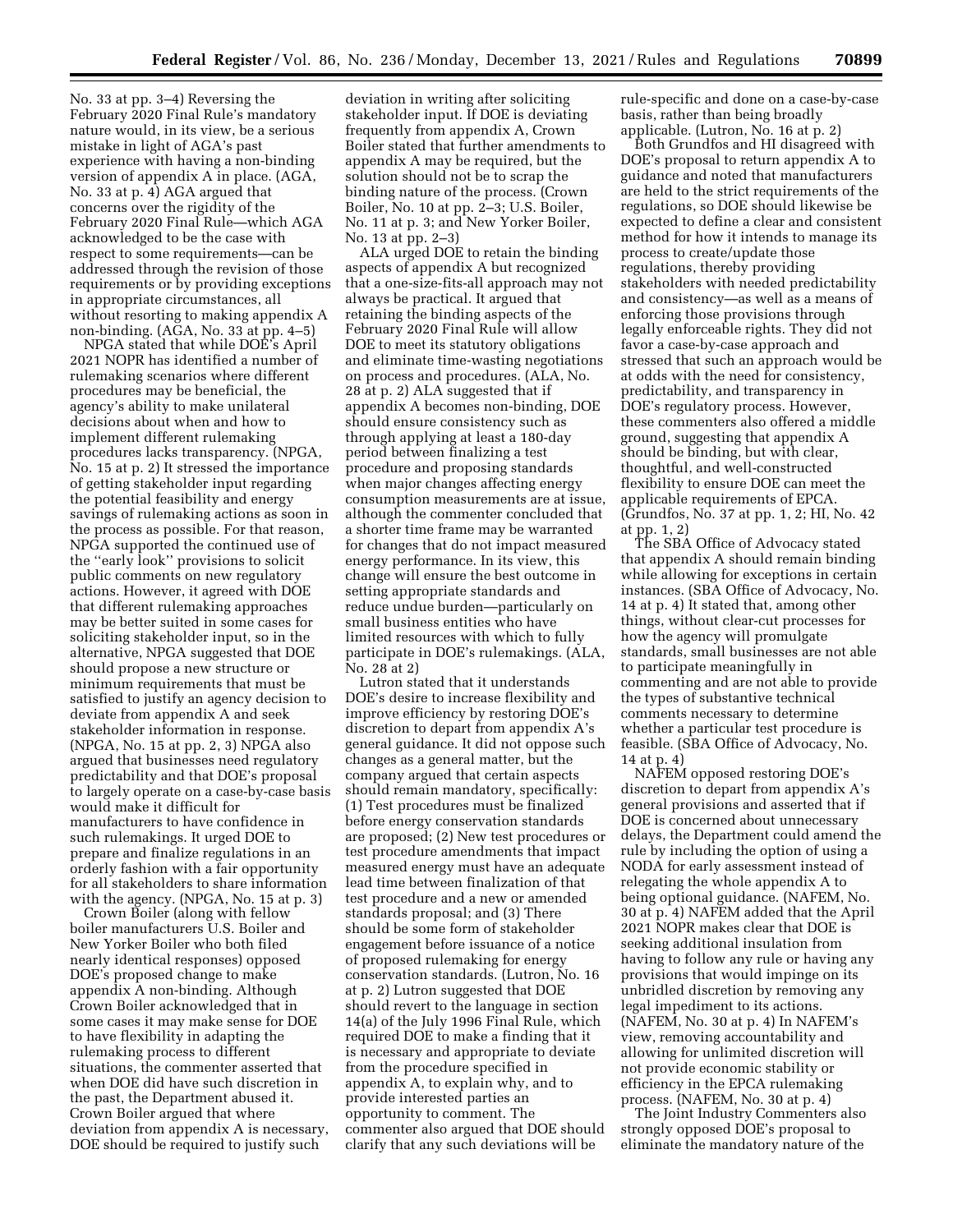February 2020 Final Rule. (Joint Industry Commenters, No. 40 at p. 4) They suggested instead that DOE should ensure the rule is tailored to its needs and provides the needed flexibility such that the agency can follow it regularly. (Joint Industry Commenters, No. 40 at p. 5). If DOE reverts back to a non-binding version of appendix A, the Joint Industry Commenters suggested DOE consider adding the following: (1) Provide parties with notice and explanation of why a deviation from appendix A is necessary and appropriate; (2) clarify that deviations can only be established on a case-bycase basis; (3) provide stakeholders with the opportunity to comment on the need for the deviation; and (4) maintain the mandatory nature of the rule for certain provisions, including: (a) A requirement to finalize test procedures before issuing proposed energy conservation standards with a 180-day lead-in period for new test procedures or amended test procedures that impact measured energy use or efficiency, and (b) an opportunity for early stakeholder input prior to issuance of proposed energy conservation standards. (Joint Industry Commenters, No. 40 at pp. 6–7)

#### DOE's Response to Comments

DOE first notes that the majority of commenters, both in support of and against restoring the Department's discretion to depart from the general guidance in Appendix A, have noted the merits of providing DOE with some measure of flexibility in its rulemaking processes. (*See, e.g.,* Carrier, No. 26 at pp. 1–2 (favoring a more flexible application of the procedures in appendix A); Nortek, No. 19 at p. 2 (suggesting DOE provide rule-specific explanations when deviations are needed); A.O. Smith, No. 27 at p. 3 (preferring a binding process with reasonable exceptions over the current rigid approach); AGA, No. 33 at pp. 4– 5 (noting that the rigidity imposed by the current requirements can be mitigated by providing for exceptions in certain circumstances); State Commenters, No. 29 at p. 8 (noting that procedural flexibility will help ensure that DOE is able to fulfill its statutory mandates as efficiently as possible with minimal delay and litigation risk); Joint Environmentalist Commenters, No. 31 at p. 2 (discussing the importance of allowing DOE to respond appropriately to the unique circumstances of a particular rulemaking)) Where commenters differ is on how to implement this flexibility. Some commenters, such as the Joint Environmentalist Commenters, support making appendix A non-binding to

allow DOE the necessary flexibility to respond to the unique circumstances of a particular rulemaking, while other commenters, such as the Joint Industry Commenters, support retaining the current, binding nature of appendix A with modifications to ensure procedures are tailored to DOE's needs and provide the needed flexibility such that DOE can follow it regularly. (Joint Environmentalist Commenters, No. 31 at p. 2; Joint Industry Commenters, No. 40 at p. 5)

After carefully considering these comments, DOE is finalizing the proposal from the April 2021 to revert appendix A back to its original status as non-binding guidance. That being said, DOE recognizes the merits in both approaches and believes the revisions to appendix A finalized in this document represent the best combination of these two approaches. Accordingly, DOE is also modifying appendix A to reduce the need for departures from the generally-applicable guidance by accounting for specific circumstances surrounding a rulemaking. For example, in section III.E of this document, DOE is implementing guidance on when a 180-day period between finalization of a test procedure and the end of the comment period for an associated standards proposal is warranted. These changes will result in fewer departures from the procedures laid out in appendix A. However, as noted previously, DOE currently has energy conservation standards and test procedures in place for more than 60 categories of covered products and equipment and is typically working on anywhere from 50 to 100 rulemakings. Further these covered products and equipment encompass a wide variety of industries. For certain covered products and equipment, such as commercial package air conditioning and heat pumps, there are established trade organizations that represent a majority of manufacturers and that are able to compile comprehensive datasets. External power supplies, on the other hand, are used in a wide range of products and do not fall neatly into a single trade organization. As a result, DOE may need to tailor its rulemaking approach to account for the lack of consolidated information for a given covered product. This is just one example of how DOE has had to adapt its rulemaking process due to varying circumstances across covered products/ equipment. Consequently, it is simply not feasible to anticipate every instance of when flexibility or an exception to the generally applicable procedures of appendix A would be warranted for the

more than 60 categories of covered products and equipment that DOE regulates. As such, in addition to the specific instances where DOE is incorporating flexibility into appendix A, DOE believes it is imperative that the Department have the discretion to depart from the generally-applicable guidance in appendix A.

Several commenters expressed concern that reverting to the prior, longstanding use of appendix A as nonbinding guidance would reduce certainty, transparency, and consistency in the rulemaking process DOE uses to implement its Appliance Standards Program. (*See, e.g.,* AHRI, No. 25 at p. 1–2; BWC, No. 24 at p. 1) NAFEM went so far as to state that a non-binding appendix A would allow for unbridled discretion in the rulemaking process by removing any legal impediment to DOE's actions. (NAFEM, No. 30 at p. 4) In response, DOE notes that reverting appendix A to non-binding guidance has no effect on the procedures that are already required under EPCA. DOE will continue to follow those statutory requirements and strive to continue to meet the related deadlines that EPCA prescribes. For example, EPCA requires that a test procedure or standards proposal be published for public comment, that comment periods be of specified minimum durations, and that notice of determinations be subject to notice and comment before DOE publishes a final determination not to amend a given set of standards for covered products and equipment. (*See*  42 U.S.C. 6293(b)(2) (prescribing minimum comment period for test procedure proposed rulemakings); 42 U.S.C. 6295(m)(2) (prescribing minimum comment period for proposed determinations); *and* 42 U.S.C. 6295(p)(2) (prescribing minimum comment period for standards proposed rulemakings)) Further, DOE will continue to ensure new or amended energy conservation standards and test procedures meet applicable statutory criteria in EPCA (*e.g.,* standards result in the maximum improvement in energy efficiency that is technologically feasible and economically justified). Taken together, all of these requirements establish a consistent, predictable rulemaking process. NAFEM's concerns about unbridled discretion and a lack of any legal impediment to DOE's actions are unfounded. As discussed above, EPCA restrains DOE's discretion in several areas and specifies a more detailed rulemaking process than that laid out in the Administrative Procedure Act.

As for comments regarding the transparency of DOE's rulemaking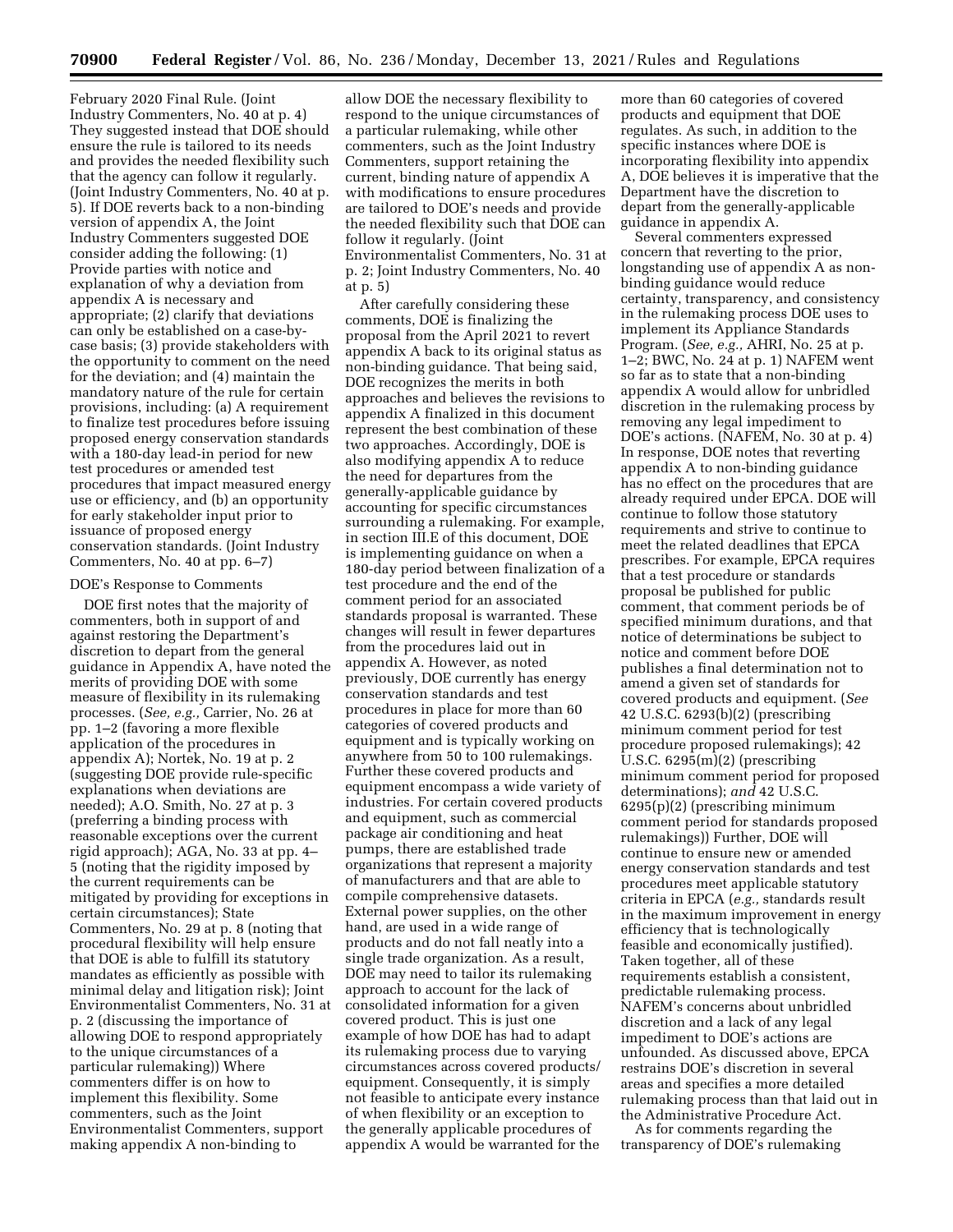process, DOE notes that appendix A is an agency construction—a provision that was developed not only to address how DOE will conduct energy conservation standards and test procedure rulemakings but also to provide transparency to DOE's rulemaking process. As stated throughout this rulemaking, DOE is making appendix A non-binding in recognition of the fact that DOE should be able to tailor its rulemaking process to best fit the unique circumstances of a particular rulemaking, not to reduce transparency in its rulemaking process. That being said, DOE recognizes that deviations from appendix A without notice or explanation are not conducive to a transparent rulemaking process. Accordingly, DOE is modifying its proposed approach from the April 2021 NOPR to more closely match the original appendix A by providing the public with notice and an explanation of any deviations to the generally applicable guidance of appendix A. These deviations will be narrowly tailored to the individual rulemaking at issue and will not be applied on an across-the-board basis.

In response to those commenters who criticized DOE's proposal and noted the Department's past inability to meet statutory deadlines even under a nonbinding appendix A, DOE acknowledges the difficulties it has had in meeting these requirements in the past. DOE will continue to strive to meet these deadlines, and the removal of the mandatory provisions imposed by the 2020 February Final Rule (which tended to lengthen the rulemaking process) will provide DOE with a greater chance of success in doing so. Reserving this discretionary flexibility will aid in DOE's ability to focus its various resources in meeting the deadlines imposed under EPCA (or any other potential deadlines, such as those imposed pursuant to court order). Furthermore, DOE's past difficulty in meeting these deadlines when appendix A's provisions were not mandatory only further highlights the need for the agency to have more flexibility in carrying out a given rulemaking, not less, as the February 2020 Final Rule dictates.

Finally, DOE agrees with those commenters who suggested that the removal of the binding nature of appendix A would reduce the overall scope of DOE's litigation risk and avoid scenarios where appendix A requirements may conflict with statutory requirements in EPCA. Reducing litigation risk, among other things, provides added certainty to DOE's rulemaking process. DOE also

notes that removing the potential for procedural challenges stemming from a set of self-imposed requirements does not affect the ability of interested parties to bring substantive legal challenges under the relevant statutory provisions, such as the APA and EPCA. This change should contribute to DOE's ability to satisfy its statutory obligations in a timely manner.

For the aforementioned reasons, DOE is finalizing the proposal from the April 2021 NOPR to restore DOE's discretion to depart from the generally-applicable guidance of appendix A, subject to the modification discussed above requiring notice and explanation for each deviation.

#### *B. Significant Energy Savings Threshold*

As DOE noted in the preamble to the April 2021 NOPR, the Secretary of Energy may not prescribe an amended or new energy conservation standard if the Secretary determines that such standard will not result in significant conservation of energy. (42 U.S.C. 6295(o)(3)(B); 42 U.S.C. 6313(a)(6)(A)(ii)(II); and 42 U.S.C. 6316(a)) Congress did not define the statutory term ''significant conservation of energy,'' and, for several decades prior to the February 2020 Final Rule, DOE also did not provide specific guidance or a numerical threshold for determining what constitutes significant conservation of energy. Instead, DOE determined on a case-by-case basis whether a particular rulemaking would result in a significant conservation of energy.

In a departure from this practice, the February 2020 Final Rule added a numerical threshold for significant conservation of energy that currently applies to all energy conservation standards rulemakings for both covered products and equipment. That threshold requires an energy conservation standard to result in either: (1) A 0.30 quad reduction in site energy use over a 30-year analysis period or (2) a 10 percent reduction in site energy use over that same period. DOE explained in the February 2020 Final Rule its expectation that the threshold would ensure that economically-justified standards would be developed, while also making the rulemaking process more predictable. 85 FR 8626, 8670.

As DOE explained in its April 2021 proposal, the Department is reconsidering its policy views on whether this numerical threshold allows DOE to fully consider whether an energy conservation standard would result in significant conservation of energy. 86 FR 18901, 18905. In particular, DOE is reevaluating whether

the significance of energy savings offered by a new or amended energy conservation standard can be determined without knowledge of the specific circumstances surrounding a given rulemaking.

As noted in the April 2021 NOPR, a uniform numerical threshold for site energy savings does not account for differences in primary energy and fullfuel-cycle (''FFC'') effects for different covered products and equipment when determining whether energy savings are significant. *Id.* Primary energy and FFC effects include the energy consumed in electricity production (depending on load shape), in distribution and transmission, and in extracting, processing, and transporting primary fuels (*i.e.,* coal, natural gas, petroleum fuels). For example, 1 quad of site electricity energy consumption in 2022 corresponds to approximately 3.05 quads of FFC energy consumption (for a generic end-use load shape). By contrast, 1 quad of site natural gas or oil energy consumption in 2022 corresponds to 1.11 and 1.17 quads of FFC energy consumption, respectively.9 Thus, FFC effects present a more complete picture of the impacts of potential energy conservation standards, including greenhouse gas emissions, and would allow DOE to more fully consider the impacts of potential energy conservation standards during its rulemaking processes. This is especially important in light of the fact that the United States has now rejoined the Paris Agreement and will exert leadership in confronting the climate crisis.10

Additionally, DOE pointed out in the April 2021 NOPR that some covered products and equipment have most of their energy consumption occur during periods of peak energy demand—a condition that a uniform numerical threshold does not capture. 86 FR 18901, 18905. The impacts of these products on the energy infrastructure can be more significant than those from products with relatively constant site energy use demand. For example, whereas consumer refrigerators operate 24 hours per day, 365 days per year, central air conditioners typically operate during only part of the year, including periods of peak demand (*i.e.,*  during the hottest summer days), a factor that is likely to impact grid reliability. Thus, reducing energy use

<sup>9</sup>*See* Coughlin, K. Projections of Full-Fuel-Cycle Energy and Emissions Metrics. (2013). LBNL– 6025E; Energy information Administration *Annual Energy Outlook 2021* (available at: *[https://](https://www.eia.gov/outlooks/aeo) [www.eia.gov/outlooks/aeo](https://www.eia.gov/outlooks/aeo)*).

<sup>10</sup>*See* Executive Order 14008, ''Tackling the Climate Crisis at Home and Abroad,'' 86 FR 7619 (Feb. 1, 2021).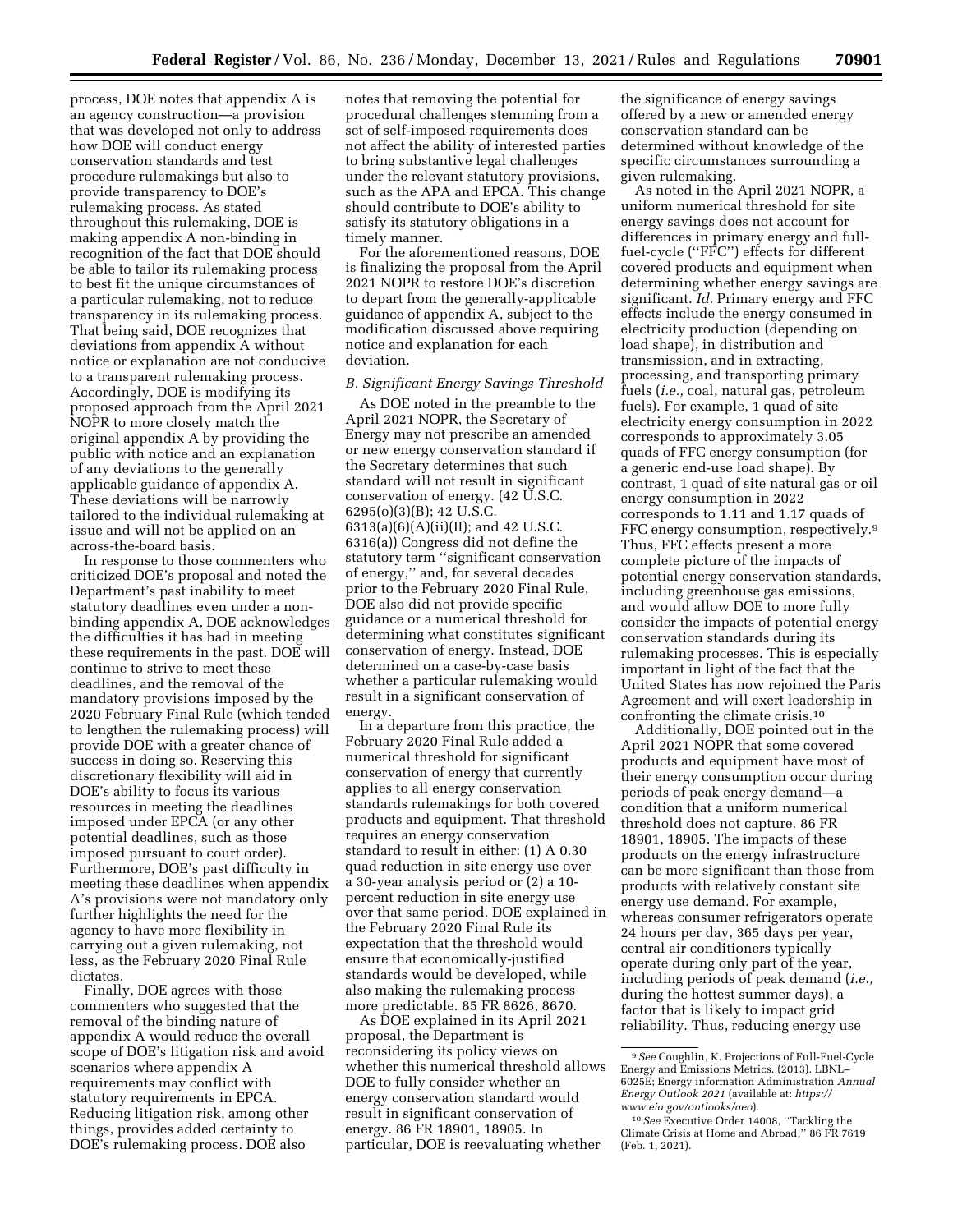during periods of peak demand has a more significant impact as it helps reduce stress on energy infrastructure. But the current threshold for determining whether energy savings are significant does not allow DOE to assign greater significance to energy savings that have a greater impact on reducing the stress on U.S. energy infrastructure. FFC and grid impacts are but two examples of any number of factors that cannot be fully accounted for when using DOE's current uniform threshold for significant conservation of energy.

Accordingly, DOE sought comment on whether to eliminate the current threshold for determining significant conservation of energy and to revert to its prior practice of making such determinations on a case-by-case basis or on any suggested alternatives. Commenter responses on this issue are summarized in the ensuing paragraphs, followed by the Department's response.

Comments Supporting Removal of the Significant Energy Savings Threshold

A number of commenters supported DOE's proposal to remove the February 2020 Final Rule's significant energy savings threshold. For example, in expressing support for DOE's proposal, NPCC noted its initial objection to the threshold when it was first proposed by DOE. (NPCC, No. 12 at p. 3) NEEA held a similar view, asserting that the threshold was overly prescriptive and would prevent DOE from adopting standards that save energy and are economically justified. The commenter provided hypothetical examples of what it viewed as anomalous results that might occur if the significant energy saving threshold were to be used in its current form. (NEEA, No. 43 at p. 2 (noting that DOE would be able to implement a standards rulemaking resulting in 0.1 quads of energy savings if it represented 11% of site energy use but would be unable to implement two separate rulemakings resulting in 0.2 quads and 8% of site energy use reduction each))

Some commenters also argued that the particular facts and circumstances need to be fully considered by DOE before it can make a determination regarding the significance of the energy savings involved. (State Commenters, No. 29 at p. 8; CEC, No. 35 at p. 5) Several Commenters also argued that the current significant energy savings threshold is both an unreasonable interpretation of EPCA and in conflict with existing case law. (State Commenters, No. 29 at p. 9 (asserting that the threshold violated EPCA, case law, and congressional intent, and would result in lost public benefits);

Joint Environmentalist Commenters, No. 31 at pp. 3–4) (asserting that the threshold violated EPCA and judicial precedent); CEC, No. 35 at pp. 4–5 (citing *NRDC* v. *Herrington,* 768 F.2d 1355, 1373 (D.C. Cir. 1985) and asserting that energy savings are significant if they are not ''genuinely trivial'')) The CEC further argued that using a mandatory significant energy savings threshold as an initial consideration would allow DOE to side-step its obligations to evaluate the costs and benefits of any energy conservation opportunity that is not genuinely trivial, which is particularly important for technologies that may currently have a small market share but which could consume significant amounts of energy in the future (*e.g.,* electric vehicle supply equipment). It also warned that a static significant energy savings threshold could be abused in situations where products could be split into numerous categories in order to ensure that no product meets the threshold, such that no standards may be established or amended. (CEC, No. 35 at pp. 4–5)

The Joint Environmentalist Commenters characterized the adoption of the significant energy savings threshold as a ''harmful change'' that is inflexible. They argued that many of DOE's previously adopted energy conservation standards would not have met the 2020 February Final Rule's threshold, despite providing billions of dollars in utility bill savings, avoided health harms, and reduced greenhouse gas emissions. These commenters also argued that Congress intended for DOE to apply a gradualist approach by requiring the reexamination of standards at least every six years, and they reasoned that DOE cannot use a significant energy savings threshold to short-circuit this statutory requirement to reconsider standards at regular intervals. (Joint Environmentalist Commenters, No. 31 at pp. 3–5)

The Joint Advocacy Commenters argued generally that adoption of the proposals contained in the April 2021 NOPR would have the potential to achieve very large consumer and climate benefits, while still providing ample opportunity for stakeholder input throughout DOE's rulemaking process. (Joint Advocacy Commenters, No. 38 at p. 1) Regarding the threshold specifically, these commenters favored its removal because, in their view, such an arbitrary threshold is inconsistent with the relevant case law and congressional intent and has the potential to sacrifice large savings for both consumers and businesses since site energy savings of 0.30 quads (as

provided in the threshold) are equivalent to electricity bill savings of about \$11 billion. The Joint Advocacy Commenters further argued that the numerical threshold would prevent DOE from pursuing a standard, even if such standard would impose no costs, because the agency would never get to consider that level of savings as part of the required analysis of economic justification. These commenters also faulted the numerical threshold for not allowing DOE to account for factors such as the increased significance of energy savings that can reduce greenhouse gas emissions or the specific circumstances associated with a given product. They agreed with the April 2021 NOPR's arguments that the significant energy savings threshold does not allow DOE to account for other relevant considerations such as a potential standard's impact on peak demand and reduction of stress on the electric grid, and they added that the threshold could also prevent the successful conclusion of consensus agreements. For these reasons, the Joint Advocacy Commenters recommended that DOE should return to considering whether significant energy savings are present on a case-by-case basis, as it has historically done. (Joint Advocacy Commenters, No. 38 at pp. 2–3; Joint Advocacy Commenters (Appendix I), No. 38 at pp. 1, 2, 9–11)

IPI also supported DOE's proposed removal of the significant energy savings threshold and suggested that DOE should also consider other factors besides climate effects when determining whether energy savings are significant. (IPI, No. 17 at p. 1) In addition to supporting DOE's stated reasons for removing the threshold, IPI argued that had the threshold been in place when DOE set standards for commercial warm air furnaces in 2016, the Nation would have had to forego 12.4 million metric tons of  $CO<sub>2</sub>$ emissions savings, as well as significant reductions in criteria pollutants and consumer savings of \$1 billion. (IPI, No. 17 at p. 2) The commenter asserted that foregoing such savings in the future by continuing to use the threshold would significantly undermine commitments to U.S. leadership on climate change and would bypass the ''cost-free chance[s] to save energy'' that courts have said that Congress did not intend for DOE to pass up. (IPI, No. 17 at pp. 2–3) In IPI's view, relying solely on numerical thresholds is arbitrary (IPI, No. 17 at p. 3), and it agreed with the April 2021 NOPR's observation that peak demand has a greater impact on U.S. energy infrastructure compared to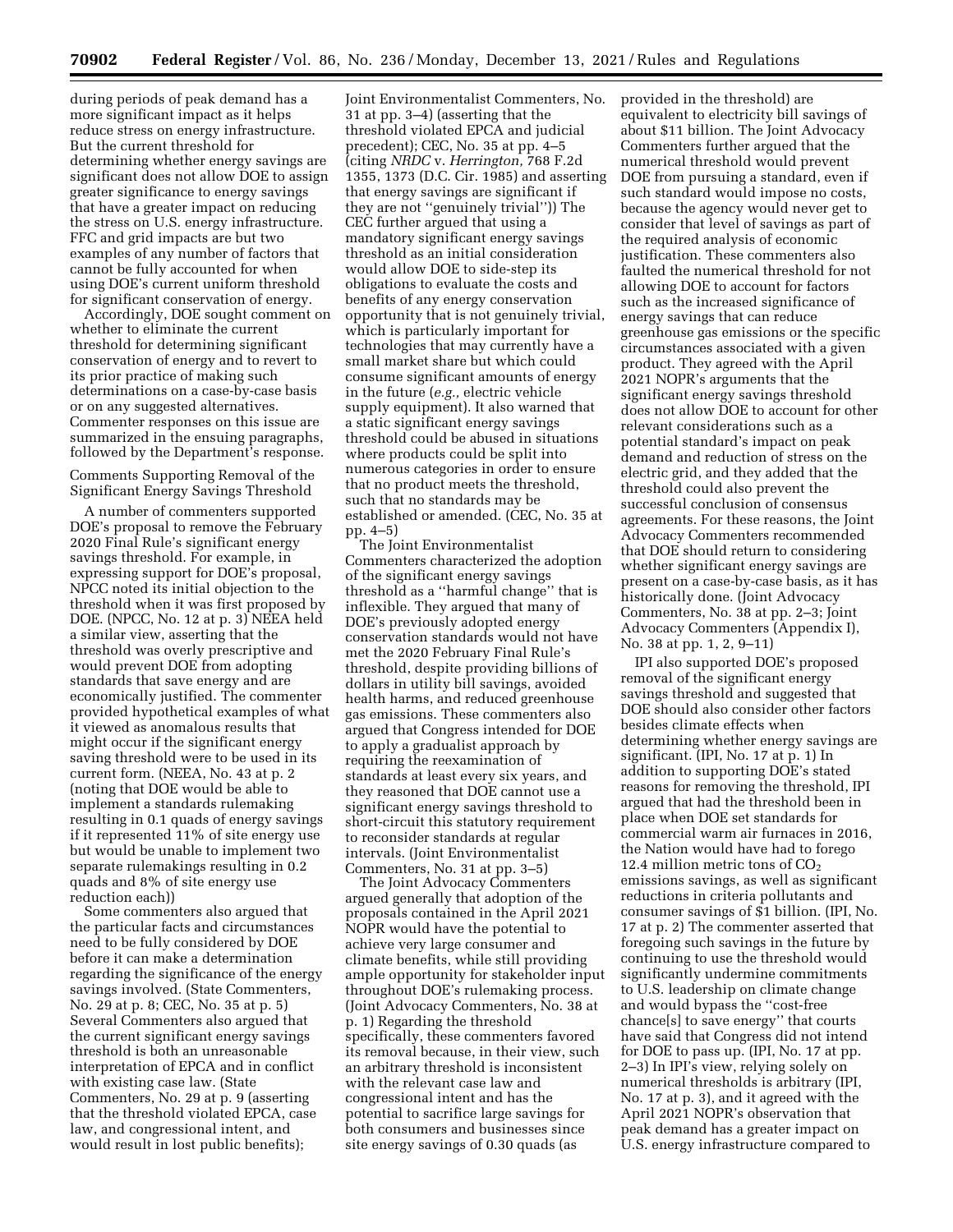non-peak demand. IPI stated that the timing of energy demand matters not only in this context but also with respect to climate, health, and consumer impacts, explaining that electricity generators that satisfy peak demand can also be among the most-polluting generators and that some consumers may experience increased electricity pricing during peak demand periods. (IPI, No. 17 at pp. 3–4) As a result, in IPI's view, energy savings for appliances that operate during peak demand periods can have greater benefits for the climate, human health, and consumers than the raw numbers show. For this reason, IPI argued that these impacts should be considered when determining whether a given savings level is significant. (IPI, No. 17 at p. 4)

IPI added that climate and health impacts should be incorporated into DOE's reasoning for the removal of the current energy savings threshold. (IPI, No. 17 at p. 4) In addition to DOE's reasoning that the current threshold's link to site energy use does not permit DOE to account for differences in primary energy and FFC effects for different covered products, IPI contended that a given amount of site energy usage will also be associated with different amounts of FFC emissions depending on the fuel type used and that those different emissions will likewise be associated with different climate and health impacts. The commenter argued that these reasons favor DOE's consideration of climate and health impacts when assessing the significance of energy savings for a given standard and in repealing the February 2020 Final Rule's numerical thresholds.11 (IPI, No. 17 at p. 4)

The CA IOUs also supported removal of the significant energy savings threshold, arguing that it directly conflicts with DOE's ability to set energy conservation standards that achieve the maximum energy savings that are technologically feasible and economically justified. They characterized it as an ''arbitrary minimum savings threshold'' and also faulted it for its potential to prevent DOE from setting efficiency standards for emerging technologies that may have relatively low market penetration currently but that present large savings opportunities for the future. The CA IOUs argued that appropriate Federal

energy conservation standards could help reduce the social cost of such technologies and accelerate their acceptance, and accordingly, these commenters recommended that DOE should again interpret significant energy savings to mean not ''genuinely trivial'' (referencing the *Herrington* case). (CA IOUs, No. 34 at pp. 2–3)

Finally, the proposed elimination of the significant energy savings threshold was also supported by some manufacturers. A.O. Smith stated that it did not believe that appendix A needed to include a significant energy savings threshold, as the factors that EPCA requires DOE to evaluate include both savings and cost. (A.O. Smith, No. 27 at p. 4) Trane noted that, even with the current approach's ''10% improvement backstop,'' this level of improvement could represent a significant leap for many covered products that is simply impossible to achieve, let alone be technically feasible. (Trane, No. 23 at p. 3). Instead, Trane favored permitting DOE to use its own discretion, after carefully weighing stakeholder input, as to whether potential cumulative energy savings are significant enough to proceed with a standards rulemaking. (Trane, No. 23 at p. 3)

Comments Opposing Removal of the Significant Energy Savings Threshold

A number of commenters opposed DOE's proposal to remove the current threshold for significant energy savings. For example, in AHRI's view, DOE's establishment of the current significant energy savings threshold, rather than relying on a case-by-case determination, fell within DOE's authority under EPCA. (AHRI, No. 25 at p. 7) Many commenters asserted that the use of such a threshold would provide consistency, predictability, certainty, stability, or some combination of these elements, to regulated entities and stakeholders, and they argued that it would ensure that DOE pursues economically-justified standards. (AHRI, No. 25 at p. 7; Joint Industry Commenters, No. 40 at p. 12; Goodman, No. 22 at p. 3; Lutron, No. 16 at p. 2; Zero Zone, No. 21 at p. 2; Grundfos, No. 37 at p. 2; HI, No. 42 at p. 2; AGA, No. 33 at p. 5; MHI, No. 32 at p. 2). The SBA Office of Advocacy made special note that the threshold provides certainty to small businesses. (SBA Office of Advocacy, No. 14 at p. 5) A number of commenters also asserted that focusing on potential standards capable of satisfying the threshold would help DOE prioritize its resources and meet its statutory deadlines. (AHRI, No. 25 at pp. 7–8; Carrier, No. 26 at p. 2; Crown Boiler, No. 10 at p. 2; Nortek, No. 19 at p. 3; BWC,

No. 24 at pp. 2–3; GEA, No. 20 at p. 3; Joint Industry Commenters, No. 40 at p. 12; ALA, No. 28 at 2; MHI, No. 32 at p. 2; AFP, No. 36 at pp. 1–2, 4; SBA Office of Advocacy, No. 14 at p. 5) (*See also*  U.S. Boiler, No. 11 at pp. 2–5 *and* New Yorker Boiler, No. 13 at pp. 2–4)<sup>12</sup> GEA added that if a rule is not going to make a meaningful difference in energy consumption, DOE should make no new standard and return to the rule in three years, pursuant to EPCA. (GEA, No. 20 at p. 3) NAFEM cautioned that removing the threshold and leaving an undefined process will make standards rulemakings more contentious and less efficient. (NAFEM, No. 30 at p. 5)

Some commenters also contended that by removing the threshold, DOE would improperly be relying on factors outside of its statutory authority when considering whether to adopt a given standard (*e.g.,* rejoining of the U.S. to the Paris Agreement, reducing stress on energy infrastructure, and considering greenhouse gas emissions). (AHRI, No. 25 at p. 8; AFP, No. 36 at pp. 4–5) These commenters argued that DOE's consideration of ''significant conservation of energy'' is limited to whether there is a significant conservation of electricity or fossil fuels and does not extend to whether that conservation of energy would have a significant impact on other DOE priorities such as reducing peak demand, limiting stress on electricity infrastructure, or taking action on climate change. (AHRI, No. 25 at p. 8; AFP, No. 36 at pp. 4–5). AGA faulted DOE for proposing to remove the significant energy savings threshold before having even had a chance to use it. (AGA, No. 33 at p. 5 (noting the same and requesting DOE first analyze previous appliance efficiency rulemakings to provide context and a transparent rationale for the threshold value (or lack thereof) that DOE would apply to future rulemakings.)) ALA disfavored case-by-case determinations, and the organization asserted that the economic cost of the regulatory process and related testing should be weighed against the potential energy savings over a determined period of time. (ALA, No. 28 at p. 2) ALA noted its prior support for DOE's efforts to prioritize test procedures and standards development to identify categories offering consumers the most energy savings, and it argued that following this approach would allow DOE to target its limited resources on those products consuming the most

<sup>11</sup> IPI also offered as additional support its comments to DOE's prior proposals regarding appendix A in which it opposed the use of a threshold for significant energy savings. (IPI, No. 17 (Attachment 4) (Comments dated March 16, 2020) at pp. 3–4)); IPI, No. 17 (Attachment 5) (Comments dated May 6, 2019) at pp. 2–3)

<sup>12</sup>The comments from Crown Boiler will serve as the basis for discussion of the positions taken by these commenters, as the comments provided were essentially identical.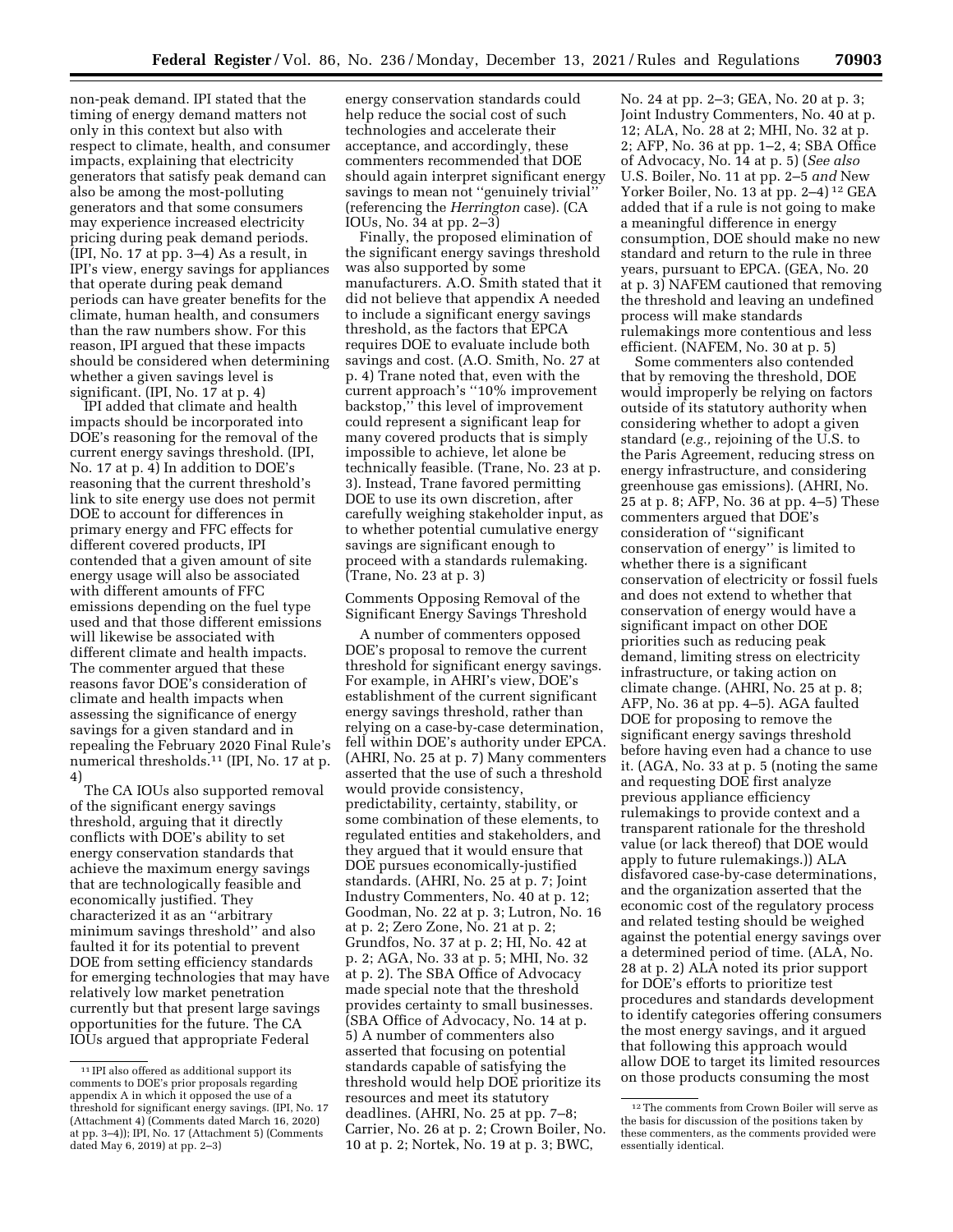energy, thereby creating a baseline approach. (ALA, No. 28 at pp. 2–3) AFP noted that the agency has devoted substantial time and effort to rules producing little energy savings, while missing its deadlines 90 percent of the time. (AFP, No. 36 at pp. 1–2, 4 (citing DOE's own finding that 40 percent of the 60 rules it had examined produced 6 percent of the overall energy efficiency savings))

While many commenters supported the continued use of the significant energy savings threshold, some also recognized the need for DOE to have some flexibility in how the threshold would be applied. For example, while Carrier thought the threshold would apply in most instances, it acknowledged that there may be some instances where additional or alternative benefits may exist and suggested that DOE revise appendix A to provide the agency with the ability to address those unique cases (where appropriate) with notice and explanation. (Carrier, No. 26 at p. 2) The Joint Industry Commenters and Nortek reasoned that, even if appendix A became non-binding, DOE should retain the significant energy savings threshold, because DOE could undertake a deviation after giving the public notice and an opportunity for comment should other factors lead DOE to conclude that doing so would satisfy EPCA. (Joint Industry Commenters, No. 40 at p. 12; Nortek, No. 19 at p. 3) Goodman also offered alternatives to the complete removal of the threshold, suggesting that DOE either: (1) Retain the current threshold as a rebuttable presumption that, if met, would be deemed ''significant'' while savings levels falling under the threshold would be presumed ''insignificant'' unless DOE demonstrates otherwise or (2) define ''significant energy savings'' to be a value connected to the average annual per-household energy use requirement specified in 42 U.S.C. 6292(b)(1)(B). (Goodman, No. 22 at p. 4) Lutron suggested that if the current threshold causes problems in achieving the Administration's energy conservation and climate goals, lowering the threshold would be preferable to its removal. (Lutron, No. 16 at pp. 2–3) NAFEM stated that if DOE removes the threshold, appendix A should be revised to provide a list of all of the factors DOE may consider when making a determination that energy savings are significant. (NAFEM, No. 30 at p. 5) ALA asserted that there should be some baseline approach to setting standards to avoid wasting time and money, but it added that using exact thresholds are

unlikely to apply to all product types. (ALA, No. 28 at p. 2)

Lennox suggested that DOE should issue a supplemental proposal with an analytical basis for its approach to determining significant energy savings, if the agency wants to consider eliminating its use of ''quantitative significance thresholds,'' including why a smaller threshold may not be appropriate. (Lennox, No. 18 at p. 9). Lennox went on to state that if DOE eliminates the use of thresholds, it should restore and strengthen the prior version of appendix A, where presumptions had existed against regulations such as those that would: (1) Result in a negative return on investment for the industry; (2) would significantly reduce the value of the industry; or (3) be the direct cause of plant closures, significant losses in domestic manufacturer employment, or significant losses of capital investment by domestic manufacturers. (Lennox, No. 18 at pp. 9–10) (*See also* 10 CFR part 430, subpart C, appendix A, section 5(e)(3) (2018))

Crown Boiler—in conjunction with both U.S. Boiler and New York Boiler, who both filed essentially identical comments (*see* U.S. Boiler, No. 11 at pp. 2–5 and New Yorker Boiler, No. 13 at pp. 2–4) 13—made a number of arguments, in addition to those noted earlier, in support of the significant energy savings threshold. It argued that the threshold is an acknowledgement by DOE that there is a point at which projected energy (and carbon) savings become too small to be statistically significant and its proposed removal would, in its view, make appendix A less science-based, an action which would be in conflict with Executive Order 13990. (Crown Boiler, No. 10 at p. 2) Crown Boiler also stressed that energy efficiency standards have real world impacts, including added cost for equipment and potential job losses, and the commenter argued that DOE should be required to show a degree of energy savings above a *de minimis* level before setting an energy conservation standard. (Crown Boiler, No. 10 at p. 3) It further added that there is a direct relationship between fuel consumption and carbon emissions, and consequently, insignificant energy savings would be expected to also translate into insignificant carbon reductions. Crown Boiler reasoned that given these limitations, standards with a low-yield potential for energy savings would not justify the imposition of heavy

regulatory burdens and DOE should avoid setting standards simply for purposes of ''international virtue signaling'' and to demonstrate leadership in confronting the climate crisis. (Crown Boiler, No. 10 at p. 3)

Crown Boiler also noted that an insignificant reduction in energy savings is highly unlikely to be realized entirely during a peak demand period, and the commenter added that DOE itself considered the impact that the significant energy savings threshold would have on potential reductions in peak demand, but that it determined that it retained the ability to consider the impacts of new standards on grid reliability if these concerns impacted specific rulemakings. (Crown Boiler, No. 10 at p. 3; *see also* 85 FR 8626, 8672 (Feb. 14, 2020)) Crown Boiler also challenged DOE's view that eliminating the threshold would allow DOE to consider potential source energy savings by pointing out that DOE had noted that it believed it was statutorily obligated to utilize site energy use when analyzing energy savings, and it asserted that the April 2021 NOPR did not address DOE's ability to consider source energy savings in this manner while still complying with EPCA. (Crown Boiler, No. 10 at pp. 3–4)

Additionally, Crown Boiler asserted that DOE's only possible error in setting its significant energy savings threshold was reducing it from the originally proposed value of 0.5 quad to the 0.3 quad threshold ultimately adopted. (Crown Boiler, No. 10 at p. 4) It pointed to two energy conservation standard rules—the 2016 rule for residential boilers and the 2020 rule for commercial boilers—as highlighting the potential for negative impacts in the absence of a threshold. The commenter asserted that each of these rules was expected to result in only a 0.6 percent improvement in efficiency, for a total of 0.16 quads and 0.27 quads over 30 years, respectively. Crown Boiler argued that in exchange for these small gains, both gas and oil boilers would face a significant reduction in their ability to work properly when installed with suboptimal vent systems. Moreover, Crown Boiler argued that such boilers face an increased risk of reliability problems that could reduce efficiency in the field over time, and that manufacturers experienced a drain on engineering resources that would have otherwise been allocated to more productive uses (such as research into new technologies capable of operating on a higher concentration of renewable fuels). Crown Boiler viewed these outcomes as real losses that were traded for theoretical energy savings so low that it

<sup>13</sup>The comments from Crown Boiler will serve as the basis for discussion of the positions taken by these commenters.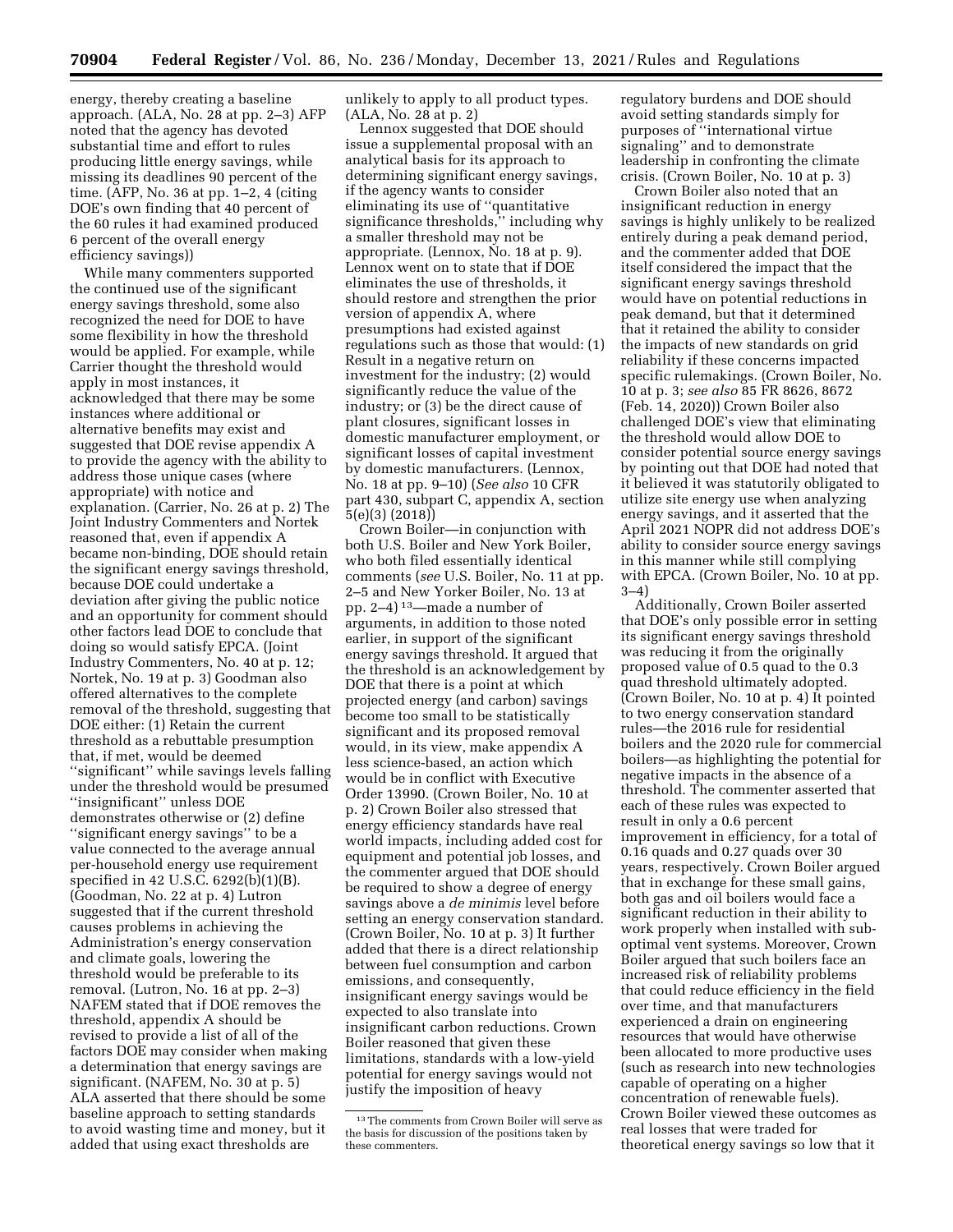raises questions as to whether DOE can credibly claim these predicted saving as accurate. (Crown Boiler, No. 10 at p. 4)

#### DOE's Response to Comments

In response to these comments, DOE first notes that several commenters discussed DOE's authority to establish a threshold for determining whether energy savings are significant. As discussed in the April 2021 NOPR, DOE proposed to remove the current numerical threshold for determining whether energy savings are significant because it did not allow DOE to consider the specific circumstances surrounding a given rulemaking, not because DOE lacked the statutory authority to establish a threshold. 86 FR 18901, 18905. As evidenced by the court's decision in *Herrington,* it is clear that DOE may choose to establish a numerical threshold as long as the threshold is consistent with the policies behind the program. *See Herrington,*  768 F.2d at 1376 (''we do not hold that the Act forbids DOE to set levels of significance for each product type as a percentage of the energy consumed by that product type, provided that the levels selected reasonably accommodate the policies of the Act.''). However, while establishing a threshold is permissible under EPCA, DOE does not believe it is the best course of action. As discussed previously, a set numerical threshold does not allow DOE to consider the specific circumstances (*e.g.,* electric infrastructure impacts, FFC effects, and greenhouse gas emissions) surrounding a given rulemaking when determining whether energy savings are significant.

As for the argument that DOE's determinations of significance for energy savings should be limited to whether there is a significant conservation of electricity or fossil fuels and that it should not extend to the impacts of those energy savings, commenters seem to suggest that the significance of energy savings can be determined without consideration of the broader impacts of those savings. DOE does not agree with this position, nor does EPCA compel such an approach. As noted in *Herrington,* determining whether energy savings are significant should be informed by the underlying policies of the Appliance Standards Program. *Id.* DOE's Appliance Standards Program was created in the 1970's in response to an energy supply crisis. *See*  EPCA (noting in the Act's description the law's intention ''[t]o increase domestic energy supplies and availability; to restrain energy demand; to prepare for energy emergencies; and for other purposes.'')

Congress expanded further on the intended policies underlying the Appliance Standards Program in subsequent amendments to EPCA. For example, the Energy Policy Act of 2005, Public Law 109–58 (Aug. 8, 2005), which, among other things, amended EPCA to establish energy conservations standards for additional consumer products, was enacted to ''ensure jobs for our future with secure, affordable, and reliable energy.'' The Energy Independence and Security Act of 2007, Public Law 110–140 (Dec. 19, 2007), which similarly amended EPCA to establish new energy conservation standards for consumer products and commercial equipment, was enacted to ''move the United States toward greater energy independence and security, to increase the production of clean renewable fuels, to protect consumers, to increase the efficiency of products, buildings, and vehicles, to promote research on and deploy greenhouse gas capture and storage options, and to improve the energy performance of the Federal Government, and for other purposes.'' Energy conservation achieved through the Appliance Standards Program helps achieve many of these policy objectives. For example, energy conservation standards can increase grid reliability by decreasing peak demand. Energy conservation standards also protect consumers by reducing greenhouse gas and other pollutant emissions. As a result, and in accordance with the court in *Herrington,* DOE believes any determination of whether energy savings are significant should involve some consideration of the potential impact of those energy savings on the policy objectives underlying the Appliance Standards Program. Thus, rather than being constrained in the manner suggested by these commenters—*i.e.,* that DOE is limited to determining significance solely in terms of the amount of projected electricity or fossil fuel energy savings—DOE is guided by the underlying policy objectives of EPCA, as amended, governing the Appliance Standards Program when determining whether potential energy savings are significant.

DOE also received several other comments disagreeing with DOE's decision to consider the potential impacts of energy savings when determining whether those energy savings are significant. Crown Boiler commented that DOE itself had noted it was statutorily obligated to utilize site energy use when analyzing energy savings. (Crown Boiler, No. 10 at pp. 3– 4) Crown Boiler also commented that

DOE had determined in the February 2020 Final Rule that it could address the impacts of new standards on grid reliability in individual rulemakings.

In response, DOE first notes that Crown Boiler's claim that DOE stated it was obligated to use site energy savings mischaracterizes DOE's position in the February 2020 Final Rule. In that rule, DOE stated that use of site energy savings was consistent with EPCA's definition for ''energy use'' and the process followed by DOE when determining whether to apply energy conservation standards to other covered products. 85 FR 8626, 8668. But, even if Crown Boiler's claim had been accurate, DOE did not propose to remove the threshold because the use of site energy savings itself is problematic. Instead, DOE proposed to remove the uniform numerical threshold because relying solely on the threshold itself does not account for the specific circumstances surrounding a given rulemaking. Nowhere is this deficiency more evident than in the consideration of FFC effects for electricity and natural gas where 1 quad of site electricity energy consumption corresponds to approximately 3.05 quads of FFC energy consumption, while 1 quad of site natural gas energy consumption corresponds to 1.11 quads of FFC energy consumption. DOE will continue to calculate potential site energy savings for energy conservation standards. But DOE will determine the significance of those site energy savings based on their impact, which may include impacts on FFC savings, grid reliability, and greenhouse gas emissions. Crown Boiler's second argument similarly misses the mark. DOE agrees that the impact of new standards on grid reliability can be addressed during individual rulemakings. But, that can only occur if the February 2020 Final Rule threshold has been met.

In response to comments that eliminating a uniform numerical threshold will reduce certainty and predictability in DOE's rulemaking process (*see, e.g.,* AHRI, No. 25 at p. 7; Joint Industry Commenters, No. 40 at p. 12; Goodman, No. 22 at p. 3) or lead to an undefined process that will make standards rulemakings more contentious and less efficient (NAFEM, No. 30 at p. 5), DOE notes that elimination of the numerical threshold will not change its rulemaking process. DOE will continue to collect information and conduct analyses to determine if new or amended standards would result in significant conservation of energy and are technologically feasible and economically justified. If these statutory criteria are met, DOE will propose new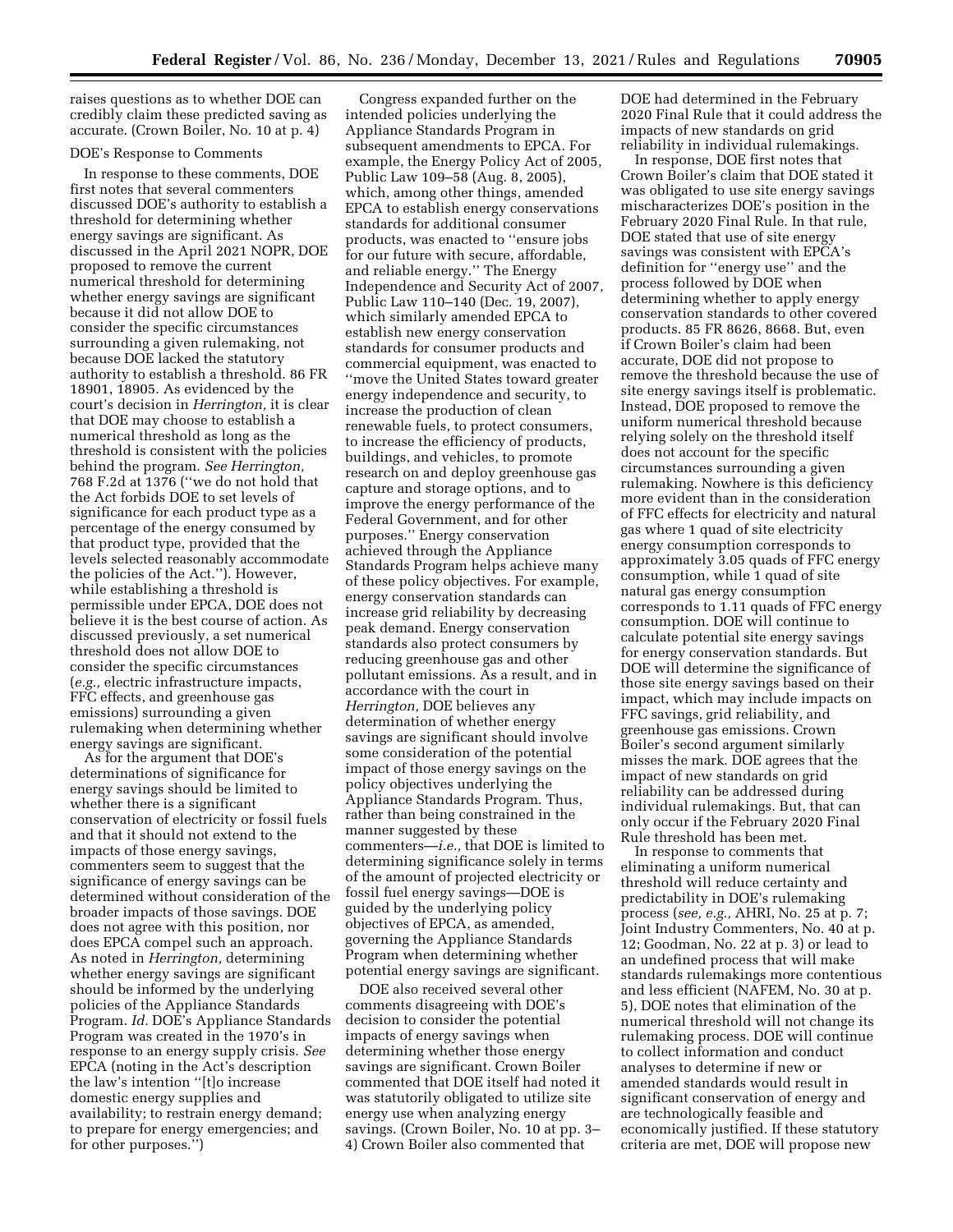or amended standards. Stakeholders will then have the opportunity to comment on the proposed new or amended standards, including whether the potential energy savings are significant. If new or amended standards are subsequently issued in a final rule, manufacturers will typically have between 3 and 5 years to come into compliance with the new or amended standards. (*See* 42 U.S.C. 6295(m)(4)) This is a consistent process based on well-established methodologies that have been extensively used over the long lifetime of DOE's Appliance Standards Program. As for claims that elimination of the uniform numerical threshold will lead to less predictable rulemakings, DOE does not issue new or amended energy conservation standards based solely on whether the potential energy savings are significant. Any new or amended standard must also be technologically feasible and economically justified. Further, DOE only makes these determinations after conducting a full analysis of all available information, including information obtained during the rulemaking process. And, while DOE acknowledges that a uniform numerical threshold makes for less complicated significance determinations, it does so by ignoring the very real differences, *e.g.,* FFC effects and electrical grid impacts, between energy savings across different rulemakings. DOE believes that any benefits of this approach are more than outweighed by its failure to account for the specific facts and circumstances surrounding an individual rulemaking.

As for commenters such as ALA and AFP that asserted the uniform numerical threshold would help DOE prioritize its resources and meet its statutory deadlines, DOE notes that having a threshold can only constrain DOE's ability to prioritize its resources. As discussed previously, a uniform numerical threshold does not account for the differences across covered products and equipment rulemakings, *e.g.,* FFC effects. For example, under the threshold established in the February 2020 Final Rule, DOE would not be able to prioritize a rule that saves 0.25 quad of site energy and 0.6 quad of FFC energy over a rule that saves 0.30 quad of site energy and 0.4 quad of FFC energy. DOE assumes commenters also meant that the threshold would result in more rulemakings resulting in determinations that standards do not need to be amended, which would free up DOE resources. But, in many cases the process for issuing a new or amended standard, in terms of the

number of **Federal Register** publications and opportunities for public comment, is very similar to the process for issuing a final determination not to amend a standard. Both typically involve the issuance of pre-NOPR documents where DOE collects information and data in order to determine whether a new or amended standard would satisfy the relevant criteria in EPCA. DOE then uses these data and information to prepare a proposal on whether a new or amended standard is warranted. After reviewing public comments on the proposal, DOE issues a final document that either establishes a new or amended standard or determines that a new or amended standard is not warranted. Finally, a determination not to amend standards must be revisited within 3 years, while a decision to issue new or amended standards must be revisited within 6 years. (42 U.S.C. 6295(m)) DOE believes the other revisions to appendix A finalized in this document and the additional revisions that were proposed in the July 2021 NOPR will have a much greater impact on DOE's ability to meet its statutory deadlines.

As for the commenters who proposed a modified threshold, *e.g.,* a rebuttable presumption of significance or a lower threshold value, DOE notes these approaches pose the same problem as the threshold set in the February 2020 Final Rule. Namely, they assume on some level that the significance of energy savings can be determined without considering the specific circumstances surrounding a given rulemaking. Additionally, DOE notes that it has never stated the threshold for determining the significance of energy savings established in the February 2020 Final Rule is too high. Rather, the issue is that any set threshold ignores the very real differences in energy savings across different rulemakings.

Several commenters discussed the potential economic impacts on industry and consumers of DOE's proposal to remove the threshold for determining whether energy savings are significant. DOE notes that a determination that energy savings are significant is but one step in the process of issuing new or amended standards. EPCA still requires, among other things, that a new or amended standard be economically justified, which includes the consideration of economic impacts on manufacturers and consumers. (See 42 U.S.C. 6295(o)(2)(B)(i)(I)) DOE will continue to follow these provisions and to perform the required analyses to demonstrate and ensure that the relevant statutory criteria are satisfied before setting (or amending) energy

conservation standards or deciding not to amend them.

With regards to Lennox's comment that, assuming the threshold is eliminated, DOE should restore and strengthen prior provisions from the July 1996 Final Rule, DOE will address these comments and the additional revisions proposed in the July 2021 NOPR in a separate final rule.

Finally, DOE does not agree with AGA's statement faulting the Department for proposing to remove the significant energy savings threshold before having even had a chance to use it. The effects of the threshold established in the February 2020 Final Rule on the Department's rulemaking processes were readily apparent on issuance of the rule. As discussed throughout this document, the February 2020 Final Rule, including the significant energy savings threshold, does not allow DOE to account for the particular circumstance of individual rulemakings, *e.g.,* FFC and electrical grid impacts.

Accordingly, for the aforementioned reasons, DOE has concluded that determinations of significance for energy savings should be made on a case-by-case basis. As a result, DOE is removing the significant energy savings threshold.

### *C. Determinations of Economic Justification*

Under EPCA, any new or amended standard must be designed to achieve the maximum improvement in energy efficiency that is technologically feasible and economically justified. (42 U.S.C. 6295(o)(2)(A); 42 U.S.C. 6316(a)). To ensure that DOE meets this statutory mandate, DOE employs a walk-down process to select energy conservation standard levels. As a first step in the process, DOE screens out technologies for improving energy efficiency that are not feasible. DOE then uses the remaining technologies to create a range of trial standard levels (''TSLs''). These TSLs typically include: (1) The moststringent TSL that is technologically feasible (*i.e.,* the ''max-tech'' standard); (2) the TSL with the lowest life-cycle cost; (3) a TSL with a payback period of not more than three years; and (4) any TSLs that incorporate noteworthy technologies or fill in large gaps between efficiency levels of other TSLs. Beginning with the max-tech TSL, DOE then determines whether a specific TSL is economically justified. In making that determination, DOE determines, after reviewing public comments and data, whether the benefits of the standard exceed its burdens by, to the greatest extent practicable, considering the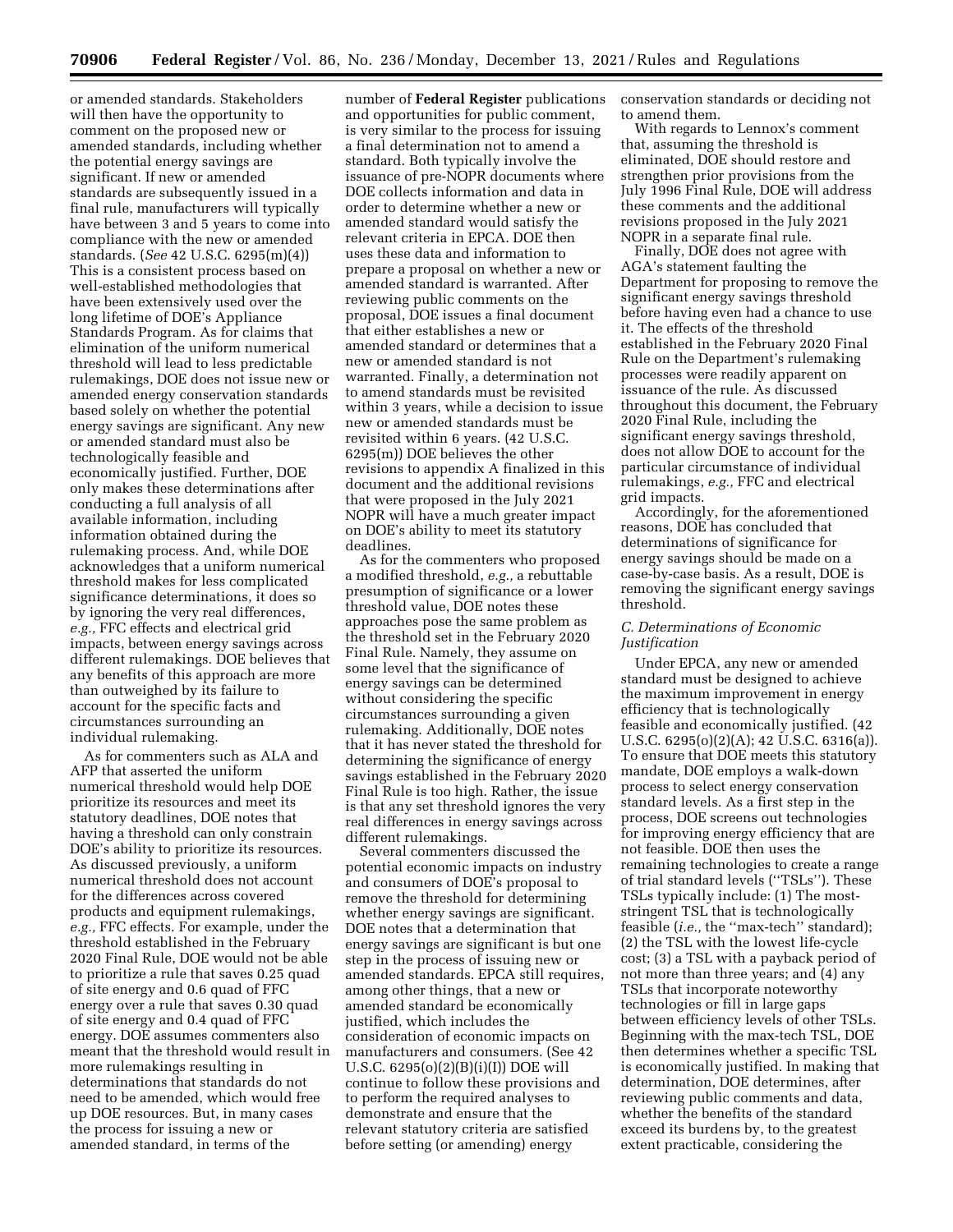seven factors described in 42 U.S.C. 6295(o)(2)(B)(i). (*See also* 42 U.S.C. 6313(a)(6)(B)(ii) (applying the seven factors to ASHRAE equipment); 42 U.S.C. 6316(a) (applying the seven factors to non-ASHRAE equipment)). If DOE determines that the max-tech TSL is economically justified, the analysis ends, and DOE adopts the max-tech TSL as the new or amended standard. However, if DOE determines that the max-tech TSL is not economically justified, DOE walks down to consider the next-most-stringent TSL. This walkdown process continues until DOE determines that a TSL is economically justified or that none of the TSLs are economically justified.

In the August 2020 Final Rule, DOE modified this process to require that determinations of economic justification include a comparison of the benefits and burdens of the selected TSL against the benefits and burdens of the baseline case and all other TSLs. 85 FR 50937, 50944. DOE stated its belief that such an approach would allow for more reliable determinations that a specific TSL is economically justified. *Id.* at 85 FR 50939. While the requirement to conduct a comparative analysis affected DOE's process for determining whether a TSL is economically justified, it did not dictate any particular outcome or require DOE to modify its general approach of walking down from the max-tech TSL.

DOE's decision to add a comparative analysis to the process for determining whether a TSL is economically justified generated concern among several stakeholders that DOE would use the comparative analysis to select a TSL that maximizes net benefits, as opposed to the TSL that maximizes energy savings and is technologically feasible and economically justified. *Id.* DOE's statement in the August 2020 Final Rule that ''the purpose of EPCA's seven factors is not to select the standard that achieves the maximum improvement in energy efficiency, *no matter how minute an estimated cost savings*'' added further confusion to how DOE would use the comparative analysis in determining whether a TSL is economically justified. 85 FR 50937, 50939 (emphasis added).

In light of the confusion and uncertainty around whether a comparative analysis would result in DOE choosing the TSL that maximizes net benefits as opposed to the TSL that represents the maximum improvement in energy efficiency that is technologically feasible and economically justified, DOE proposed to eliminate the requirement to conduct a comparative analysis when determining

whether a specific TSL is economically justified in the April 2021 NOPR. 86 FR 18901, 18906. DOE received numerous comments on this proposal with some commenters in favor of eliminating the comparative analysis and others arguing that it should be retained.

Comments Supporting DOE's Proposal To Eliminate the Requirement To Conduct a Comparative Analysis in Determining Economic Justification

In support of DOE's proposal to remove the requirement to conduct a comparative analysis, several commenters expressed concern that the comparative analysis could lead to DOE selecting a TSL that does not represent the maximum improvement in energy efficiency that is technologically feasible and economically justified. (See *e.g.,* Joint Advocacy Commenters, No. 38 at p. 3; Grundfos, No. 37 at p. 3; CEC, No. 35 at p. 6; State Commenters, No. 29 at p. 9) Some commenters were particularly concerned that the comparative analysis would result in DOE choosing a TSL that maximizes net benefits instead of energy savings. (Joint Environmentalist Commenters, No. 31 at p. 5; CA IOUs, No. 34 at pp. 2–3) IPI commented that the approach would not be transparent and allow DOE to define what is ''economically justified'' on any subset of adverse impacts to which DOE may happen to arbitrarily assign controlling weight—a result that it asserted would be inconsistent with statutory requirements and rational decision making. (IPI, No. 17 (Attachment 4 (Comments dated March 16, 2020) at pp. 2–3; IPI, No. 17 (Attachment 5 (Comments dated May 6, 2019) at pp. 3–4)

Comments Opposing DOE's Proposal To Eliminate the Requirement To Conduct a Comparative Analysis in Determining Economic Justification

Other commenters opposed DOE's proposal to remove the requirement to conduct a comparative analysis. For example, several commenters stated the comparative analysis will ensure DOE, when faced with TSLs with comparable savings, chooses the trial standard level with a less severe negative impact. (*See, e.g.,* MHI, No. 32 at p. 2; Lutron, No. 16 at p. 3; Joint Industry Commenters, No. 40 at pp. 12–13) NAFEM commented that removal of the comparative analysis requirement could result in energy conservation standards that save more energy at the expense of product differentiation, refinement, and end-use flexibility. (NAFEM, No. 30 at p. 5) SBA Office of Advocacy commented that EPCA does not expressly prohibit an analysis of net benefits and DOE does

not provide justification as to why a net benefits approach is inaccurate or otherwise prohibited, and instead merely states that the elimination of the comparative analysis is to reduce uncertainty. (SBA Office of Advocacy, No. 14 at p. 6) SBA Office of Advocacy also stated that engaging in a comparative analysis would ensure that DOE is considering the full scope of impacts of a particular standard and would help DOE in moving towards better compliance with the Regulatory Flexibility Act. (SBA Office of Advocacy, No. 14 at p. 7) Zero Zone stated that DOE should retain the comparative analysis for standard level selection, because the Department has not provided any evidence of an actual problem using that approach. (Zero Zone, No. 21 at p. 2) Finally, BWC stated that the comparative analysis would help DOE and stakeholders better assess the TSLs against the applicable statutory criteria. (BWC, No. 24 at p. 3)

#### DOE's Response to Comments

DOE first notes that both commenters in favor of the proposal to eliminate the comparative analysis and those against its removal stated that the comparative analysis could lead to the Department forgoing energy savings in favor of increased economic benefits. (*See, e.g.,*  Joint Advocacy Commenters, No. 38 at p. 3; MHI, No. 32 at p. 2) Based on these comments, it is clear that the comparative analysis generated significant confusion and uncertainty about whether the process would result in DOE selecting the TSL that results in the maximum improvement in energy efficiency that is technologically feasible and economically justified or a TSL that saves less energy but imposes lower costs on manufacturers and consumers.

Pursuant to EPCA, any new or amended energy conservation standard must be designed to achieve the maximum improvement in energy efficiency that DOE determines is technologically feasible and economically justified. (42 U.S.C.  $6295(o)(2)(A)$  In deciding whether a proposed standard is economically justified, DOE must determine whether the benefits of the standard exceed its burdens. (42 U.S.C. 6295(o)(2)(B)(i)) DOE must make this determination after receiving comments on the proposed standard, and by considering, to the greatest extent practicable, the seven statutory factors, which allow DOE to consider the full breadth of impacts including benefits and costs, along with other factors the Secretary considers relevant. In practice, DOE determines an appropriate energy conservation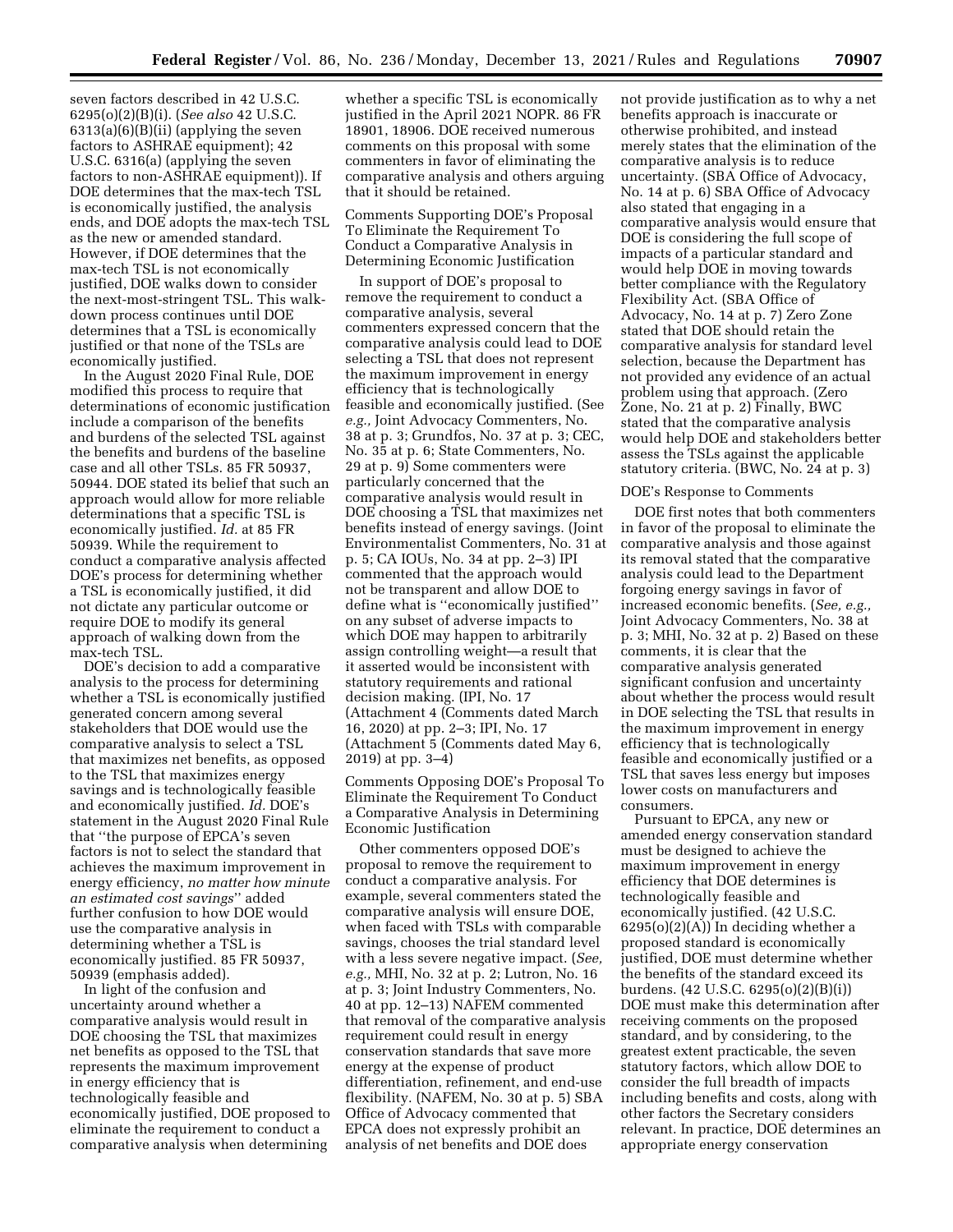standard level for adoption by conducting a ''walk-down'' analysis of the trial standard levels (TSLs) considered in the proposal, after reviewing any public comments. DOE starts by analyzing the maximum technologically feasible (max-tech) level to see whether the statutory criteria for significant energy savings, technological feasibility, and economic justification have been met. If the max-tech TSL fails to meet any of these statutory criteria, DOE determines that it cannot adopt that level, and it then moves to the next highest TSL and conducts the same analysis. The agency continues in this manner until it reaches a TSL that meets all of the statutory criteria. Once DOE arrives at such level (if any), DOE is required under EPCA to choose that TSL because it represents the maximum improvement in energy efficiency that is technologically feasible and economically justified. (*See* 42 U.S.C. 6295(o)(2)(A); 42 U.S.C. 6316(a))

With respect to the SBA Office of Advocacy's comments, DOE would like to clarify two issues. First, DOE did not state in the April 2021 NOPR that conducting an analysis of net benefits is inaccurate or otherwise prohibited by EPCA. The concern with the comparative analysis, as discussed previously, is that the process would result in the maximization of net benefits instead of energy savings that are technologically feasible and economically justified, which is contrary to the statute. As for ensuring DOE considers the full scope of impacts of a particular TSL, the comparative analysis did not change the scope of impacts considered by DOE for a particular TSL. The analysis required DOE to compare the benefits and burdens of a TSL against the benefits and burdens of the baseline case and all other TSLs. 85 FR 50937. But, as stated in the August 2020 Final Rule, the vast majority of DOE's analytical work involves evaluating the seven factors for each TSL (*e.g.,* life-cycle costs, manufacturer impacts, total energy savings). 85 FR 50937, 50941. For example, DOE performs a manufacturing impact analysis to identify and quantify the impacts of any new or amended energy conservation standards on manufacturers. As part of this analysis, DOE uses the Government Regulatory Impact Model (''GRIM'') to calculate cash flows using standard accounting principles and changes in industry net present value (INPV) between the no-new-standards case and each proposed TSL. The difference in INPV between the no-new-standards case and each TSL represents the

financial impact of the new or amended energy conservation standard on manufacturers. The addition of a comparative analysis has no effect on DOE's analysis of manufacturing impacts.

The comments received in response to the April 2021 NOPR have solidified DOE's concerns regarding the use of the comparative analysis. DOE has no desire to create a situation where stakeholders will question, and potentially challenge, whether the Department is choosing a TSL that maximizes net benefits instead of the TSL that represents the maximum improvement in energy efficiency that is technologically feasible and economically justified as required under EPCA. Further, the process and criteria laid out in 42 U.S.C. 6295(o)(2)(B)(i) and 42 U.S.C. 6313(a)(6)(B)(ii) for determining economic justification are already sufficiently robust, and any potential, incremental improvement that may result from the use of a comparative analysis is outweighed by the uncertainty it casts over DOE's fulfillment of its statutory obligations under EPCA. As a result, DOE is eliminating the requirement in appendix A to conduct a comparative analysis when determining whether a TSL is economically justified. Consistent with EPCA and past practice, DOE will determine whether a TSL is economically justified after determining, based on the factors listed in 42 U.S.C. 6295(o)(2)(B)(i) and 42 U.S.C.  $6313(a)(6)(B)(ii)$ , whether the benefits of the standard exceed its burdens.

#### *D. Adoption of Industry Test Standards*

The February 2020 Final Rule amended appendix A to require adoption, without modification, of consensus industry test standards as test procedures for covered products and equipment, unless such standards do not meet the EPCA statutory criteria for test procedures. 85 FR 8626, 8678–8682, 8708. In essence, DOE sought to explain and codify its established practice, which is to analyze the appropriate industry consensus test standard, with the input of stakeholders and the interested public, to: (1) Determine that the EPCA criteria are met and use the consensus test standard as the Federal test procedure; (2) modify the standard so that it complies with the statutory criteria, or (3) reject the standard and develop an entirely new test procedure.

On further review, DOE has come to see that its attempt at clarification may have had the opposite effect, creating the false impression that DOE had put in place a new presumption for an ''asis'' adoption of consensus industry test

standards without meaningful review. That was not DOE's intention, and accordingly, the Department proposed to clarify in the April 2021 NOPR that while DOE will first consider applicable consensus industry test standards, such test standards must first undergo a thorough agency review to ensure that they meet the requirements of the statute and are compatible with DOE's compliance, certification, and enforcement (''CC&E'') regulations. 86 FR 18901, 18907.

Comments Supporting DOE's Clarification of Its Process for Adopting Consensus Industry Standards

The majority of commenters generally supported or had no objections to DOE's proposal to clarify that the Department will amend consensus industry test standards as necessary to ensure compliance with both the statutory requirements in EPCA and DOE's CC&E regulations. (*See, e.g.,* State Commenters, No. 29 at p. 10; Lutron, No. 16 at p. 3; NEEA, No. 43 at p. 3; Joint Environmentalist Commenters, No. 31 at p. 6; Joint Industry Commenters, No. 40 at p. 10) In citing their support for DOE's proposal, several commenters stated that consensus industry test standards are not generally designed for regulatory purposes and, as such, modifications to ensure compliance with EPCA and DOE's CC&E regulations are often necessary. (*See, e.g.,* CA IOUs, No. 34 at p. 5; Joint Advocacy Commenters, No. 38 at pp. 3–4) The CA IOUs and Joint Environmentalist Commenters also favored DOE's proposal because it would relieve stakeholders of the burden of having to participate in both industry and DOE test procedure development processes. (CA IOUs, No. 34 at p. 5; Joint Environmentalist Commenters, No. 31 at p. 6)

Aside from expressing their support for DOE's proposal, Lutron and the Joint Industry Commenters also asked DOE to clarify in the regulatory text of appendix A that industry test standards are consensus test procedures, which usually involve more than just industry stakeholders. (Lutron, No. 16 at p. 3; Joint Industry Commenters, No. 40 at p. 10)

Comments Opposing DOE's Clarification of Its Process for Adopting Consensus Industry Standards

Other commenters supported DOE's adoption of consensus industry test standards with little or no modification. (*See, e.g.,* Signify, No. 41 at p. 1; Lennox, No. 18 at p. 5; New Yorker Boiler, No. 13 at p. 5) These commenters expressed a variety of reasons for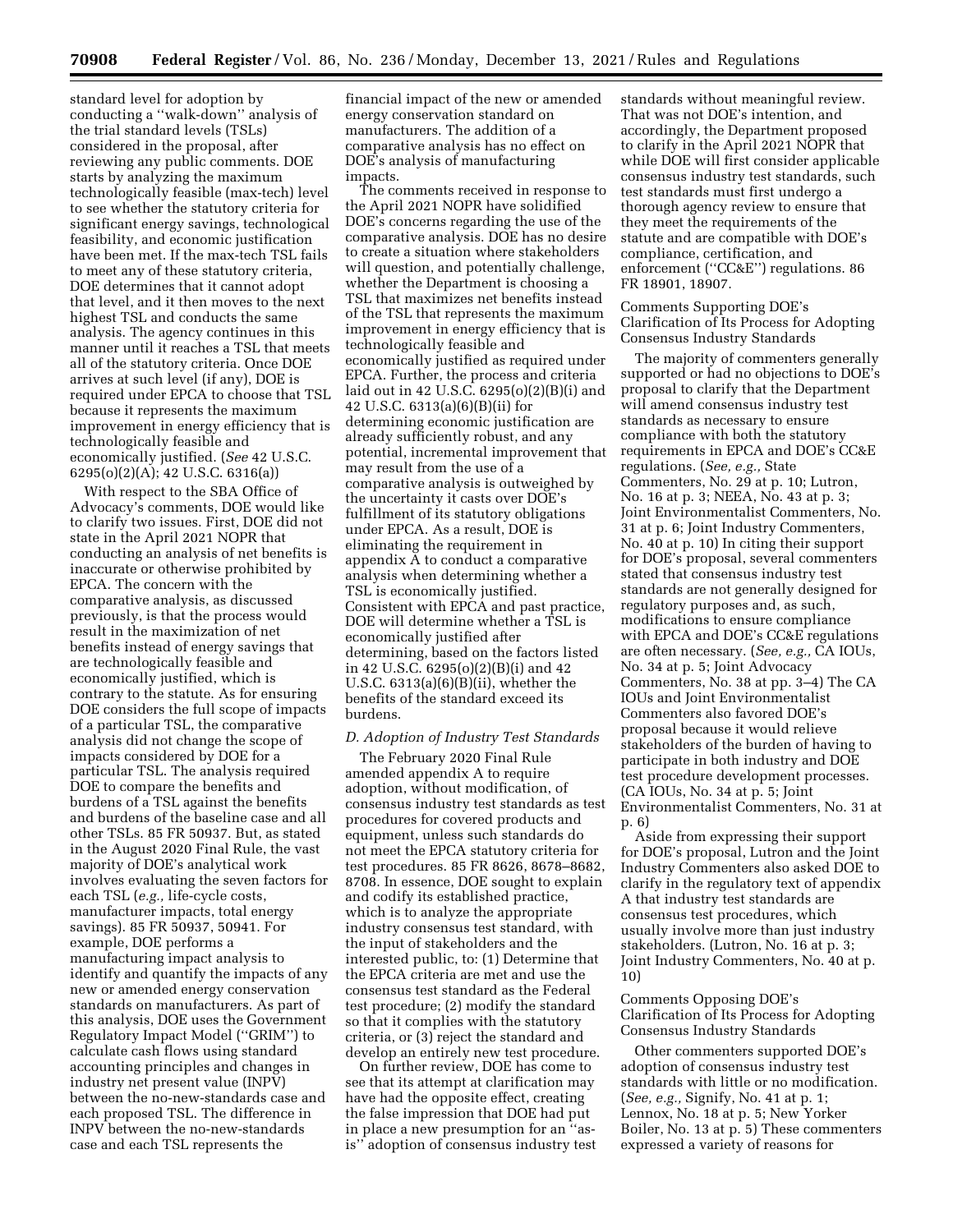advocating for the adoption of consensus industry test standards. For example, Crown Boiler and BWC stated that most consensus industry test standards are developed by all interested stakeholders, including manufacturers, industry advocates, regulators (including DOE), and certification agency laboratories. (Crown Boiler, No. 10 at p. 5; BWC, No. 24 at p. 3) Crown Boiler also noted that the committee members tend to have decades of experience and that DOE should rely on these committees to develop the test procedures. (Crown Boiler, No. 10 at p. 5) Some commenters stated that adopting consensus industry test standards would reduce burden on both DOE and stakeholders. (*See* BWC, No. 24 at p. 3 (stating that deviating from consensus industry test procedures will add unnecessary workload for DOE staff); Signify, No. 41 at p. 1 (stating that changes to consensus industry test procedures create unnecessary burden for industry and test laboratories)) Several commenters also stated that adoption of consensus industry test procedures would expedite DOE's test procedure rulemaking process and allow stakeholders to address standards rulemakings sooner. (*See, e.g.,* U.S. Boiler, No. 11 at pp. 5–6; GEA, No. 20 at p. 3) Finally, GEA stated that adopting consensus industry test procedures would reduce the likelihood of litigation over test procedures. (GEA, No. 20 at p. 3)

In order to avoid the need to make modifications to consensus industry test procedures, several commenters encouraged DOE to participate in the industry test standards development process as a way to ensure that consensus industry test standards are compatible with EPCA and DOE's CC&E regulations. (*See, e.g.,* Signify, No. 41 at p. 1; ALA, No. 28 at p. 3) Additionally, with regards to compatibility with DOE's CC&E regulations, Lennox stated that DOE should consider ''the potential need to modify the applicable CC&E requirements, not the industry test procedure.'' (Lennox, No. 18 at p. 5).

#### DOE's Response to Comments

As an initial matter regarding the request that DOE clarify that industry test standards are ''consensus'' test standards, DOE uses the term ''consensus'' broadly to indicate a process in which multiple stakeholders develop and finalize the industry test standard. The use of the term ''consensus'' is not intended as an assessment of the representativeness of those stakeholders involved in the process. In certain cases, industry test standards were not developed by a

group that is fully representative of DOE's rulemaking stakeholders, including energy-efficiency advocacy organizations, utilities, States, consumer groups, etc. DOE notes that under section 301 of the Department of Energy Organization Act (Pub. L. 95–91; 42 U.S.C. 7101), DOE must comply with section 32 of the Federal Energy Administration Act of 1974, as amended by the Federal Energy Administration Authorization Act of 1977. (15 U.S.C. 788; ''FEAA'') Section 32 essentially provides in relevant part that, where a proposed rule authorizes or requires use of commercial standards, DOE must inform the public of the use and background of such standards. DOE must also evaluate these standards as to whether they fully comply with the requirements of section 32(b) of the FEAA (*i.e.,* whether they were developed in a manner that fully provides for public participation, comment, and review). In addition, section 32(c) requires DOE to consult with the Attorney General and the Chairman of the Federal Trade Commission concerning the impact of the commercial or industry standards on competition.

In response to the remaining comments, DOE first notes that commenters have raised several valid points about the benefits of adopting consensus industry test standards with little to no modification (*e.g.,* reducing test procedure development cost). That said, these benefits cannot be realized at the expense of DOE's statutory obligations. In accordance with EPCA, DOE must ensure that a consensus industry test standard is reasonably designed to produce test results that measure energy efficiency or use during a representative average use cycle or period of use without being unduly burdensome to conduct. (42 U.S.C. 6293(b)(3)) As a result, DOE has often found it necessary to make modifications to an applicable consensus industry test standard to ensure compliance with these statutory requirements. For example, the DOE test procedure for dehumidifiers requires reduced indoor ambient temperature conditions as compared to those specified in the referenced industry test standard as DOE determined that the reduced conditions are more representative of the product's average use cycle as required by EPCA. 80 FR 45801, 45807 (July 31, 2015). As another example, the DOE test procedure for portable air conditioners includes several modifications to the industry test method that DOE determined would provide results that are representative of

typical use. Specifically, in comparison to the industry test procedure, the DOE test procedure requires a different set of indoor and outdoor test conditions; an additional test condition for units with a dual-duct configuration; and additional provisions to account for heat transferred to the indoor conditioned space from the ducts and any infiltration air from unconditioned spaces, which are not accounted for in the industry test method. 81 FR 35241, 35250, 35248, 35253 (June 1, 2016).

Additionally, DOE notes that consensus industry test standards are often designed to support industry certification programs with the goal of verifying ratings within a tolerance specified by industry. DOE's CC&E regulations, on the other hand, are designed to ensure, in accordance with EPCA, that all products and equipment distributed in commerce in the United States comply with applicable Federal energy and water conservation standards. Furthermore, DOE's CC&E regulations seek to establish a level playing field amongst industry participants and to also help ensure that the utility bill savings that consumers expect from energy and water conservation standards are being realized. For example, in the past, DOE has had to specify airflow tolerances for certain industry standard test conditions that are referenced for the testing of certain categories of small, large, and very large air-cooled commercial package air conditioners and heating equipment after having determined that such tolerances are necessary to address potential variation in the measured efficiency and cooling capacity of the equipment. 80 FR 79655, 79659–79660 (Dec. 23, 2015). DOE also notes that industry representatives and other stakeholders are welcome to participate in the development and modification of the Department's CC&E regulations.14 In fact, some of DOE's existing CC&E regulations were developed by a negotiated rulemaking that resulted in a consensus agreement amongst the Department, industry, and many diverse stakeholders over, among other things, the allowance of simulations to develop ratings under specific circumstances for commercial heating, ventilation, and air-conditioning equipment; commercial water heaters; and commercial refrigeration equipment. 80 FR 144 (Jan. 5, 2015).

DOE may also modify consensus industry test standards for other

<sup>14</sup>For example, DOE recently asked for comment on a proposal to amend the certification and reporting provisions for several covered products and equipment. 86 FR 43120 (August 6, 2021).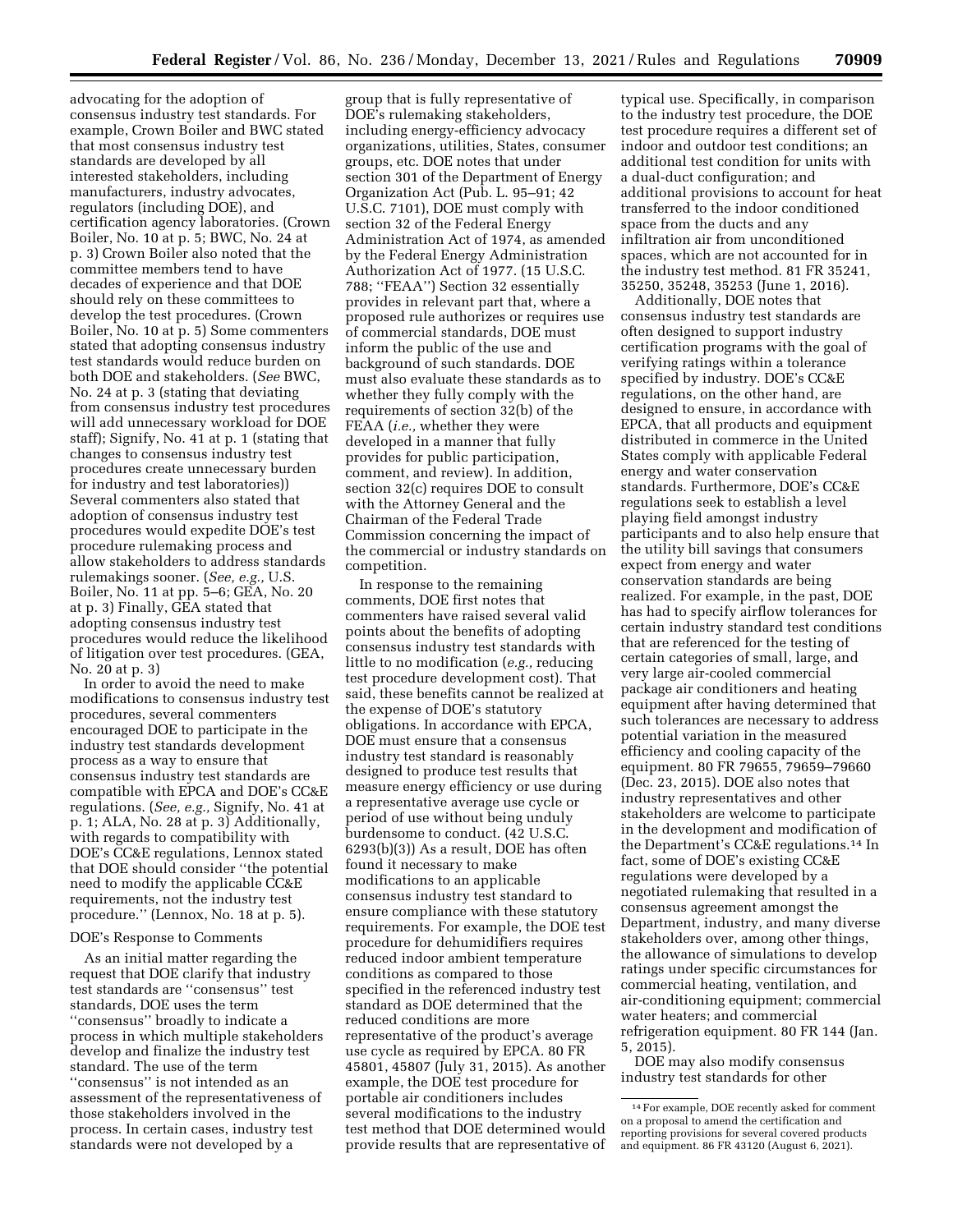reasons. For example, DOE is not required to adopt or align its test procedures with sections of the consensus industry test standard that are not necessary for the method of test for metric(s) included in the DOE test procedure. For instance, sections of the industry test procedure regarding selection of models for testing under an industry certification program, verification of represented values and the associated tolerances, and operational requirements need not be referenced or aligned with under the DOE test procedure. This is consistent with the Department's longstanding practice to only include sections that are relevant to the method of test for metric(s) included in the DOE test procedure, or that provide clarifications that help promote understanding amongst regulated entities. Another instance where DOE may need to deviate from a consensus industry test standard is to address issues identified through DOE's test procedure waiver process. For example, a manufacturer may seek a test procedure waiver for a covered product that incorporates a new, innovative technology that was not contemplated by the consensus industry test standard or where some other deficiency in the test procedure forestalls successful testing. In such cases, DOE is required to update the Federal test procedure to eliminate the need for such a waiver. 10 CFR 430.27(l); 10 CFR 431.401(l).

Finally, although DOE has explained why the Department is often required to modify consensus industry test standards, DOE agrees with commenters that consensus industry test standards should serve as the basis for Federal test procedures whenever possible.15 As a result, DOE wishes to underscore the importance of the consensus industry test procedure development process, including the need to ensure that a broad cross-section of stakeholder interests are represented in the development of such consensus industry standards. DOE believes that consensus test standards that represent a consensus across all stakeholders, not just industry, will be more likely to meet the statutory requirements in EPCA and DOE's CC&E regulations. To that end, DOE is committed to supporting the consensus industry

standards development process by participating on relevant industry standards committees. However, DOE reiterates that the industry test standard development process cannot supplant the Department's test procedure rulemaking process, because DOE must still ensure that potential Federal test procedures meet applicable statutory requirements in EPCA and are compatible with DOE's CC&E regulations.

Accordingly, for the aforementioned reasons, DOE is clarifying in appendix A that consensus industry test standards must undergo a thorough review to ensure that they meet the requirements of EPCA and are compatible with DOE's CC&E regulations before being adopted as a Federal test procedure.

## *E. Finalization of Test Procedures Prior to Issuance of a Standards Proposal*

In the February 2020 Final Rule, DOE adopted at section 8(d) of appendix A, a requirement that Federal test procedures establishing methodologies used to evaluate new or amended energy conservation standards be finalized at least 180 days prior to publication of a NOPR proposing new or amended energy conservation standards. 85 FR 8626, 8678, 8708. DOE explained that this approach would allow stakeholders time to gain familiarity with the new or amended test procedure prior to commenting on any proposed standards.

Upon further review, DOE has determined that, similar to other provisions in the February 2020 Final Rule, a one-size-fits-all requirement to finalize new or amended test procedures 180 days before proposing standards does not allow DOE to account for the particular circumstances of a rulemaking and may result in unnecessary delays. For instance, as noted in the April 2021 NOPR, some test procedure amendments may involve only minor modifications that do not change the measured energy efficiency of a covered product or equipment. 86 FR 18901, 18907–18908. As a result, DOE proposed to remove this 180-day spacing requirement and revert to the approach previously followed in the July 1996 Final Rule that test procedure rulemakings be finalized prior to publication of an energy conservation standards proposal, which permitted DOE to appropriately adjust the length of time between the test procedure final rule and an energy conservation standards proposal. *Id.* DOE also sought comment on any alternatives to its proposal, including whether DOE should retain a set period between

finalization of a test procedure and issuance of a standards NOPR. *Id.* 

Comments Supporting DOE's Proposal To Eliminate the Requirement That Test Procedures Be Finalized at Least 180 Days Prior to Issuance of a Standards NOPR

Several commenters expressed their support for DOE's proposal in the April 2021 NOPR. These commenters stated that the 180-day requirement may not be necessary for all rulemakings and that DOE should have the flexibility to determine the appropriate period between finalization of new or amended test procedures and issuance of proposed standards. (*See, e.g.,* Joint Advocacy Commenters, No. 38 at pp. 4– 5; NEEA, No. 43 at pp. 3–4; CA IOUs, No. 34 at pp. 1, 3–4) Some of the commenters cited negotiated rulemakings, where test procedures and energy conservation standards are often considered and issued in parallel, as an area where the 180-day requirement delays implementation of consensus standards without providing a corresponding benefit. (*See, e.g.,* Joint Advocacy Commenters, No. 38 at pp. 4– 5; NEEA, No. 43 at pp. 3–4) Commenters also argued that minor modifications to a test procedure may not warrant a lengthy delay before issuance of a standards proposal. (*See, e.g.,* NEEA, No. 43 at pp. 3–4; Joint Environmentalist Commenters, No. 31 at p. 2) Finally, Joint Advocacy Commenters expressed concern that the 180-day requirement could lead to DOE foregoing certain test procedure corrections in order to avoid delaying rulemakings. (Joint Advocacy Commenters, No. 38 at pp. 4–5)

Comments Supporting the Requirement That Test Procedures Be Finalized at Least 180 Days Prior to Issuance of a Standards NOPR

Several commenters asserted that the 180-day period is necessary to allow stakeholders the opportunity to conduct testing and gain familiarity with the new or amended test procedure so as to better inform their understanding of the impacts of a proposed energy conservation standard. (*See, e.g.,* AHRI, No. 25 at p. 9; ALA, No. 28 at p. 3; AGA, No. 33 at p. 5; BWC, No. 24 at p. 2) These commenters also expressed a variety of other reasons for opposing removal of the 180-day period between finalization of a test procedure and issuance of a standards proposal. For instance, Zero Zone opposed eliminating the 180-day spacing between test procedure and energy conservation standards rules, stating that DOE has not documented any

<sup>15</sup>The National Technology Transfer and Advancement Act of 1995 (''NTTA''), Public Law 104–113, and the Office of Management and Budget (''OMB'') Circular A–119, Federal Participation in the Development and Use of Voluntary Consensus Standards and in Conformity Assessment Activities, both direct Federal agencies to adopt voluntary consensus standards unless they are inconsistent with applicable law or otherwise impracticable.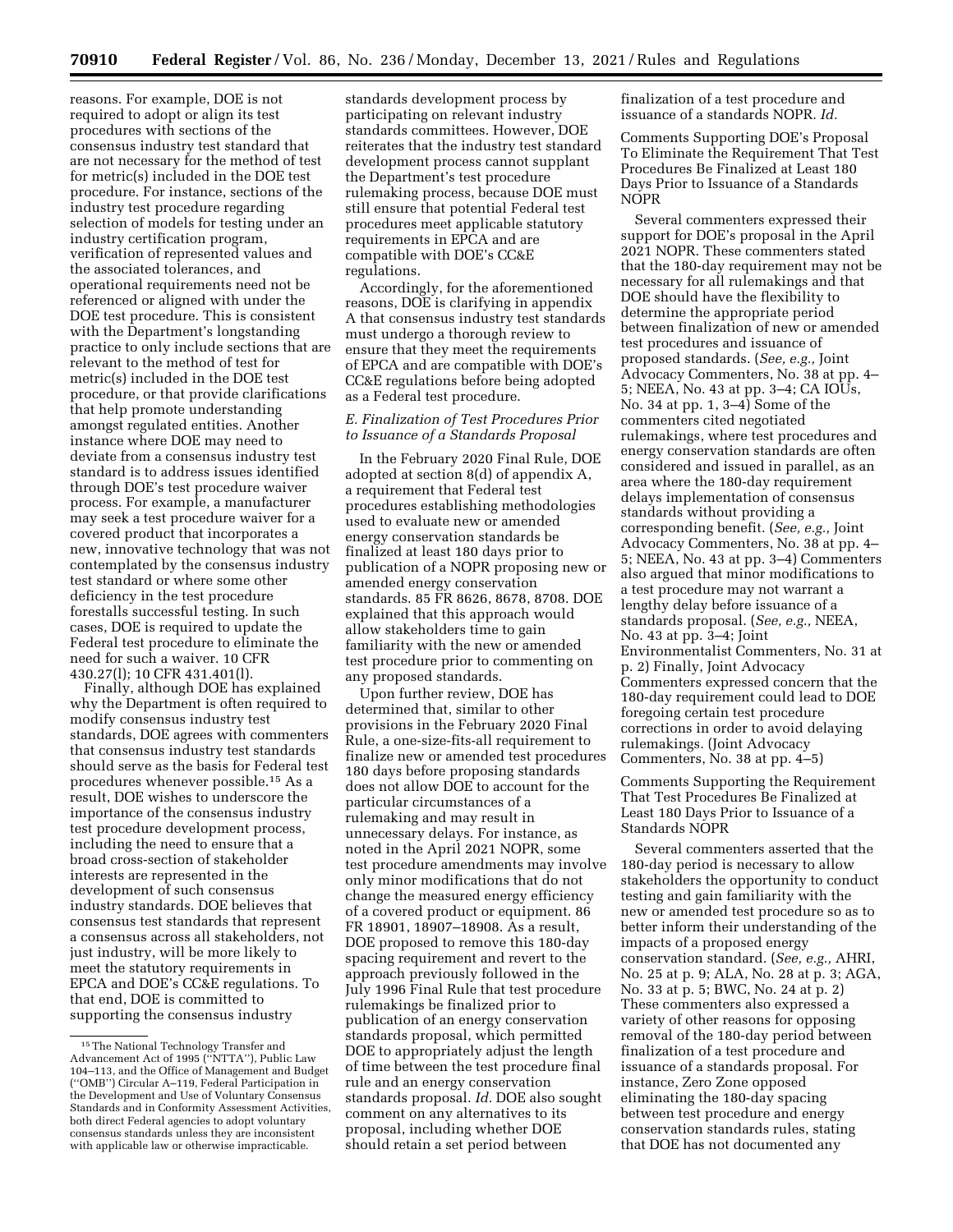delays that would be caused if the 180 day waiting period were to be applied. The SBA Office of Advocacy noted that small businesses have limited resources and staff, and in many instances, they do not have the ability to test their products on-site. According to the SBA Office of Advocacy, small businesses must instead either hire an outside laboratory to test the products and report back or pull employees from other tasks to conduct such testing inhouse. (SBA Office of Advocacy, No. 14 at p. 5) BWC argued that the benefits of having a finalized test procedure far outweigh any delay in complying with statutory deadlines, particularly in light of EPCA's anti-backsliding provisions. (BWC, No. 24 at p. 2)

Comments Supporting Alternatives to DOE's Proposal

Numerous commenters recognized that a 180-day period between finalization of a test procedure and issuance of a standards NOPR is not always necessary. However, these commenters did not agree with DOE's proposal to eliminate the 180-day period and determine the appropriate period on a case-by-case basis. Instead, these commenters suggested a variety of approaches for determining an appropriate length of time between finalization of a test procedure and issuance of a standards proposal. For instance, several commenters suggested revising the relevant section of appendix A to allow DOE to shorten the 180-day period through some formal mechanism, which would include an opportunity for stakeholder input. (*See, e.g.,* Carrier, No. 26 at p. 3; Crown Boiler, No. 10 at pp. 4–5) Other commenters suggested that DOE should list the limited circumstances under which it would deviate from the 180 day period. (A.O. Smith, No. 27 at p. 4; Lennox, No. 18 at p. 4) Similarly, if DOE eliminates the requirement for a standardized 180-day period, ALA requested that DOE provide clear and specific guidance on when the 180-day period would be warranted. (ALA, No. 28 at p. 4) Several other commenters urged DOE to retain the 180-day period when the test procedure is new or makes significant changes that will impact measured energy use or efficiency. (*See, e.g.,* Lutron, No. 16 at pp. 2, 3–4, Joint Industry Commenters, No. 40 at p. 9; EEI, No. 9 at pp. 64–65) Nortek acknowledged that there are situations where 180 days is not necessary (*e.g.,* minor technical corrections to a longstanding test procedure), and in those cases, the company stated that it would be supportive of a 90-day minimum.

(Nortek, No. 19 at p. 3) Grundfos recommended that DOE: (1) Include a proposed timeline in each test procedure NOPR/final rule for input from stakeholders, and (2) conduct a mandatory webinar for related input to be heard. The company reasoned that such approach would provide DOE with the flexibility it desires, while preventing DOE from defining arbitrary timelines without negotiation. (Grundfos, No. 37 at pp. 1–2) While Goodman expressed support for retaining the 180-day requirement, Goodman also stated that, if DOE chooses to modify the 180-day period, the Department should define the 180 day period as preferred but not mandatory in appendix A and articulate with specificity and on the record its reasons for choosing a lesser time period. (Goodman, No. 22 at p. 3)

DOE also received an alternative joint proposal from AHAM, ALA, Hearth Patio and Barbecue Association (HPBA), NEMA, Plumbing Manufacturers International (PMI), ASAP, and ACEEE. These stakeholders suggested that DOE provide a 180-day time period between the finalization of a new or amended test procedure and the end of the comment period on the proposed standard. They also specified that DOE could deviate from the 180-day requirement for negotiated rulemakings and test procedure changes that are limited to calculation changes (*e.g.,* use factor or adder) (AHAM *et al.*  Submission, No. 74 at pp. 2–3)

### DOE Response to Comments

Commenters uniformly expressed support for finalizing test procedures prior to proposing new or amended standards. (*See, e.g.,* Carrier, No. 26, at p. 3; Lutron, No. 16 at pp. 2, 3–4; CA IOUs, No. 34 at pp. 1, 3–4; NEEA, No. 43 at pp. 3–4; Joint Industry Commenters, No. 40 at p. 8; Whirlpool, No. 9 at p. 36) For example, the CA IOUs encouraged DOE to complete test procedure final rules before publication of a NOPR for new or amended energy conservation standards whenever possible (due to generally better outcomes in both proceedings). (CA IOUs, No. 34 at pp. 1, 3–4) Where commenters differed was on the minimum length of time between finalization of a test procedure and issuance of a standards proposal—and under what circumstances, if any, that period of time should be shortened (or lengthened).

With respect to the comments in favor of DOE retaining the 180-day requirement for all test procedure rulemakings, DOE agrees with the majority of commenters who recognized

that a 180-day period is not necessary for all test procedure rulemakings (*e.g.,*  minor technical corrections and negotiated rulemakings). As stated throughout this rulemaking, DOE is amending appendix A to avoid situations where an inflexible process lengthens a rulemaking without providing a corresponding benefit. Thus, DOE is not establishing a minimum period of time between finalization of a test procedure and issuance of a standards proposal that would be applied across all of the Department's rulemakings.

Nevertheless, while the majority of commenters recognized that the 180-day period was not necessary for every rulemaking, a large number of commenters wanted more guidance on circumstances under which DOE would provide stakeholders with sufficient time to become familiar with a new or amended test procedure prior to having to comment on a standards proposal. These commenters typically cited new test procedures or test procedure amendments that impact measured energy use as instances necessitating that DOE provide some period of time for stakeholders to gain familiarity with the test procedure prior to commenting on any proposed standards. (*See, e.g.,*  Joint Industry Commenters, No. 40 at p. 9; Trane, No. 23 at p. 2)

In response to these comments, DOE first notes that it already acknowledged in the April 2021 NOPR that there may be circumstances where a longer rulemaking timeline is necessary to allow stakeholders time to become familiar with a new or amended test procedure. *See* 86 FR 18901, 18908. Further, DOE's proposal to revert to the guidance provided in the 1996 version of Appendix A that test procedures be finalized prior to issuance of a standards proposal does not prevent DOE from finalizing test procedures well in advance (*i.e.,* 180 days or more) of proposing new or amended energy conservation standards.

However, recognizing the importance of this issue to stakeholders, DOE believes a modified version of its proposal from the April 2021 NOPR can meet the Department's goal of avoiding the inefficiencies and unnecessary delays of a one-size-fits-all rulemaking approach while assuring stakeholders they will have sufficient time to gain familiarity with a new or amended test procedure prior to commenting on a standards proposal. As such, DOE is adopting the proposal from the April 2021 NOPR that test procedures be finalized prior to issuing a standards proposal. However, in response to comments, DOE is also adopting a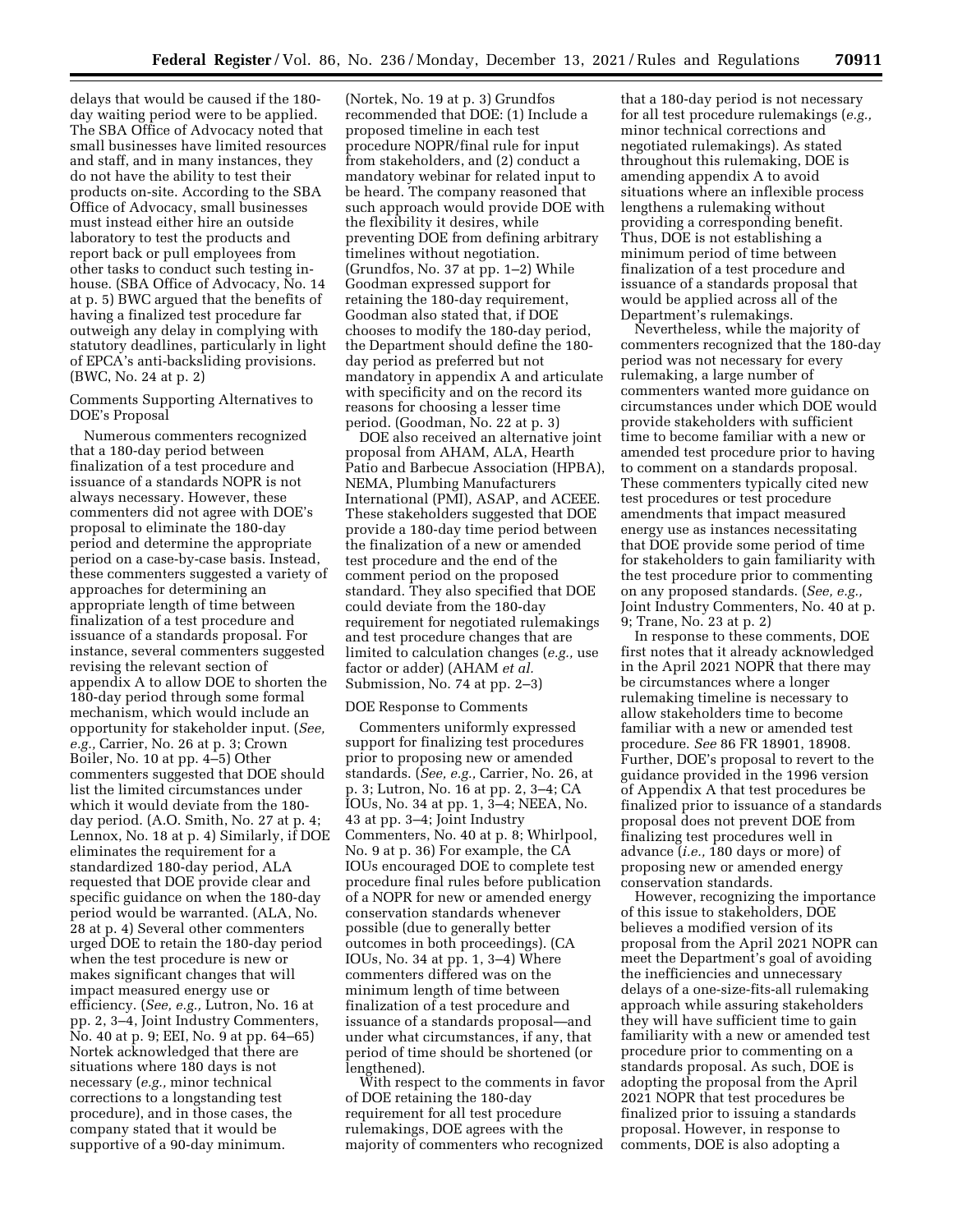requirement that new test procedures or significant test procedure amendments that impact measured energy use or efficiency be finalized at least 180 days before the end of the comment period of a proposal for new or amended standards. DOE will state in the test procedure final rule whether this 180 day provision applies and why—*i.e.,*  because the test procedure is either new or the amendments impact measured energy use or efficiency. While DOE is adopting the 180-day period as requested by several commenters, DOE is tying the 180 days to the end of the comment period instead of the issuance of the standards proposal. DOE believes this is a better approach for two reasons. First, it recognizes that the comment period, which is at least 60 days, also provides stakeholders with an opportunity to gain familiarity with the new or amended test procedure. And second, it provides DOE with more flexibility in issuing standards proposals, which can benefit both DOE and stakeholders. For instance, if DOE needs to meet a statutory deadline for issuing a standards NOPR, the Department could choose to issue a standards NOPR with a longer comment period in order to more quickly issue that NOPR after finalizing a new or amended test procedure. In addition to helping DOE meet a statutory deadline, the longer comment period would also give stakeholders more time to comment on aspects of the standards proposal that are not directly related to the test procedure. Finally, as suggested in the AHAM *et al.* proposal, DOE is adopting exceptions to the 180-day requirement for negotiated rulemakings and test procedure amendments that only result in a calculational change. In the first instance, stakeholders can determine the appropriate period between finalization of the test procedure and issuance of a standards NOPR as part of their negotiations. With regards to the second instance, calculational changes do not require stakeholders to conduct new tests to determine the effect of the test procedure change on measured energy use or efficiency.

For the aforementioned reasons, DOE is finalizing the proposal from the April 2021 NOPR that test procedures be finalized prior to issuance of a standards proposal, subject to the modifications discussed above establishing a minimum period of 180 days between the finalization of a test procedure and the end of the standards NOPR comment period for, with certain exceptions: (1) New test procedures; and (2) amended test procedures that impact measured energy use or efficiency.

#### *F. Direct Final Rules*

As discussed in the April 2021 NOPR (*see* 86 FR 18901, 18908–18909), the Energy Independence Security Act of 2007, Public Law 110–140 (Dec. 19, 2007), amended EPCA, in relevant part, to grant DOE authority to issue a ''direct final rule'' (''DFR'') to establish energy conservation standards in appropriate cases. Under this authority, DOE may issue a DFR adopting energy conservation standards for a covered product or equipment upon receipt of a joint proposal from a group of ''interested persons that are fairly representative of relevant points of view (including representatives of manufacturers of covered products, States, and efficiency advocates),'' provided DOE determines the energy conservation standards recommended in the joint proposal conform with the requirements of 42 U.S.C. 6295(o) or 42 U.S.C. 6313(a)(6)(B), as applicable. (42 U.S.C. 6295(p)(4)(A)) While these two provisions contain many of the requirements DOE typically must satisfy in issuing an energy conservation standard, such as the prohibition against setting less-stringent standards (*i.e.,* the ''anti-backsliding'' requirement), they do not adopt all the requirements of a typical energy conservation standard rulemaking. For example, 42 U.S.C. 6295(o) does not specify a mandatory time period between promulgation of an energy conservation standard and the compliance date for that standard (*i.e.,*  compliance period). DOE has looked to the joint proposals to fill in these necessary details. This process had been well-received by manufacturers, trade organizations, and energy efficiency advocates, as it allowed more room for negotiation, which in turn made it easier for stakeholders to reach a consensus agreement. February 2020 Final Rule, 85 FR 8626, 8682–8683.

In a departure from this practice, DOE clarified in the February 2020 Final Rule that 42 U.S.C. 6295(p)(4) is a procedure for issuing a DFR and not an independent grant of rulemaking authority. As such, under the February 2020 Final Rule, any joint proposal submitted to DOE under the DFR provision must identify a separate rulemaking authority such as 42 U.S.C. 6295(m) (amendment of standards) or 42 U.S.C. 6295(n) (petition for amended standard) and comply with the requirements (*e.g.,* compliance periods) listed in that provision. *Id.* DOE also provided additional guidance on the Department's interpretation of ''fairly representative'' and obligations upon receipt of an adverse comment. *Id.* at 85 FR 8683–8685.

In the April 2021 NOPR, DOE explained that it is reconsidering whether these clarifications regarding the DFR process are appropriate or necessary, for the reasons set forth subsequently. This reconsideration begins with the language of the statute. The language in 42 U.S.C. 6295(p)(4) is clear that DOE may issue standards recommended by interested persons that are fairly representative of relative points of view as a DFR when the recommended standards are in accordance with 42 U.S.C. 6295(o) or 42 U.S.C. 6313(a)(6)(B), as applicable. There are no other requirements listed, which is consistent with the unique circumstances of rules issued under the DFR provision. DOE's overarching statutory mandate in issuing energy conservation standards is to choose a standard that results in the maximum improvement in energy efficiency that is technologically feasible and economically justified—a requirement found in 42 U.S.C. 6295(o).

Many of the other requirements found in EPCA constrain DOE's discretion in setting standards for the benefit of stakeholders. For example, mandatory compliance periods are intended to give manufacturers sufficient lead time to design new products and shift manufacturing capacity as necessary. Similarly, EPCA provides that manufacturers shall not be required to apply new standards to a product with respect to which other new standards have been required during the prior 6 year period. (42 U.S.C. 6295(m)(4)(B)) But, if manufacturers agree to a shorter compliance period or two tiers of standards as part of a consensus agreement submitted under the DFR provision, it would be odd if DOE were then forced to deny such a proposal based upon requirements designed to protect the interests of those same manufacturers. That being said, DOE will still deny such a proposal if it is not fairly representative of manufacturers' points of view. (42 U.S.C. 6295(p)(4)(A)) Similarly, DOE will also deny such a proposal if it does not meet applicable criteria in 42 U.S.C. 6295(o), which, among other things, require DOE to consider the economic impact on manufacturers (including small manufacturers) and any possible lessening of competition that may result from imposition of the proposed standard. As to this latter point, pursuant to EPCA, DOE receives a written determination from the Attorney General as to the potential anticompetitive effects from any proposed energy conservation standard. (*See* 42 U.S.C.  $6295(o)(2)(B)(i)(V)$  and (ii))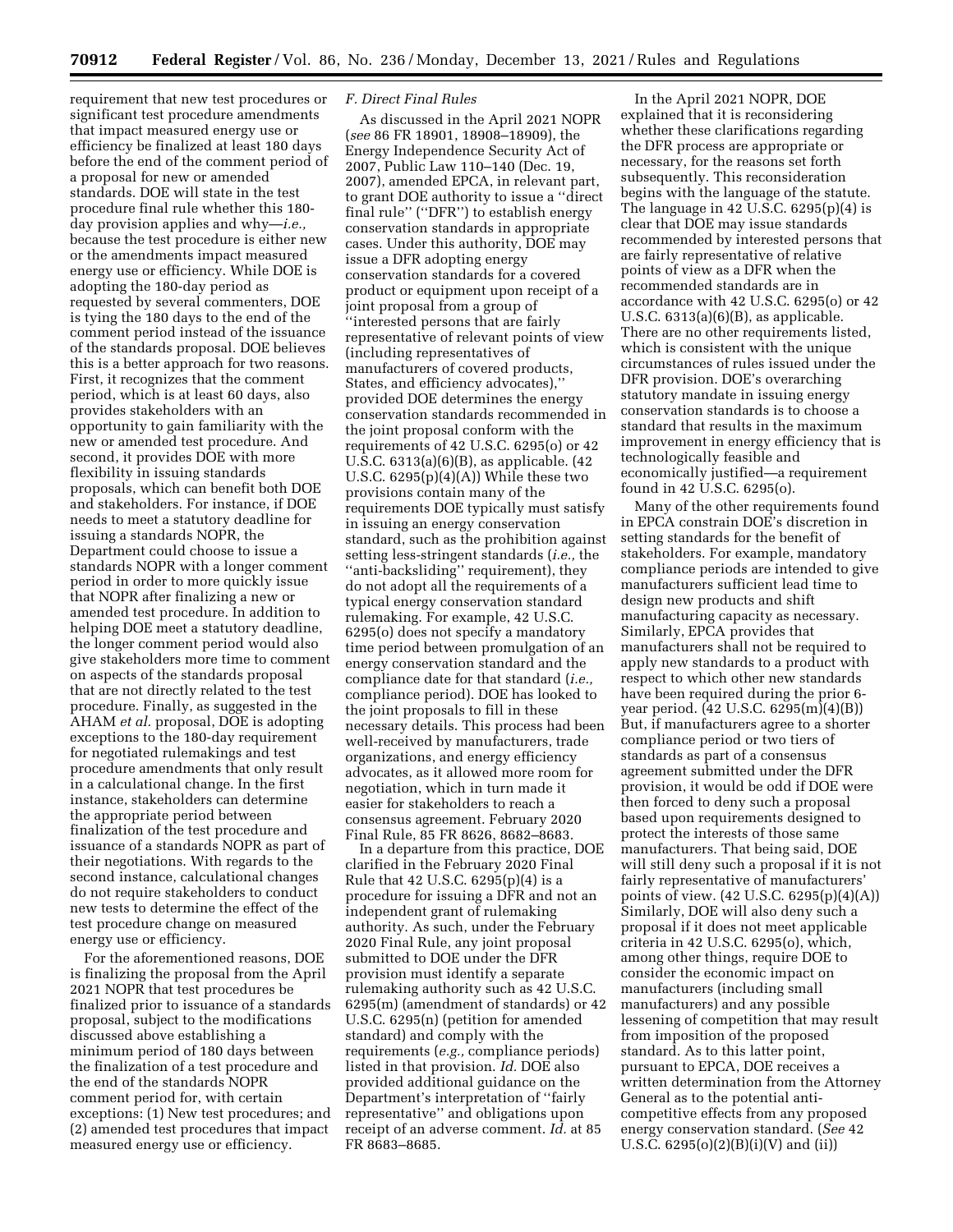Issuing standards through a consensus agreement among stakeholders is different than DOE's normal rulemaking process. There is a corresponding difference in the statutory criteria that DOE must apply to each process, one that is made clear by the language in 42 U.S.C. 6295(p)(4). Accordingly, DOE has proposed to eliminate the rigid requirement that DFR submittals identify a separate rulemaking authority and instead revert to the Department's prior practice of evaluating DFR submittals based on the criteria laid out in 42 U.S.C. 6295(p)(4).

As discussed previously, DOE also provided additional guidance on the Department's interpretation of ''fairly representative'' and obligations upon receipt of an adverse comment. Upon reconsideration, DOE believes that the additional guidance may be overly prescriptive in some circumstances. For instance, the February 2020 Final Rule required a group submitting a DFR proposal to include larger concerns and small businesses in the regulated industry/manufacturer community, energy advocates, energy utilities (as appropriate for the given covered product or equipment), consumers, and States. 85 FR 8626, 8683. While this list may be appropriate for some DFR proposals, it is not universally applicable. For instance, some of DOE's regulated industries do not have small business manufacturers (*e.g.,* external power supplies).16 DOE also stated it would publish in the **Federal Register**  any DFR proposal to obtain feedback as to whether the proposal was submitted by a group that is fairly representative of relevant points of view. *Id.* Once again, this may be good practice for some DFR proposals (*e.g.,* those concerning newly covered products or equipment), but it may be unnecessary for most DFR proposals. The bulk of DOE's covered products and equipment have gone through multiple rounds of rulemakings, and DOE has become very familiar with the relevant points of view for these covered products and equipment.

With respect to DOE's discussion of adverse comments in the February 2020 Final Rule, DOE largely repeated the requirements listed in 42 U.S.C.  $6295(p)(4)(C)$ . Namely, DOE will withdraw a DFR if one or more adverse comments may provide a reasonable basis for withdrawing the rule under 42 U.S.C. 6295(o), 42 U.S.C. 6313(a)(6)(B), or any other applicable law. The one clarification DOE offered was that the Department may consider comments as adverse, even if the issue was brought

up previously during the rulemaking process. *Id.* at 85 FR 8685. However, this clarification does not offer any insight into how DOE will determine whether an adverse comment provides a reasonable basis for withdrawing the rule.

For these reasons, DOE considered whether the guidance contained in the February 2020 Final Rule concerning DFRs is unnecessary or redundant to the statutory language in 42 U.S.C. 6295(p)(4) and proposed to add ''where appropriate'' to clarify that DOE retains the discretion to determine what ''fairly representative'' means for a given DFR submission on a case-by-case basis. Regardless of whether the DFR section in appendix A is retained, deleted, or revised, DOE stated that it will continue to evaluate DFR proposals in accordance with 42 U.S.C. 6295(p)(4).

DOE requested comments on the merits of its proposed revisions to the DFR section, as well as any alternative approaches, such as deletion of or amendments to the section or retention of aspects of this section. Additionally, DOE sought comment regarding small business perspectives and related impacts as to the proposed application of the DFR provision of EPCA.

In response to the April 2021 NOPR, DOE received a considerable number of comments on its proposal related to DFRs, which were overwhelmingly supportive of DOE's proposed return to the Department's historic approach to DFRs that was in place before adoption of the February 2020 Final Rule. (Hamdi, No. 7 at p. 1; NPCC, No. 12 at p. 5; Carrier, No. 26 at p. 3; A.O. Smith, No. 27 at p. 5; MHI, No. 32 at pp. 3– 4; Nortek, No. 19 at p. 4; Joint Environmentalist Commenters, No. 31 at pp. 6–7; CA IOUs, No. 34 at p. 4; CEC, No. 35 at p. 7; Grundfos, No. 37 at p. 3; Joint Advocacy Commenters, No. 38 at pp. 5–6; Joint Advocacy Commenters (appendix I), No. 38 at pp. 1, 2, 13–14; NEEA, No. 43 at p. 4; Lennox, No. 18 at p. 7; Goodman, No. 22 at p. 4; Trane, No. 23 at p. 3; Joint Industry Commenters, No. 40 at p. 16) However, there were a few commenters who opposed DOE's proposal and instead supported retention of the approach to DFRs contained in the February 2020 Final Rule. (AGA, No. 33 at p. 6; AFP, No. 36 at p. 2; Anonymous, No. 39 at p. 1) These comments and their rationale are discussed in further detail in the paragraphs that follow.

Comments in Support of DOE's Proposal To Return to Its Prior Practice Regarding the Use of the DFR Provision in EPCA

A number of commenters argued that a return to DOE's prior interpretation of

EPCA's DFR provisions are authorized by and consistent with the statute's requirements. (Joint Environmentalist Commenters, No. 31 at pp. 6–7; CEC, No. 35 at p. 7; Joint Advocacy Commenters, No. 38 at p. 6; A.O. Smith, No. 27 at p. 5) On this point, the Joint Environmentalist Commenters made the case that EPCA's DFR provision at 42 U.S.C. 6295(p)(4) expressly authorizes DOE to accept a proposed standard negotiated by a representative group of stakeholders, provided that the proposal complies with 42 U.S.C. 6295(o) (residential products) or 42 U.S.C. 6313(a)(6)(B) (commercial and industrial products). The Joint Environmentalist Commenters disagreed with DOE's interpretation in the February 2020 Final Rule that 42 U.S.C. 6295(p)(4) confers no independent grant of rulemaking authority upon DOE, and, as a result DFRs must satisfy the statutory requirements associated with another rulemaking authority, *e.g.,* 42 U.S.C. 6295(m) or 42 U.S.C. 6295(n). Instead, these commenters favored a return to DOE's prior flexibility in this area (*e.g.,* consideration of different compliance timelines). (Joint Environmentalist Commenters, No. 31 at pp. 6–7) Similarly, the CEC supported DOE's proposed interpretation in the April 2021 NOPR that the direct final rule provision at 42 U.S.C. 6295(p)(4) grants the agency rulemaking authority separate and distinct from its general authority to adopt energy conservation standards. The commenter argued that the interpretation of that statutory provision contained in the February 2020 Final Rule is inconsistent with the language of the statute and congressional intent to facilitate DFRs. Consequently, the CEC encouraged DOE to move forward with its proposal. (CEC, No. 35 at p. 7)

The NPCC reasoned that the direct final rule provision enacted by Congress was designed with the intent to streamline mutually agreed upon standards. The NPCC stated that the current rule's requirement that DOE first identify a separate and independent basis for a given standards rulemaking adds unnecessary steps and requirements to the direct final rule process. Consequently, the NPCC supported the removal of this provision. (NPCC, No. 12 at p. 5) Likewise, Nortek stated that it disagrees with DOE's decision in the February 2020 Final Rule to define DFRs as a procedural tool and to eliminate the use of DFRs in negotiated rulemaking. (Nortek, No. 19 at p. 4) Trane and Lennox also agreed with DOE's proposal to eliminate the requirement for a separate rulemaking

<sup>16</sup>*See* 85 FR 30636, 30648 (May 20, 2020).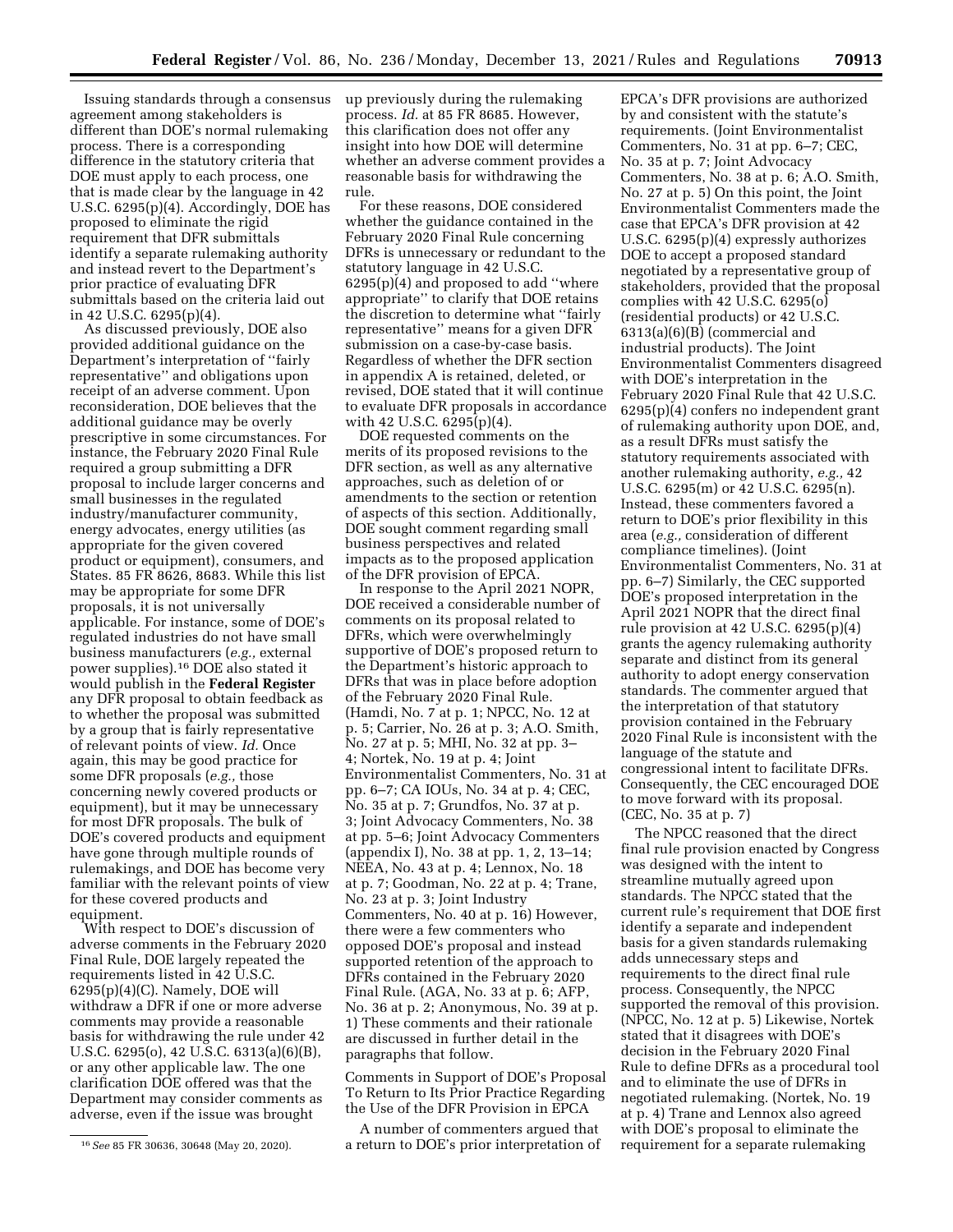authority and to implement its DFR authority on a case-by-case basis, evaluating consensus proposal submissions based on the criteria laid out in 42 U.S.C. 6295(p)(4). (Trane, No. 23 at p. 3; Lennox, No. 18 at p. 6)

Most of the commenters favored a return to DOE's prior approach to DFRs because of the increased flexibility that approach provided. (Joint Environmentalist Commenters, No. 31 at pp. 6–7; CA IOUs, No. 34 at p. 4; Joint Advocacy Commenters, No. 38 at p. 6; Joint Advocacy Commenters (Appendix I), No. 38 at pp. 1, 2, 13–14) For example, Carrier characterized DOE's earlier direct final rule process as an efficient, cost-effective regulatory process for both the government and stakeholders, a point echoed by MHI and NEEA. (Carrier, No. 26 at p. 3; MHI, No. 32 at pp. 3–4; NEEA, No. 43 at p. 4) A.O. Smith stated that applying the DFR authority in a flexible manner, so as to permit consideration of measures such as alternative compliance dates, dual metrics, phased-in compliance by product/equipment class, and twotiered standards, is both permitted under EPCA and essential to maintain as part of the Program's structure. The company supports the use of the DFR authority in this manner because it affords manufacturers with flexibility for consensus-based or negotiated solutions. (A.O. Smith, No. 27 at p. 5) The CA IOUs made a similar point, arguing that DOE's pre-2020 Final Rule guidance for direct final rules may lead to more nuanced and detailed approaches to test procedures and energy conservation standards through utilization of the mechanisms cited by A.O. Smith. (CA IOUs, No. 34 at p. 4) MHI added the DFRs can incentivize the consensus process. (MHI, No. 32 at pp. 3–4)

Citing the ability to utilize those same mechanisms, the Joint Advocacy Commenters reasoned that many of the other EPCA requirements beyond those included in 42 U.S.C. 6295(o) and 42 U.S.C. 6313(a)(6)(B) are for the benefit of stakeholders, but they are arguably unnecessary in the context of DFRs. For example, the Joint Advocacy Commenters stated that other EPCA provisions specify lead times for compliance so as to provide manufacturers with sufficient time to comply with a new standard, but such considerations are not necessary when manufacturers negotiate an agreement subjecting themselves to a different compliance date. (Joint Advocacy Commenters, No. 38 at pp. 5–6; Joint Advocacy Commenters (Appendix I), No. 38 at pp. 1, 2, 13–14)

There was considerable discussion and overlap of issues between appendix A's DFRs and negotiated rulemaking provisions, because in the past, most DFRs have arisen out of that type of rulemaking proceeding. A number of commenters stressed that in contrast to the restriction in the February 2020 Final Rule, negotiated rulemakings should once again be permitted to result in a consensus recommendation that leads to a DFR. (Grundfos, No. 37 at p. 3; NEEA, No. 43 at p. 4; Lennox, No. 18 at p. 7) Generally, commenters pointed to the statutory protections associated with both DFRs and negotiated rulemaking as adequate to ensure the fairness, transparency, and integrity of the process, as explained subsequently.

For example, NEEA noted how the DFR provisions already provide several safeguards, including a requirement that the consensus recommendation for standards be fairly representative of relevant points of view and the potential for a DFR to be withdrawn upon receipt of one or more adverse comments (leading to further notice and comment rulemaking). Particularly where there is a consensus agreement, NEEA argued that further comment beyond that provided by the DFR would be redundant. (NEEA, No. 43 at p. 4) Similarly, MHI asserted that the interested persons that are fairly representative of relevant points of view who participate in that process will have taken the time during or in advance of the rulemaking to exchange views and reach a common or joint understanding of what level of energy efficiency or energy use will reasonably strike a balance between benefits and burdens. (MHI, No. 32 at pp. 3–4). Consequently, MHI argued that DOE should give substantial weight to the consensus views of these participants in light of their competing interests. (MHI, No. 32 at p. 4) Furthermore, the Joint Industry Commenters stated that, ''[a]t a minimum, the 'relevant points of view' are likely to reflect the views of the persons who will bear the heaviest burden of implementing the regulatory mandate and the responsibility for certifying compliance (manufacturers, specifically those who make and use the covered product), the persons who are active in promoting the maximum improvement in energy savings (energy efficiency advocates), and representatives of the country's citizens who are expected to realize net benefits from a mandatory rule (States).'' (Joint Industry Commenters, No. 40 at p. 16)

However, the Joint Advocacy Commenters cautioned that the February 2020 Final Rule's additional guidance regarding what constitutes a

''fairly representative'' group of stakeholders and its clarification regarding adverse comments may be overly prescriptive, a position in agreement with DOE's April 2021 NOPR. (Joint Advocacy Commenters, No. 38 at pp. 5–6; Joint Advocacy Commenters (appendix I), No. 38 at pp. 1, 2, 13–14) Along these lines, Lennox also warned that appendix A should not go further than the statutory language regarding participants (*i.e.,*  manufacturers, States, and efficiency advocates) to also include ''energy utilities, consumers,'' per the February 2020 Final Rule. Instead, Lennox stated that it supports amending appendix A to include the language ''where appropriate'' regarding parties, thereby avoiding any unnecessary constraints to the DFR process. (Lennox, No. 18 at pp. 6–7)

In a more neutral posture, NAFEM took the position that this is not a critical issue, arguing that it is not overly concerned either with DOE maximizing its use of DFR when issues are routine and non-controversial, or even to reflect the results of a wellconducted negotiated rulemaking, so long as DOE can overcome the other statutory issues it identifies with such negotiated rulemakings. (NAFEM, No. 30 at pp. 6–7)

A few commenters provided suggestions for potential process improvements. For example, although Grundfos supported DOE's proposal that a negotiated rulemaking may culminate in a term sheet recommending a DFR, the commenter suggested that before such recommendation is accepted, DOE should be required to publish a determination (with supporting reasoning) that the Appliance Standards and Rulemaking Federal Advisory Committee (ASRAC) Working Group meets the EPCA requirement to be ''fairly representative of relevant points of view.'' (Grundfos, No. 37 at p. 3)

The Joint Advocacy Commenters stated that although they have no qualms about retaining the DFR section of appendix A with the modifications proposed, they alternatively support removal of that section, because the statute already provides sufficient guidance regarding DOE's DFR authority. (Joint Advocacy Commenters, No. 38 at p. 6)

Comments Opposing DOE's Proposal To Return To Its Prior Practice Regarding the Use of the DFR Provision in EPCA

Three commenters provided dissenting views in opposition to DOE's proposal regarding DFRs as set forth in the April 2021 NOPR. (AGA, No. 33 at p. 6; AFP, No. 36 at p. 2; Anonymous,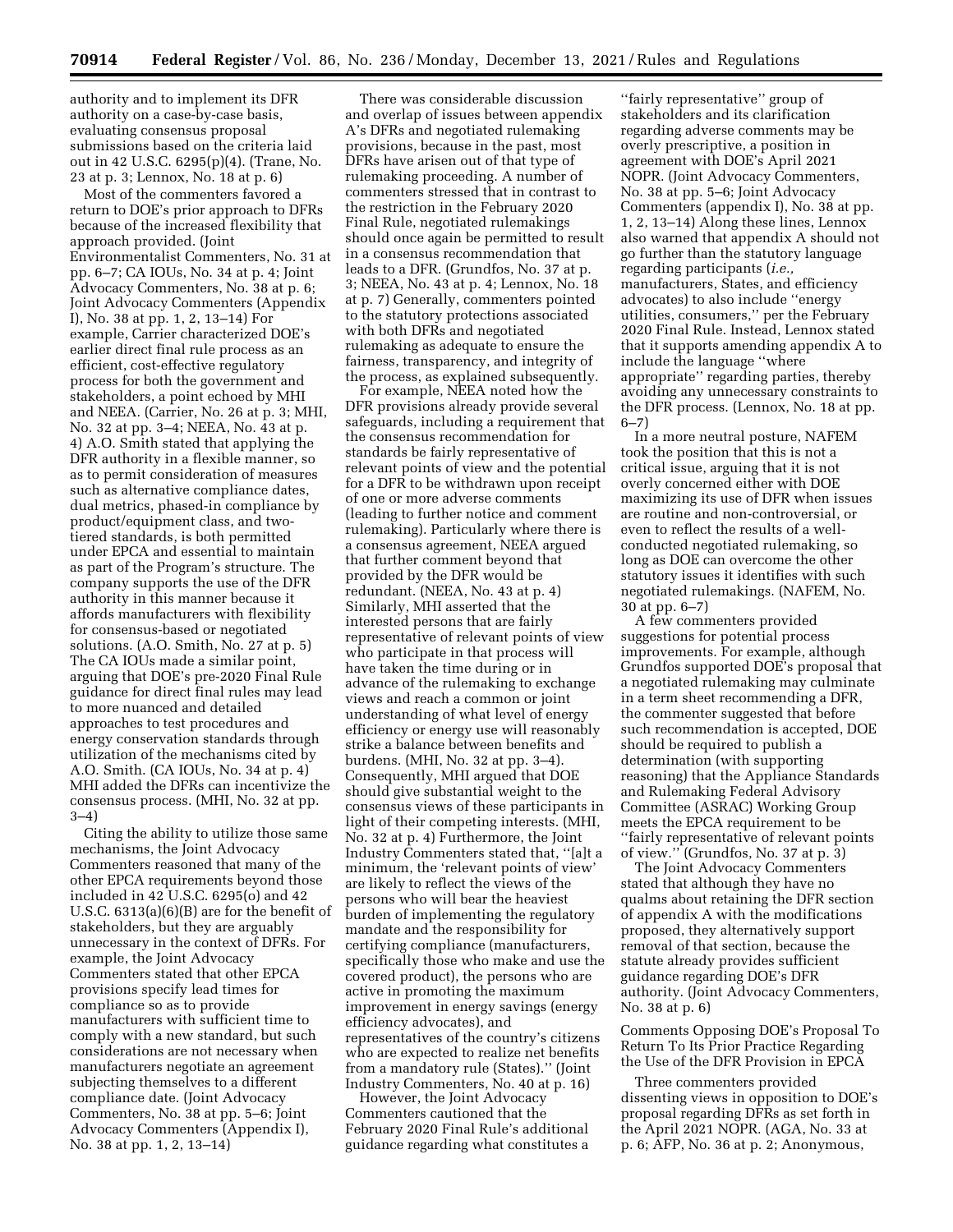No. 39 at p. 1) These commenters largely supported the approach to DFRs presented in the February 2020 Final Rule, for the reasons that follow.

AFP supported the reasoning DOE provided in its 2020 Final Rule indicating that the DFR statutory provision does not provide an independent grant of rulemaking authority (*i.e.,* outlining its own set of substantive requirements when establishing or amending a standard) but is instead only a procedural process for issuing a standard authorized under another provision of EPCA. In AFP's view, nothing in EPCA permits DOE to interpret the DFR provision as a means to evade EPCA's requirements with respect to compliance periods, energy efficiency metrics, or other factors. (AFP, No. 36 at p. 2) An anonymous commenter expressed similar views, quoting extensively from that portion of the February 2020 Final Rule final rule making the case that the DFR provision does not create any additional flexibility with regard to such statutory requirements. (Anonymous, No. 39 at p. 1)

AGA stated that the February 2020 Final Rule contains appropriate and necessary clarifications and requirements to help ensure that negotiated rulemakings and direct final rules are treated distinctly from each other and not conflated. (AGA, No. 33 at p. 6) Rather than making a broad change, AGA suggested that it would be preferable for DOE to allow for divergences from the current set of requirements where the need for such divergences is appropriately substantiated by DOE. It added that a DFR and its accompanying process should be consistent with EPCA and the APA and that since a DFR is issued without prior notice and comment, the process for these rules should only be used when DOE has deemed that rule to be routine or noncontroversial in accordance with the relevant statutory requirements. (AGA, No. 33 at p. 6)

#### DOE Response to Comments

After careful consideration of these comments, DOE has decided to adopt the identified changes to its DFR process along the lines proposed in the April 2021 NOPR. In essence, DOE has concluded that it is appropriate to return to its historic practice for DFRs in place prior to the February 2020 Final Rule. DOE agrees with the commenters who argued that the February 2020 Final Rule's interpretation of EPCA's DFR provision (*i.e.,* as a purely procedural one) is not the best reading of the statute, and DOE disagrees with those commenters such as AFP and

AGA, who support the opposite statutory reading. Instead, DOE is reverting to its longstanding interpretation that the DFR provision conveys upon DOE a substantive grant of rulemaking authority, thereby allowing stakeholders to negotiate over more aspects of the energy or water conservation standard, *e.g.,* compliance periods, so long as the requirements of 42 U.S.C. 6295(o) (and 42 U.S.C. 6313(a)(6)(B), as applicable) are met.

DOE has determined that the February 2020 Final Rule imposed certain unnecessary restrictions upon the use of DFRs, thereby limiting DOE's flexibility, program efficiency, and the usefulness of this important regulatory tool provided by Congress. In the past, DFRs—arising from both consensus agreement submissions and negotiated rulemakings—have frequently utilized measures such as alternative compliance dates, dual metrics, phasedin compliance by product/equipment class, and two-tiered standards. These measures have typically resulted in greater overall energy savings more quickly, an outcome which the Department finds consistent with the energy-saving purposes of EPCA, and DOE agrees with MHI that the Department should give such consensus recommendations appropriate weight.

In providing a streamlined process for DFRs, Congress built in certain safeguards in the relevant statutory provision, namely the requirement that a joint statement recommending an energy or water conservation standard must be ''fairly representative of relevant points of view (including representatives of manufacturers of covered products, States, and efficiency advocates)'' and the potential for withdrawal of a DFR upon receipt of one or more adverse comments. (42 U.S.C. 6295(p)(4)(A) and (C)) However, because each rulemaking proceeding is different (in terms of both issues and stakeholders), DOE has concluded that it is beneficial for the agency to assess representativeness and any adverse comments on a case-by-case basis. For example, if there are no small business manufacturers producing a certain covered product, that should not preclude consideration of a consensus agreement or a negotiated rulemaking leading to a DFR. Unfortunately, in seeking to clarify DOE's DFR process, the February 2020 Final Rule inadvertently imposed a one-size-fits-all regime that may not be appropriate for all proceedings.

DOE is not adopting the suggestion of Grundfos that before such a consensus recommendation is accepted, the Department should be required to

publish a determination (with supporting reasoning) that an ASRAC Working Group meets the EPCA requirement to be ''fairly representative of relevant points of view.'' If an interested party has concerns as to representativeness, this issue may be addressed in a comment on the DFR (potentially as an ''adverse'' comment). Particularly given the numerous statutory deadlines DOE faces for energy conservation rulemakings, the agency does not find it reasonable to put in place a separate comment opportunity for this narrow issue, as a consolidated comment opportunity would suffice and serve the same purpose.

Thus, in this final rule, DOE is retaining the expanded list of potentially representative parties (*i.e.,*  beyond the statutorily required manufacturers, States, and efficiency advocates) but adding ''where appropriate'' in recognition of the fact that there is no set group of relevant points of view across all rulemakings. DOE anticipates that such an approach will encourage consensus agreement and DFRs, consistent with the requirements of EPCA. Similarly, DOE is removing discussion of adverse comments from appendix A, so as not to limit the Department's ability to consider the merits of such comments on a case-by-case basis.

In addition, DOE is also returning to its historic practice that a negotiated rulemaking may result in a term sheet with recommendations culminating in a DFR. (For further discussion of negotiated rulemaking, see section G of this final rule.) The Department has concluded that the contrary position taken in the February 2020 Final Rule was an overly restrictive interpretation not compelled by EPCA or the NRA. Upon further consideration, DOE now sees the applicable provisions of these two statutory sources can be read in harmony to allow for DFRs to arise from such proceedings, a result consistent with 5 U.S.C. 561, *Purpose,* of the NRA which states, ''Nothing in this subchapter shall be construed as an attempt to limit innovation and experimentation with the negotiated rulemaking process or with other innovative rulemaking procedures otherwise authorized by law.'' DOE does not agree with the more restrictive approach recommended by the AGA, because it could unnecessarily limit use of the provision Congress placed in statute. Consequently, DOE is clarifying that a negotiated rulemaking can result in a DFR.

DOE notes that even if the position taken in the February 2020 rule was not erroneous, as a matter of policy, a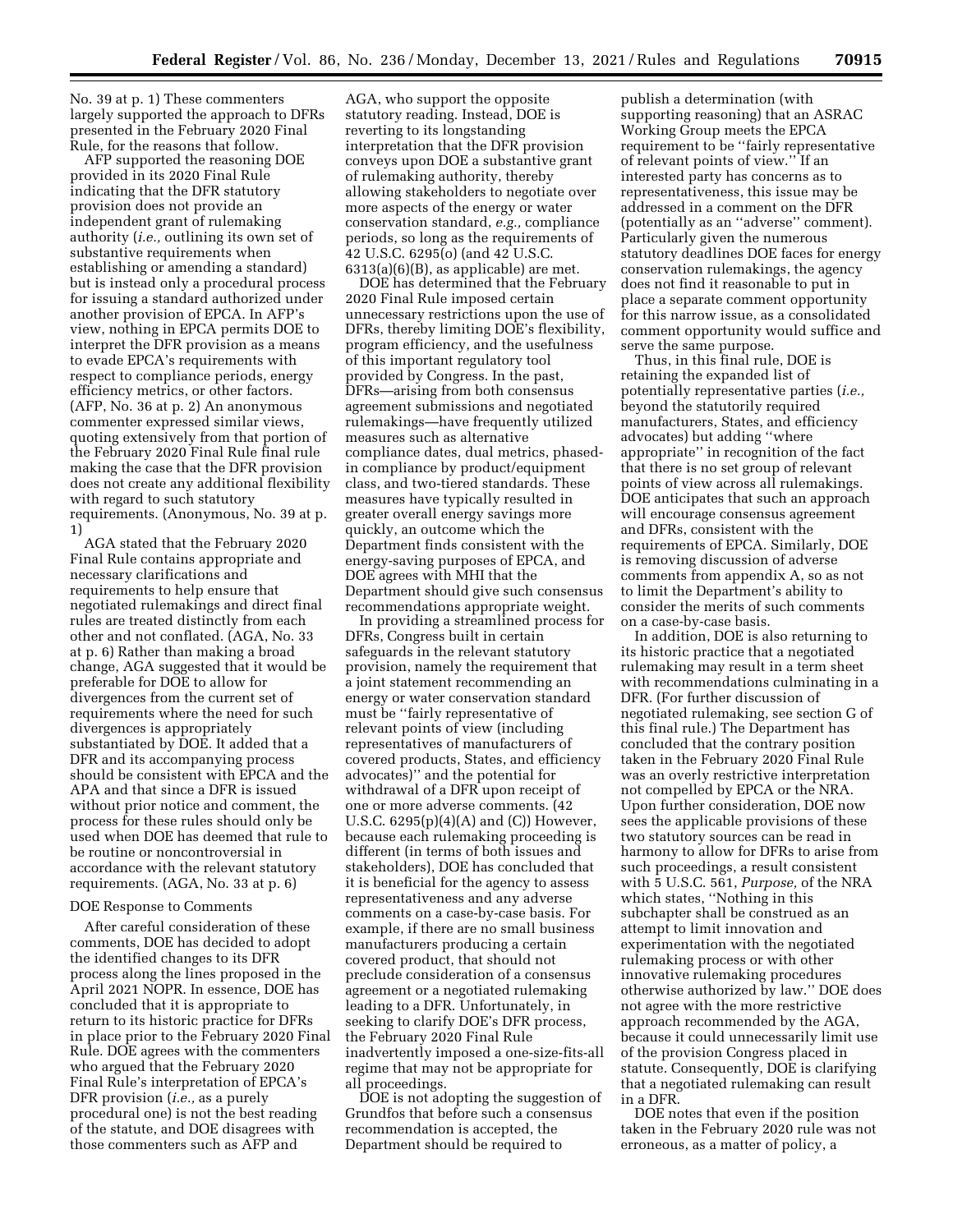negotiated rulemaking can still result in a direct final rule. DOE's independent (and separate) authority to initiate a direct final rule does not preclude the possibility that it may be the product of a negotiated rulemaking. The consensus agreement contemplated under DOE's authority under 42 U.S.C. 6295(p)(4) only requires that DOE receive a joint statement from specified interested parties and that the recommended standard(s) be in accordance with 42 U.S.C. 6295(o) or 42 U.S.C.  $6313(a)(6)(B)$ , as applicable.

For the aforementioned reasons, DOE is finalizing its proposed revisions to the DFR section of appendix A, thereby restoring flexibility to the process and allowing the Department to tailor its approach to the needs of individual energy conservation standard or test procedure rulemakings on a case-bycase basis. DOE concludes that retention of a revised DFR section as part of appendix A will provide additional clarity for interested parties.

#### *G. Negotiated Rulemaking*

As discussed in the April 2021 NOPR (*see* 86 FR 18901, 18909–18911), the Department adopted a new section 11, *Negotiated Rulemaking Process,* in the February 2020 Final Rule to set forth the procedures that DOE would follow when using negotiated rulemaking under the Appliance Standards Program. 85 FR 8626, 8708–8709. These provisions discussed DOE's historical use of negotiated rulemaking, along with a few modifications to the agency's past approach. 85 FR 8626, 8685–8686. As that final rule explained, negotiated rulemaking is a process by which an agency attempts to develop a consensus proposal for regulation in consultation with interested parties, thereby addressing comments from stakeholders before issuing a proposed rule. This process is conducted in accordance with the requirements of the NRA. To facilitate potential negotiated rulemakings, DOE established the Appliance Standards and Rulemaking Federal Advisory Committee (''ASRAC'') to comply with the Federal Advisory Committee Act, Public Law 92–463 (5 U.S.C. App. 2). As part of the DOE process, working groups have been established as subcommittees of ASRAC, from time to time, for specific products, with one member from the ASRAC committee attending and participating in the meetings of the specific working group. Ultimately, the working group reports to ASRAC, and ASRAC itself votes on whether to make a recommendation to DOE to adopt a consensus agreement. The negotiated rulemaking process allows real-time

adjustments to the analyses as the working group is considering them. Furthermore, it allows parties with differing viewpoints and objectives to negotiate face-to-face regarding the terms of a potential standard. Additionally, it encourages manufacturers to provide data for the analyses in a more direct manner, thereby helping to better account for manufacturer concerns. DOE recognizes the value of this process and encourages submission of joint stakeholder recommendations.

The February 2020 Final Rule also discussed the following key points related to negotiated rulemaking at 85 FR 8626, 8685:

• Negotiated rulemakings will go through the ASRAC process outlined above, and the appropriateness of a negotiated rulemaking for any given rulemaking will be determined on a case-by-case basis.

• In making this determination, DOE will use a convener to ascertain, in consultation with relevant stakeholders, whether review for a given product or equipment type would be conducive to negotiated rulemaking, with the agency evaluating the convener's recommendation before reaching a decision on such matter.

• The following five factors militate in favor of a negotiated rulemaking: (1) Stakeholders have commented in favor of negotiated rulemaking in response to the initial rulemaking notice; (2) the rulemaking analysis or underlying technologies in question are complex, and DOE can benefit from external expertise and/or real-time changes to the analysis based on stakeholder feedback, information, and data; (3) the current standards have already been amended one or more times; (4) stakeholders from differing points of view are willing to participate; and (5) DOE determines that the parties may be able to reach an agreement.

• If a negotiated rulemaking is initiated, a neutral and independent facilitator, who is not a DOE employee or consultant, shall be present at all ASRAC working group meetings.

• DOE will set aside a portion of each ASRAC working group meeting to receive input and data from nonmembers of the ASRAC working group.

• Finally, a negotiated rulemaking in which DOE participates under the ASRAC process will not result in the issuance of a DFR, and further, any potential term sheet upon which an ASRAC working group reaches consensus must comply with all of the provisions of EPCA under which the rule is authorized.

After further consideration, DOE tentatively determined in the April 2021 NOPR that further changes to its approach to negotiated rulemaking are necessary and appropriate. Although section 11 of appendix A largely mirrors the process DOE has followed when the Department has determined, on a caseby-case basis, that such alternative rulemaking procedures would be useful to supplement the normal notice-andcomment rulemaking process, DOE proposed in the April 2021 NOPR to make certain modifications to the process articulated in that section. On a number of points, DOE proposed to revert to the approach it employed prior to promulgation of the February 2020 Final Rule. The following paragraphs outline the proposed changes from the April 2021 NOPR.

First, DOE would clarify that although the Department has frequently used facilitators and considered whether to use convenors in past negotiated rulemakings, the use of such individuals is left to agency discretion and is not required under the NRA (*see* 5 U.S.C. 563(b)). A ''convenor'' performs the task of canvassing various interested parties regarding the potential and feasibility of achieving consensus in a particular matter. In contrast, a ''facilitator'' helps guide the discussion among the participants to a negotiated rulemaking. While DOE recognizes the value of using a convenor and/or a facilitator in certain cases, there are also instances where DOE can adequately assess whether a given situation is ripe for a consensus-based approach through negotiated rulemaking. These instances may occur where DOE has accumulated years or decades of experience with setting standards with a particular product or equipment, or where DOE is approached by concerned stakeholders. In those instances, it may not be necessary to expend the time and/or resources associated with the use of a convenor. Consequently, DOE proposed to eliminate the requirement for use of a convenor and a facilitator and to instead retain discretion to utilize the services of such individuals in appropriate cases. This change in approach would allow the agency to conserve resources and avoid delay where such services are not necessary.

Second, DOE proposed that the list of factors militating in favor of a negotiated rulemaking, as currently articulated at section 11(a)(3) of appendix A, are neither mandatory nor exclusive. The NRA already sets forth factors for consideration at 5 U.S.C. 563(a). Because the factors set forth in section 11(a)(3) of appendix A may not be appropriate in all cases, DOE proposed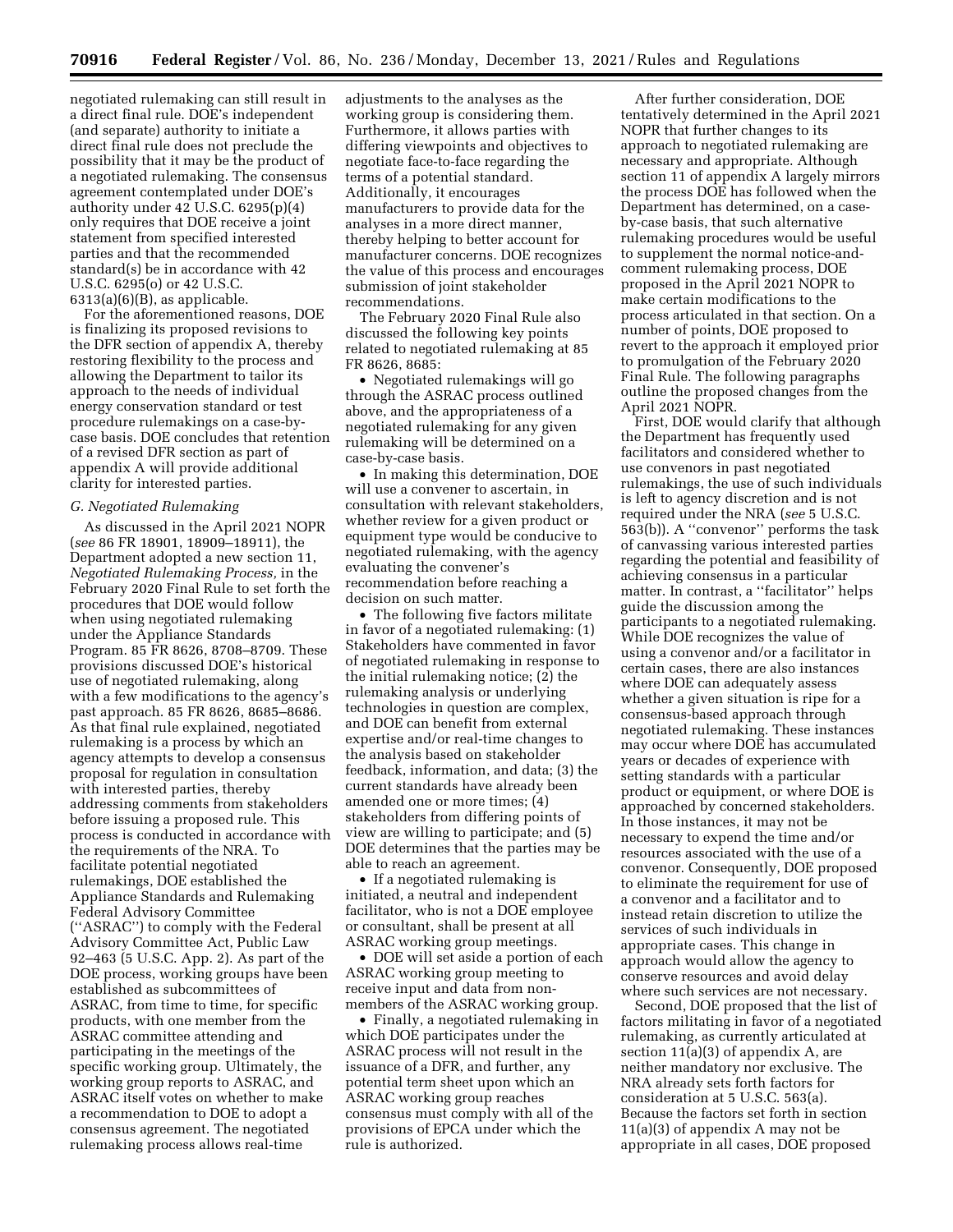to no longer be bound by this list when determining whether it is appropriate to convene a negotiated rulemaking. Instead, the Department proposed to consider the factors articulated under 5 U.S.C. 563(a), as well as any other considerations relevant to the specific product/equipment proceeding in question.

Third, DOE proposed to revert to its prior approach, which would allow for a negotiated rulemaking to result in a term sheet recommending promulgation of a DFR under 42 U.S.C. 6295(p)(4). (*See* section III.F of this document for a more complete discussion of DFRs.) DOE tentatively concluded that the approach adopted in the February 2020 Final Rule (*i.e.,* that a negotiated rulemaking must result in a proposed rule followed by a final rule) was an overly restrictive reading of the NRA. While 5 U.S.C. 563(a) discusses issuance of a proposed rule and a final rule, 42 U.S.C. 6295(p)(4) (under EPCA) already mandates publication of a proposed rule simultaneously with a DFR—and in the event of an adverse comment that may provide a reasonable basis for withdrawal, DOE is required to conduct further rulemaking under the proposed rule, proceeding to a final rule, if appropriate. (42 U.S.C.  $6295(p)(4)(C)(i)(II))$  Furthermore, at 5 U.S.C. 561, *Purpose,* the NRA states, ''Nothing in this subchapter shall be construed as an attempt to limit innovation and experimentation with the negotiated rulemaking process or with other innovative rulemaking procedures otherwise authorized by law.'' In light of the above, DOE has tentatively concluded that these relevant legal authorities can be read in harmony and do not preclude the possibility of a negotiated rulemaking that results in a recommendation to implement the body's consensus through a DFR. Accordingly, DOE proposed to revert to its prior position on this topic.

In light of these proposed modifications, DOE tentatively concluded that section 11 of the revised appendix A would become largely redundant of the NRA requirements to which the agency is already subject, and therefore, the Department found section 11 to be unnecessary and proposed its removal. DOE noted, however, that its proposal to remove this section from appendix A in no way reflected a change in the Department's perception of the value of negotiated rulemaking or its intention to use negotiated rulemaking in appropriate cases. Similarly, this proposal was not expected to affect DOE's practice of providing opportunities for public

comment and access to working group documents and meetings/webinars throughout the negotiated rulemaking process. DOE requested comments on the merits of this proposed approach including comments regarding the proposed complete removal of section 11, as well as any alternatives to this proposal, such as amendments or revisions to the section or retention of aspects of section 11. *See generally*  April 2021 NOPR 86 FR 18901, 18909– 18911.

In response to the April 2021 NOPR, DOE received a considerable number of comments on its proposal related to the topic of negotiated rulemaking, which like the comments on the proposed DFR provisions, were overwhelmingly supportive of both the negotiated rulemaking mechanism itself and DOE's proposal to return to the Department's historic approach to such rulemakings that was in place before adoption of the February 2020 Final Rule. (Hamdi, No. 7 at p. 1; NPCC, No. 12 at p. 5; Carrier, No. 26 at p. 3; ALA, No. 28 at p. 4; CEC, No. 35 at p. 7; Joint Advocacy Commenters, No. 38 at p. 7; Joint Advocacy Commenters (appendix I), No. 38 at pp. 1, 2, 15; NEEA, No. 43 at p. 4; Lennox, No. 18 at pp. 8–9; Goodman, No. 22 at p. 3; Nortek, No. 19 at p. 4; CEC, No. 35 at p. 7; CA IOUs, No. 34 at p. 4) A small minority of commenters either favored the approach to negotiated rulemaking contained in the February 2020 Final Rule or otherwise expressed concern with the proposal set forth in the April 2021 NOPR. (AGA, No. 33 at p. 6; MHI, No. 32 at pp. 1– 2) All of these comments and their rationale are discussed in further detail in the paragraphs that follow.

Comments in Support of DOE's Proposal Regarding Negotiated Rulemaking

Commenters generally agreed that DOE's use of negotiated rulemakings has yielded substantial benefits. For example, ALA stated that negotiated rulemakings implemented through DOE's ASRAC process have produced significant energy savings by allowing a collaborative effort among interested parties that can be faster, more transparent, and less contentious than the normal rulemaking process. (ALA, No. 28 at p. 4)

A number of commenters favored a return to DOE's prior practice regarding negotiated rulemaking because of the increased flexibility that approach provided. On this point, the Joint Environmentalist Commenters generally opposed what they characterized as the unnecessarily strict limits and restrictions related to negotiated rulemaking in the February 2020 Final

Rule, beyond the requirements of the NRA, so these commenters expressed support for returning flexibility to the process for negotiated rulemakings. (Joint Environmentalist Commenters, No. 31 at pp. 6–7; CA IOUs, No. 34 at p. 4) The CA IOUs argued that the use of negotiated rulemaking (in combination with DFRs) offers flexibility and can lead to more nuanced and detailed approaches to test procedures and standards, such as staged standards, different compliance dates, and multiple efficiency standards. The CA IOUs added that it has been their experience that direct negotiations between stakeholders has resulted in energy conservation standards that are quicker and easier for industry to implement and that save more energy overall than would have been achievable through the conventional rulemaking process. (CA IOUs, No. 34 at p. 4) The CEC added that a reversion back to DOE's prior, effective negotiated rulemaking practice is based on and consistent with the requirements of the NRA. (CEC, No. 35 at p. 7) GEA described negotiated rulemaking with direct final rules as a powerful tool for fast progress that reduce the use of DOE resources. GEA added that negotiated rulemaking offers all stakeholders an opportunity for increased control, decreases the likelihood of litigation, and provides an opportunity for solutions outside the scope of EPCA's analytical framework and for the consideration and resolution of standards and test procedures for multiple products at once. (GEA, No. 20 at p. 3) NEEA also stated that negotiated rulemakings (in combination with DFRs) can lead to more efficient rulemaking. (NEEA, No. 43 at p. 4)

As discussed previously, there was considerable discussion and overlap of issues between appendix A's DFR and negotiated rulemaking provisions, because in the past, most DFRs arose out of that type of rulemaking proceeding. A number of commenters stressed that in contrast to the restriction in the February 2020 Final Rule, negotiated rulemakings should once again be permitted to result in a term sheet with a consensus recommendation that leads to a DFR. (NPCC, No. 12 at p. 5; Carrier, No. 26 at p. 4; MHI, No. 32 at p. 3; Nortek, No. 19 at p. 4; Joint Environmentalist Commenters, No. 31 at pp. 6–7; Joint Advocacy Commenters, No. 38 at p. 7; Joint Advocacy Commenters (appendix I), No. 38 at pp. 1, 2, 15; NEEA, No. 43 at p. 4; NAFEM, No. 30 at p. 7; Joint Industry Commenters, No. 40 at p. 15) On this point, A.O. Smith argued that the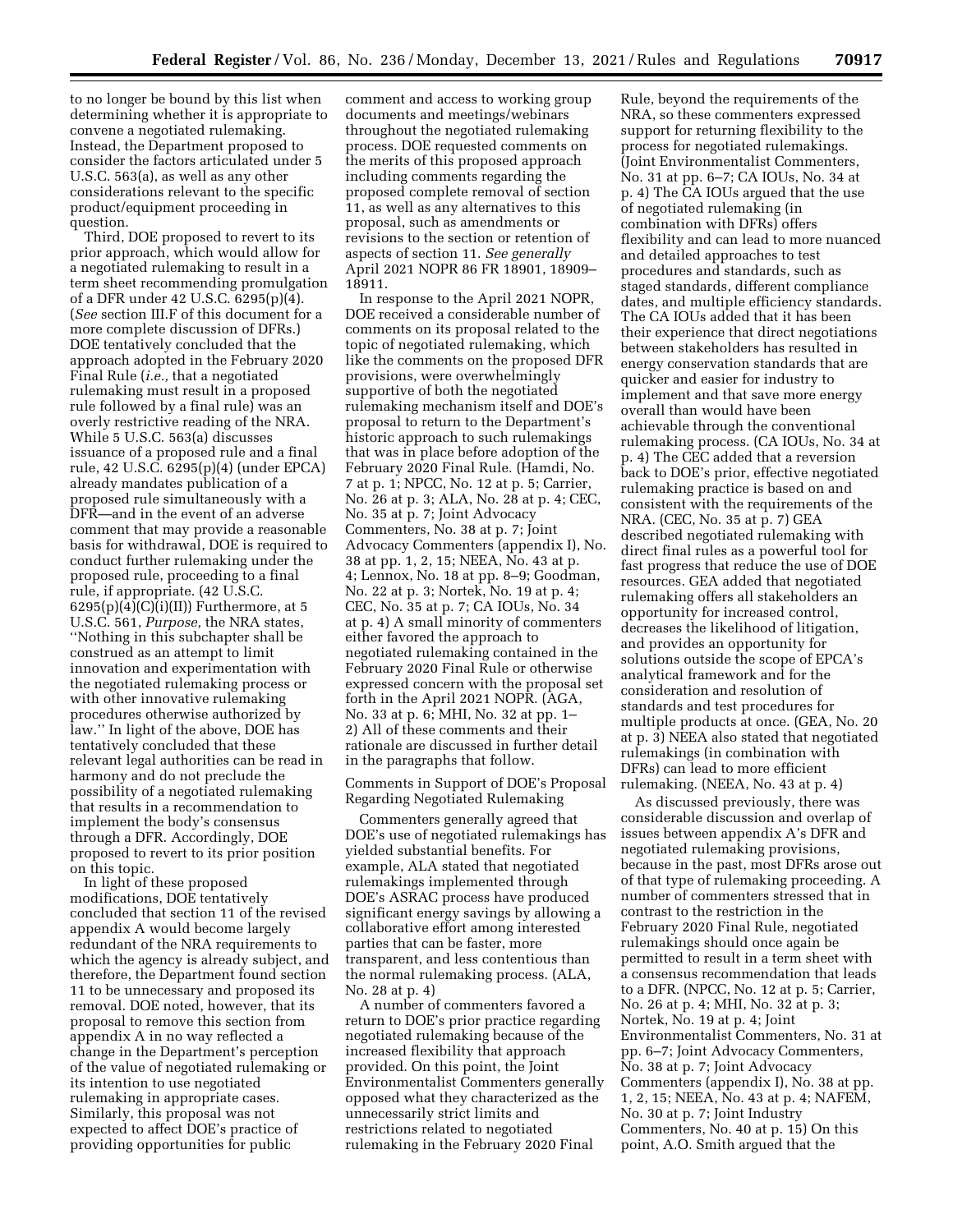approach contained in the February 2020 Final Rule undermines DOE's own authority under EPCA. In A.O. Smith's view, DOE's past application of the DFR provision to permit a DFR to result from a negotiated rulemaking has ensured that the DFR's ''fairly representative'' requirement has been met, and the commenter asserted that the negotiated rulemaking process has been an important advancement and addition to the Appliance Standards Program, and for these reasons, its use should continue. A.O. Smith also asserted that applying the DFR provision in this manner meets the goal of Congress to promote consensus agreements that reflect broad input from interested parties who can fashion agreements that best promote the aims of the statute. It added that when DOE receives a consensus agreement consistent with the DFR process, that act alone is sufficient to satisfy the statute so long as 42 U.S.C. 6295(o) (or 42 U.S.C. 6313(a)(6)(B) as applicable) are met. (A.O. Smith, No. 27 at p. 5)

Commenters also addressed the individual proposed changes regarding negotiated rulemakings that DOE presented in the April 2021 NOPR. On the topic of convenors and facilitators, most stakeholders expressed support for DOE's proposal to make their use discretionary in appropriate cases. (NPCC, No. 12 at p. 5; Carrier, No. 26 at p. 3; Grundfos, No. 37 at p. 3) Commenters offered the following views. The Joint Industry Commenters agreed that a convenor and a facilitator may not be necessary in every negotiated rulemaking, and the Joint Advocacy Commenters added that use of facilitators and convenors is not required under the NRA. (Joint Industry Commenters, No. 40 at p. 15; Joint Advocacy Commenters, No. 38 at p. 7) Similarly, NAFEM stated that although it generally acknowledges the benefits of facilitators in appropriate cases, DOE and stakeholders have experience as to when engagement of facilitators would be helpful. (NAFEM, No. 30 at p. 7) However, Grundfos argued that DOE has sufficient experience with these roles to clearly define in appendix A when their use would be warranted. (Grundfos, No. 37 at p. 3)

Once again, DOE proposed in the April 2021 NOPR to clarify that the list of factors militating in favor of a negotiated rulemaking, as currently articulated at section 11(a)(3) of appendix A, are neither mandatory nor exclusive. Because the specified factors may not be appropriate in all cases, DOE reasoned that it should no longer be bound by this list when determining whether it is appropriate to convene a

negotiated rulemaking, but instead proposed to consider the factors articulated under 5 U.S.C. 563(a), as well as any other considerations relevant to the specific product/ equipment proceeding in question. In response, commenters offered the following input. Carrier and the Joint Advocacy Commenters agreed that the factors favoring a negotiated rulemaking currently listed in Section 11(a)(3) of appendix A are not exclusive, and the Joint Advocacy Commenters also pointed out that they are not mandatory. (Carrier, No. 26 at pp. 3–4; Joint Advocacy Commenters, No. 38 at p. 7) The Joint Industry Commenters likewise stated that they have no objection to DOE eliminating the list of factors in appendix A militating in favor of a negotiated rulemaking, and, instead considering the factors under 5 U.S.C. 563(a). (Joint Industry Commenters, No. 40 at p. 15)

Among commenters who generally supported DOE's proposal regarding negotiated rulemaking, there was mixed reaction as to how best to address section 11 of appendix A (Negotiated Rulemaking Process). Some commenters recommended that section 11 should be eliminated (as the Department proposed in the April 2021 NOPR). (NPCC, No. 12 at p. 5; Joint Advocacy Commenters, No. 38 at p. 7; NEEA, No. 43 at p. 4) Other commenters recommended that section 11 should be retained with revisions. (Carrier, No. 26 at p. 4; Grundfos, No. 37 at p. 3; Joint Industry Commenters, No. 40 at pp. 14–15; Lennox, No. 18 at pp. 8–9)

Commenters favoring removal of section 11 offered the following reasoning in support of their position. The Joint Advocacy Commenters agreed that DOE's proposal complies with the requirements of the NRA and that given the existing NRA requirements, section 11 of the February 2020 Final Rule is unnecessary and should be removed. (Joint Advocacy Commenters, No. 38 at p. 7) NEEA stated its agreement with DOE's proposal to remove the language related to negotiated rulemaking from appendix A, arguing that the NRA already sufficiently specifies that process. The commenter asserted that the negotiated rulemaking provisions of the February 2020 Final Rule did not clarify that process and that it may have added unnecessary burden in some cases. (NEEA, No. 43 at p. 4)

Commenters who favored retention of section of 11 with revisions offered the following reasoning in support of that view, including any specific language offered. Grundfos argued that a modified version of section 11 of appendix A should be allowed to

remain in the regulation, because it assists stakeholders in understanding how that process will work under the NRA. (Grundfos, No. 37 at p. 3) Along those same lines, Carrier suggested that DOE should expressly state its modified process for negotiated rulemakings by updating the current text of section 11 to: (1) Provide the flexibility to determine whether a convener or facilitator is needed; (2) provide the flexibility to consider factors beyond those currently listed in Section 11(a)(3); and (3) allow the promulgation of a direct final rule from a negotiated rulemaking. (Carrier, No. 26, at p. 4) Finally, the Joint Industry Commenters also stated that DOE should reinsert several aspects of the July 1996 Final Rule, which include the following: First, DOE should include the following statement from the July 1996 Final Rule: ''[u]nder the guidelines in this appendix, DOE will support the development and submission of consensus recommendations for standards by representative groups of interested parties to the fullest extent possible.'' Second, DOE should indicate that it will consider deferring its rulemaking analysis while a representative group of interested parties works to develop joint recommendations on standards. Third, DOE should propose a consensus recommendation submitted by a breadth of interested parties so long as it met the applicable statutory criteria. Lastly, DOE should give substantial weight to consensus recommendations. (Joint Industry Commenters, No. 40 at pp. 14– 15) MHI recommended inclusion of nearly identical language as that suggested by the Joint Industry Commenters. (MHI, No. 32 at p. 3)

While Lennox is generally supportive of DOE's clarifications regarding the negotiated rulemaking process, the company suggests retaining an abbreviated version of appendix A's section on negotiated rulemaking. (Lennox, No. 18 at p. 8). Lennox offered the following suggested modifications. First, Lennox stated that DOE could retain the substance of the first two sentences in section 11(a)(1) indicating ''In those instances where negotiated rulemaking is determined to be appropriate, DOE will comply with the requirements of the Negotiated Rulemaking Act (NRA) (5 U.S.C. 561– 570) and the requirements of the Federal Advisory Committee Act (FACA) (5 U.S.C. App. 2). To facilitate potential negotiated rulemakings, and to comply with the requirements of the NRA and the FACA, DOE established the Appliance Standards and Rulemaking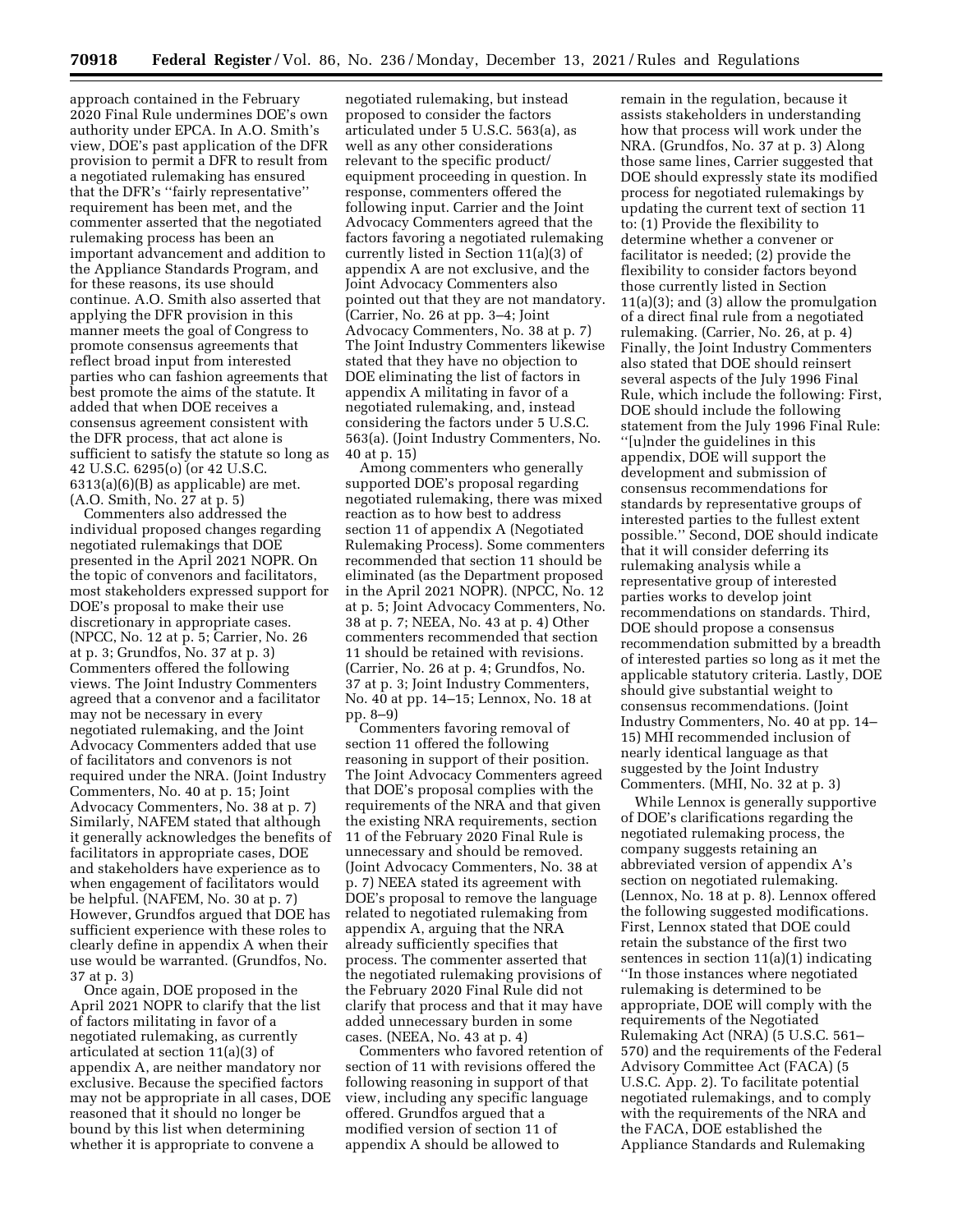Federal Advisory Committee (ASRAC).'' Similarly, Lennox argued that DOE could retain some or all of section 11(a)(4) whereby ''DOE will provide notice in the **Federal Register** of its intent to form an ASRAC working group (including a request for nominations to serve on the committee), announcement of the selection of working group members (including their affiliation), and announcement of public meetings and the subject matter to be addressed.'' Furthermore, according to Lennox, DOE has not explained why it is deleting appendix A subsections 11(b) and (c), and the commenters believes these subsections seem appropriate. For instance, Lennox pointed out that subsection 11(c) merely states ''A negotiated rulemaking may be used to develop energy conservation standards, test procedures, product coverage, and other categories of rulemaking activities.'' Lennox opined that retaining this language seems a helpful clarification on the potential scope of negotiated rulemaking. Subsection 11(b) states ''DOE's role in the negotiated rulemaking process is to participate as a member of a group attempting to develop a consensus proposal for energy conservation standards [and the commenter noted that 'test procedures or other rulemaking activities' should be added here] for a particular product/ equipment and to provide technical/ analytical advice to the negotiating parties and legal input where needed to support the development of a potential consensus recommendation in the form of a term sheet.'' Again, Lennox argued that this language seems to be a helpful clarification, and the commenter asserted that DOE does not explain the reasons for deleting this particular subsection. Moreover, Lennox argued that appendix A should affirmatively indicate a negotiated rulemaking (*e.g.,*  through ASRC) can lead directly to a DFR. (Lennox, No. 18 at pp. 8–9)

#### Comments Opposing DOE's Proposal Regarding Negotiated Rulemaking

Finally, some commenters expressed opposition to or concern about the April 2021 NOPR's proposed changes to the negotiated rulemaking section of appendix A. Specifically, AGA stated that although it supports the use of negotiated rulemakings, it had previously sought to include provisions in appendix A to promote and require full participation. In AGA's view, DOE's current proposal to remove appendix A's provisions regarding negotiated rulemakings should not be adopted because the current set of requirements are critical elements to help ensure full participation in the negotiated

rulemaking process. (AGA, No. 33 at p. 6) Furthermore, MHI asserted that the negotiated rulemaking process that it experienced as part of its efforts to assist in the development of energy conservation standards for manufactured homes resulted in certain stakeholders having an outsized influence, which led to skewed outcomes. In MHI's view, the proposed rule that resulted from that negotiated rulemaking would have had a detrimental impact on the ability of consumers to afford a manufactured home. MHI argued that any DOE standard-setting process should be transparent, allow for input from all affected stakeholders, and provide a reasonable cost-benefit analysis before engaging in a rulemaking that can have significant impacts on industry and consumers. (MHI, No. 32 at pp. 1–2)

#### DOE's Response to Comments

After careful consideration of these comments, DOE has decided to adopt the identified changes to its negotiated rulemaking process along the lines proposed in the April 2021 NOPR. In essence, DOE has concluded that it is appropriate to return to its historic practice for negotiated rulemaking in place prior to the February 2020 Final Rule. DOE agrees with the commenters who argued that in attempting to codify DOE's existing practice, appendix A provisions in section 11, *Negotiated Rulemaking Process,* imposed certain unnecessary restrictions that were beyond the requirements of the NRA, thereby limiting DOE's flexibility and the usefulness of this important regulatory tool. Consequently, through this final rule, DOE is restoring its flexibility in the context of the negotiated rulemaking process, thereby allowing the Department to tailor its approach to the needs of individual energy conservation standard or test procedure rulemakings on a case-bycase basis.

To be clear, DOE hereby reiterates its strong support for negotiated rulemakings and consensus agreements in appropriate cases, and the Department acknowledges the substantial benefits of such mechanisms mentioned by commenters. DOE and many stakeholders have considerable experience with negotiated rulemakings, including those conducted under the auspices of ASRAC. DOE is familiar with the circumstances under which a negotiated rulemaking is most likely to have the potential to be successful, and the Department is also aware when the services of a convenor or facilitatory would be useful. Consequently, rather than having a mandatory but non-

exhaustive list of factors for consideration for initiation of a negotiated rulemaking, DOE believes that it is better for the Department to be able to consider all relevant circumstances, so it has decided that the February 2020 Final Rule's list of factors is unnecessary and overly restrictive, and therefore, it should be eliminated. Similarly, because of limited resources and the need for rulemaking efficiency, DOE has decided to eliminate the required use of convenors and facilitators as part of every negotiated rulemaking, but to instead employ such individuals on a case-by-case basis when the agency determines it appropriate.

DOE also agrees with the vast majority of commenters that, consistent with the agency's historic approach, it should be permissible for a negotiated rulemaking to result in a term sheet with recommendations that culminate in a DFR. DOE has concluded that contrary provisions in the February 2020 Final Rule were driven by an interpretation of EPCA not compelled by the statute. For the reasons explained in the April 2021 NOPR, DOE has once again concluded that the DFR provision at 42 U.S.C. 6295(p)(4) constitutes substantive authority which offers DOE some flexibility for rulemakings with consensus agreements, as long as the requirements of 42 U.S.C. 6295(o) (or 42 U.S.C. 6313(a)(6)(B) as applicable) are met. When the negotiated rulemaking process has been combined with a DFR, it has been possible to implement agreements with staged standards, different compliance dates, and multiple efficiency standards. Typically, such process has achieved greater energy savings, done so more expeditiously, and reduced the risk of litigation. DOE agrees with AGA and MHI as to the importance of public participation in its negotiated rulemaking process, and that is why ASRAC meetings are open to the public with opportunities for non-Working Group member input. DOE does not agree with MHI that members of any ASRAC negotiating committee have more influence than others, given the balance of various points of view that is required by ASRAC. DOE also notes that EPCA itself imposes a requirement that any joint statement recommending an energy conservation standard must be fairly representative of relevant points of view (*see* 42 U.S.C. 6295(p)(4)(A)). DOE has concluded that these measures provide adequate safeguard in terms of public participation.

As for the suggestion from Joint Industry Commenters that DOE reinsert several statements regarding negotiated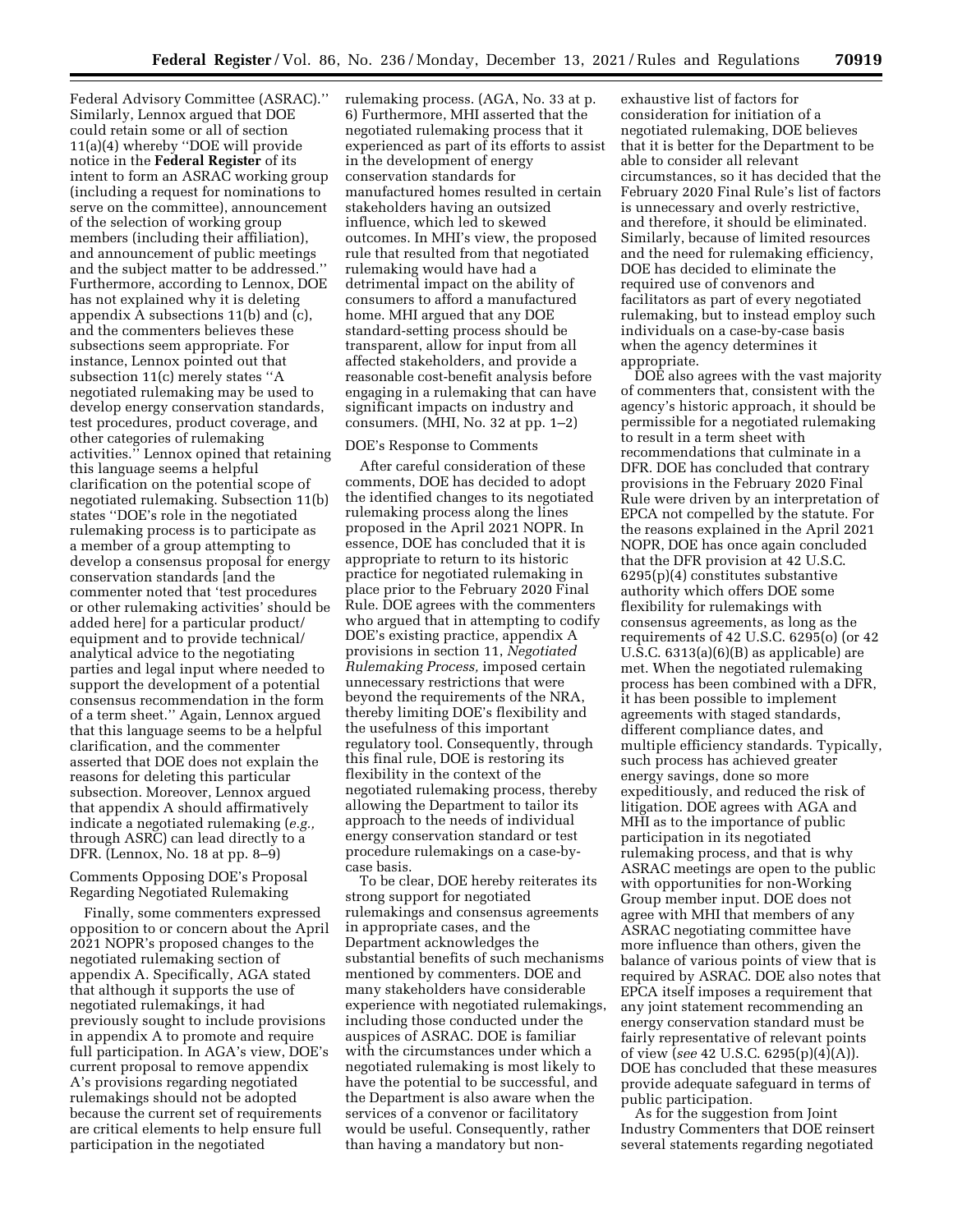rulemaking from the July 1996 Final Rule, DOE believes that the statements are either unnecessary or potentially in tension with the Department's obligations and authority under EPCA. First, the Objectives section of appendix A already contains a statement encouraging the development of consensus recommendations for new or revised standards. DOE has also clarified in the Objectives section that this support and encouragement extends to consensus recommendations developed in accordance with the NRA. Second, with regards to potentially delaying a rulemaking analysis while stakeholders work to develop a consensus recommendation, DOE believes it would be ill-advised in many situations to curtail its own rulemaking analysis in the hopes that stakeholders come to a consensus agreement in time to meet a statutory deadline. With respect to affording substantial weight to consensus recommendations and issuing them as proposals, EPCA already contains criteria for evaluating consensus proposals. (*See* 42 U.S.C. 6295(p)(4)(A)) DOE will determine whether to issue a consensus agreement as a proposal in accordance with these criteria.

In light of the changes being adopted for negotiated rulemaking as part of this final rule, DOE sees little reason to retain a separate section of appendix A dedicated to negotiated rulemaking. What remains essentially grants DOE the same level of flexibility accorded to it under the NRA, and it is noted that the Department's past attempt to clarify its existing process produced some level of confusion. Furthermore, DOE's prior, longstanding negotiated rulemaking practice has generally been transparent, open to the public, and well understood by interested stakeholders. Consequently, for these reasons, DOE has concluded that inclusion of a section on negotiated rulemaking in appendix A is unnecessary and susceptible to generating further confusion, so, therefore, the Department is removing such section entirely.

## *H. Other Topics*

In addition to receiving comments on the proposed revisions to appendix A set forth in the April 2021 NOPR, DOE received numerous other comments related to appendix A. These comments fall primarily into two categories: (1) Comments related to aspects of appendix A not addressed in the April 2021 NOPR; and (2) comments challenging the basis for the rulemaking. Regarding the first category, DOE will address these comments and the

additional revisions proposed in the July 2021 NOPR in a separate final rule.

As to the second category, several commenters stated that since the February 2020 Final Rule has only been in effect for a limited period of time DOE has not had sufficient experience with the rule to establish a reasonable basis for determining that modifications are needed to help meet the Department's statutory obligations under EPCA. (*See, e.g.,* AHRI, No. 25 at p. 7; Crown Boiler, No. 10 at p. 2) DOE does not agree with these comments. First, many of the effects of the February 2020 Final Rule on the Department's rulemaking processes were readily apparent on issuance of the rule. The February 2020 Final Rule created a onesize-fits-all rulemaking process that was binding on DOE. Further, the February 2020 Final Rule and the August 2020 Final Rule added additional, mandatory steps to the rulemaking process that are not required by any applicable statute. These mandatory provisions, among other things, added steps to the rulemaking process and required buffer periods (*i.e.,* delays) between certain rulemaking actions. Further, since the February 2020 Final Rule became effective on April 14, 2020, DOE has had to conduct additional rulemaking steps (early assessment RFIs) 17 and delay other rulemaking actions in accordance with the binding provisions of the February 2020 Final Rule. Consequently, these provisions increased both the length of the rulemaking process and the overall resource burdens on DOE by requiring additional steps that may not always be needed under the circumstances of a given rulemaking. In addition, as stated throughout the April 2021 NOPR and this final rule, DOE is not revising appendix A because the February 2020 Final Rule revisions offered no policy benefits or were otherwise legally deficient. Instead, DOE is revising appendix A because it unnecessarily constrains DOE's ability to readily meet its considerable statutorily-imposed rulemaking obligations under EPCA. From a practical perspective, applying a mandatory, one-size-fits-all rulemaking process does not allow the Department to account for the specific circumstances of a particular rulemaking. For example, the February

2020 Final Rule required that all test procedures be finalized at least 180 days prior to issuance of an associated standards proposal. DOE recognizes that in certain cases a delay between finalization of a test procedure and issuance of a standards proposal is necessary for stakeholders to gain familiarity with the new test procedure before having to comment on proposed standards. However, that is not the case for all of DOE's test procedure rulemakings, such as those instances where DOE makes minor, technical amendments to the test procedure that do not affect measured energy use or efficiency. In such cases, there is no need to delay a standards proposal for 180 days, especially when DOE is striving to meet rulemaking deadlines and facing lawsuits regarding missed rulemaking deadlines.

AHRI also disagreed with DOE's statement that appendix A is best described and utilized as generally applicable guidance that may guide, but not bind, the Department's rulemaking process. AHRI stated that the modifications proposed in the April 2021 NOPR are not enough to render appendix A as an interpretive rule that is not binding on DOE and does not require notice and comment rulemaking procedures. AHRI went on to state that appendix A promulgates rules governing specific contexts such that it amounts to an exhaustive framework designed to cabin its discretion. (AHRI, No. 25 at pp. 11–12)

DOE disagrees with AHRI's characterization of the revisions made to appendix A in this document. As DOE has made clear throughout the April 2021 NOPR and this document, the purpose of these revisions to appendix A is to ensure that DOE is not bound by a rigid, one-size-fits-all rulemaking process that does not account for the specific circumstances of a rulemaking. This rule does not cabin DOE's discretion. Instead, this rule restores DOE's discretion to tailor its rulemaking processes to, among things, avoid unnecessary delays and burdens on the Department's rulemaking resources.

Finally, AHRI also argued that DOE's proposal did not consider the regulated community's reliance on the February 2020 Final Rule's procedures in the context of ongoing proceedings for test procedures and energy conservation standards. In its view, the regulated community has a significant interest in both the regulations relating to test procedures and energy conservation standards that DOE develops, as well as the process in promulgating those regulations. These regulatory actions, it argued, trigger a complex series of

<sup>17</sup>*See* ''Energy Conservation Program: Energy Conservation Standards for Certain Commercial and Industrial Equipment; Early Assessment Review; Refrigerated Bottled or Canned Beverage Vending Machines,'' 85 FR 35394 (June 10, 2020); ''Energy Conservation Program: Test Procedures for Certain Commercial and Industrial Equipment; Early Assessment Review; Pumps,'' 85 FR 60734 (Sept. 28, 2020).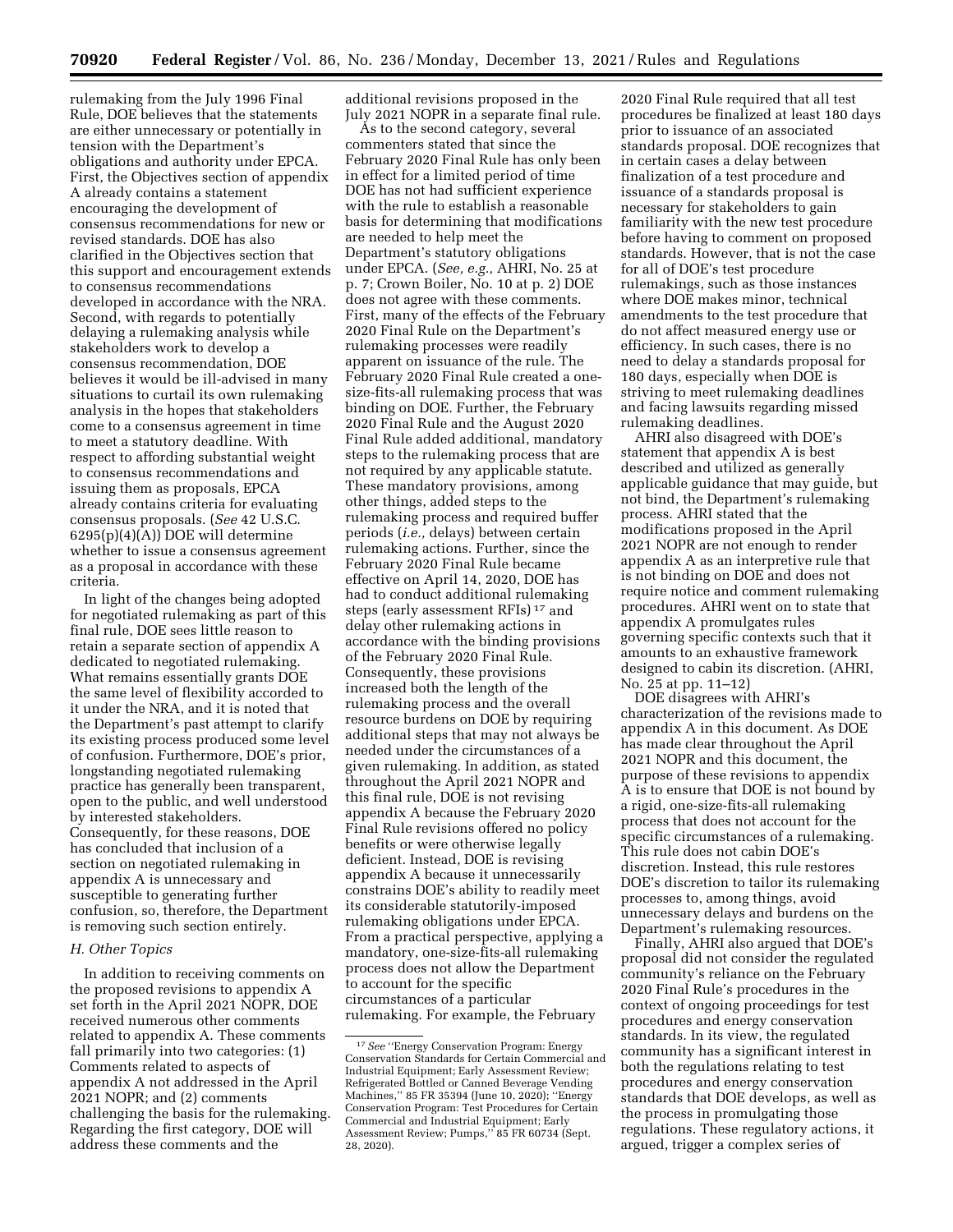business and governance decisions by the regulated community requiring precise planning and budgeting to respond to those actions. AHRI argued that by proposing to rescind appendix A six months after the rule itself took effect and without addressing concerns related to the regulated community's efforts to prepare for adjustments related to the February and August 2020 Final Rules, DOE has not considered these serious reliance interests. (AHRI, No. 25 at p. 12) Citing *Nat'l Urban League* v. *Ross,* 977 F.3d 770 (9th Cir. 2020), AHRI emphasized that there is no specific length of time for which a rule must have been in place for serious reliance interests to exist, and in certain cases, a shorter period of time may be sufficient to create those interests in light of the surrounding circumstances. (AHRI, No. 25 at pp. 12–13) As a result, AHRI argued that given the link between test procedures and standards—including the process by which DOE develops them—and the regulated community's critical organizational and financial obligations to achieve compliance, it has clearly demonstrated that the regulated entities have serious reliance interests in the February 2020 Final Rule. (AHRI, No. 25 at p. 13)

DOE notes that AHRI's stated reliance interests are general in nature, and at no point does AHRI detail with any specificity what those specific reliance interests are or their extent. While it is true that, at the time of the NOPR's publication, appendix A in its current form had been in effect for a six-month period, this fact alone, in spite of AHRI's views to the contrary, does not lend itself towards establishing a particularly strong reliance interest. When coupled with DOE's clearly stated intention to further modify appendix A to enhance DOE's flexibility in addressing the considerable rulemaking obligations imposed by EPCA, any purported reliance interest that interested parties may claim to have regarding the various provisions that DOE sought to make in its April 2021 proposal—and that are being finalized in this document—are further diminished.18

To elaborate on these points, DOE notes that in establishing its reliance interests, AHRI relied upon bare assertions to that effect. Thus, DOE has been presented with no credible evidence of the reliance interests or impacts at stake as a result of DOE's change to appendix A. *See, Kiewit Power Construction* v. *Sec'y, Department of Labor,* 959 F.3d 381, 399 (D.C. Cir. 2020) (noting the absence of reliance concerns where a regulation existed for less than four months). *Compare, Encino Motorcars* v. *Navarro,*  126 S. Ct. 2117, 2126–2127 (2016) (finding reliance interests on the part of regulated employers were implicated in an agency's attempt to change that agency's decades-old approach in an opposite manner). Moreover, to the extent that reliance interests may exist, DOE does not believe that, based on the current record, these reliance interests were as significant as AHRI claims. If such reliance interest did exist and were as significant as AHRI claims, DOE expects that the commenter would have demonstrated such reliance with some particularity, but AHRI did not. Presumably, reliance interests could not form until such time as DOE finalized its changes to appendix A; at earliest, the clock could have started February 14, 2020, but even then, stakeholders knew that at least one important aspect of appendix A (*i.e.,* the comparative analysis of potential standard levels) was still undergoing ongoing rulemaking, with such provision not being finalized until August 19, 2020. Further, Executive Order 13990, which directed DOE to consider suspending, revising, or rescinding the February and August 2020 Final Rules, was issued on January 20, 2021. Given that DOE once again proposed changes to appendix A on April 12, 2021, the intervening period arguably left very little time for significant reliance interests to develop or strongly attach. Furthermore, as evidenced by the earlier review/revision process for appendix A, stakeholders were aware that DOE's internal procedures are subject to change, and such fact should have tempered their reliance expectations.

DOE also notes that in those instances where rulemakings are currently underway, the Department is following the existing requirements of appendix A by providing early assessment requests for information to the public to help DOE decide its next steps with respect to test procedure and energy conservation standard rulemaking activities—thereby mitigating any harm

to the reliance interests of interested parties. DOE also notes that interested parties will have a transition period (the 30 days between publication of this final rule and its effective date) in which to adjust to the application of the version of appendix A being adopted in this final rule. Consequently, under the current set of circumstances, DOE has seen no evidence of ''serious reliance interests'' regarding a rule that governed DOE's rulemaking procedures and was only in effect for 6 months. *See, FCC* v. *Fox Television,* 556 U.S. 502, 514–15 (2009) (noting an agency need not conduct a more searching review beyond explaining its reasons for reversing course and accounting for any ''serious reliance interests'' that may be present). And assuming *arguendo* that some limited reliance interests were found to exist, the agency has clearly stated its reasons regarding the need to change course consistent with and in light of the Department's EPCA obligations.

### **IV. Procedural Issues and Regulatory Review**

### *A. Review Under Executive Orders 12866*

This regulatory action is a significant regulatory action under section 3(f)(4) of Executive Order 12866, ''Regulatory Planning and Review,'' 58 FR 51735 (Oct. 4, 1993). Accordingly, this final regulatory action was subject to review under the Executive order by the Office of Information and Regulatory Affairs (OIRA) in the Office of Management and Budget (OMB).

The revisions contained in this final regulatory action are procedural changes designed to improve DOE's ability to meet its rulemaking obligations and deadlines under EPCA. These revisions would not impose any regulatory costs or burdens on stakeholders, nor would they limit public participation in DOE's rulemaking process. Instead, these revisions would allow DOE to tailor its rulemaking processes to fit the facts and circumstances of a particular rulemaking for a covered product or equipment.

DOE currently has energy conservation standards and test procedures in place for more than 60 categories of covered products and equipment and is typically working on anywhere from 50 to 100 rulemakings (for both energy conservation standards and test procedures) at any one time. Further, these rulemakings are all subject to deadlines. Typically, review cycles for energy conservation standards and test procedures for covered products are 6 and 7 years, respectively.

<sup>18</sup>The effective date for the August 2020 Final Rule was October 19, 2020, and a NOPR proposing changes to appendix A was published in the **Federal Register** on April 12, 2021. Consequently, while nearly a year has passed since the promulgation of appendix A's stricter requirements, the public—including all interested industry parties—have been on notice since the release of the April 2021 NOPR as to DOE's intentions to modify these requirements. As such, stakeholders have been accorded lead time to modify their expectations and plans regarding the prospective functioning of DOE's regulatory process for the

Appliance Standards Program and any reliance on them have been necessarily diminished.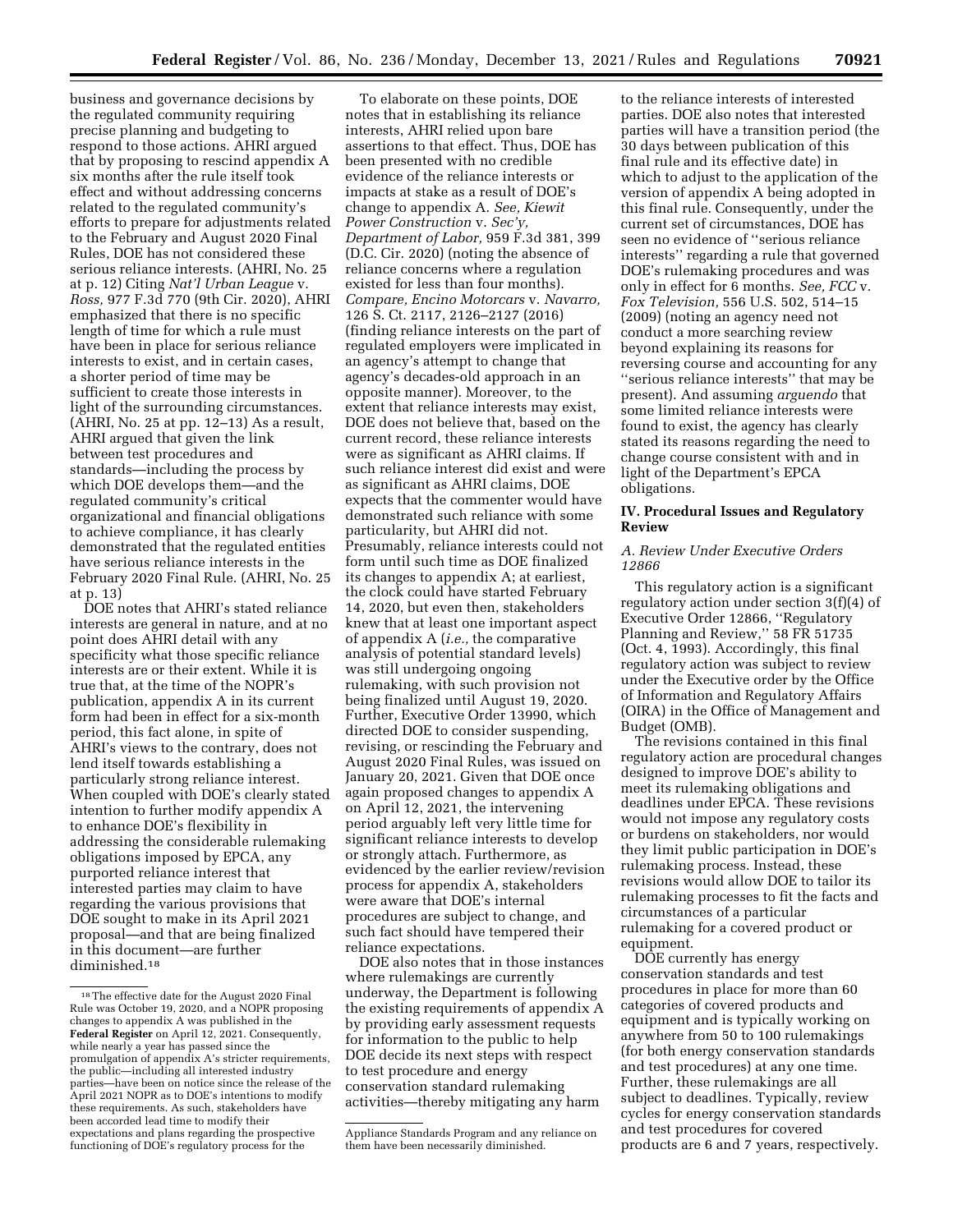(42 U.S.C. 6295(m)(1); 42 U.S.C. 6293(b)(1)) Additionally, if DOE decides not to amend an energy conservation standard for a covered product, the subsequent review cycle is shortened to 3 years. (42 U.S.C. 6295(m)(3)(B)) It is challenging to meet these cyclical deadlines for more than 60 categories of covered products and equipment. In fact, as previously discussed, DOE is currently facing two lawsuits that allege DOE has failed to meet rulemaking deadlines for 25 different consumer products and commercial equipment. In order to meet these rulemaking deadlines, DOE cannot afford the inefficiencies that come with a one-sizefits-all rulemaking approach. For example, having to issue an early assessment RFI followed by an ANOPR to collect early stakeholder input when a NODA would accomplish the same purpose unnecessarily lengthens the rulemaking process and wastes limited DOE resources. Similarly, having to delay issuance of a proposed energy conservation standard for 180 days because of a minor modification to a test procedure makes it more difficult for DOE to meet rulemaking deadlines, while offering no benefit to stakeholders. The revisions contained in this document allow DOE to eliminate these types of inefficiencies that lengthen the rulemaking process and waste DOE resources, while not affecting the ability of the public to participate in the rulemaking process. Eliminating inefficiencies that lengthen the rulemaking process allows DOE to more quickly develop energy conservation standards that deliver the environmental benefits, including reductions in greenhouse gas emissions, that DOE is directed to implement under E.O. 13990. Further, the sooner new or amended energy conservation standards eliminate less-efficient covered products and equipment from the market, the greater the resulting energy savings and environmental benefits.

Further, the revisions contained in this document would not dictate any particular rulemaking outcome in an energy conservation standard or test procedure rulemaking. DOE will continue to calculate the regulatory costs and benefits of new and amended energy conservation standards and test procedures issued under EPCA in future, individual rulemakings.

## *B. Review Under the Regulatory Flexibility Act*

The Regulatory Flexibility Act (5 U.S.C. 601 *et seq.,* as amended by the Small Business Regulatory Enforcement Fairness Act of 1996) requires

preparation of an initial regulatory flexibility analysis (IRFA) for any rule that by law must be proposed for public comment and a final regulatory flexibility analysis (FRFA) for any such rule that an agency adopts as a final rule, unless the agency certifies that the rule, if promulgated, will not have a significant economic impact on a substantial number of small entities. A regulatory flexibility analysis examines the impact of the rule on small entities and considers alternative ways of reducing negative effects. Also, as required by Executive Order 13272, ''Proper Consideration of Small Entities in Agency Rulemaking,'' 67 FR 53461 (August 16, 2002), DOE published procedures and policies on February 19, 2003, to ensure that the potential impacts of its rules on small entities are properly considered during the DOE rulemaking process. 68 FR 7990. DOE has made its procedures and policies available on the Office of the General Counsel's website at: *[https://energy.gov/](https://energy.gov/gc/office-general-counsel)  [gc/office-general-counsel.](https://energy.gov/gc/office-general-counsel)* 

This final rule details generally applicable guidance that may guide, but not bind, the Department's rulemaking process. The revisions are intended to improve DOE's ability to meet the obligations and deadlines outlined in EPCA by allowing DOE to tailor its rulemaking procedures to fit the specific facts and circumstances of a particular covered product or equipment, while not affecting the ability of any interested person, including small entities, to participate in DOE's rulemaking process. Because this final rule imposes no regulatory obligations on the public, including small entities, and does not affect the ability of any interested person, including small entities, to participate in DOE's rulemaking process, DOE certifies that this final rule will not have a significant economic impact on a substantial number of small entities, and, therefore, no final regulatory flexibility analysis is required. *Mid-Tex Elec. Co-Op, Inc.* v. *F.E.R.C.,* 773 F.2d 327 (1985).

### *C. Review Under the Paperwork Reduction Act of 1995*

Manufacturers of covered products/ equipment must certify to DOE that their products comply with any applicable energy conservation standards. In certifying compliance, manufacturers must test their products according to the DOE test procedures for such products/equipment, including any amendments adopted for those test procedures, on the date that compliance is required. DOE has established regulations for the certification and recordkeeping requirements for all

covered consumer products and commercial equipment. 76 FR 12422 (March 7, 2011); 80 FR 5099 (Jan. 30, 2015). The collection-of-information requirement for certification and recordkeeping is subject to review and approval by OMB under the Paperwork Reduction Act (PRA). This requirement has been approved by OMB under OMB control number 1910–1400. Public reporting burden for the certification is estimated to average 30 hours per response, including the time for reviewing instructions, searching existing data sources, gathering and maintaining the data needed, and completing and reviewing the collection of information.

Notwithstanding any other provision of the law, no person is required to respond to, nor shall any person be subject to a penalty for failure to comply with, a collection of information subject to the requirements of the PRA, unless that collection of information displays a currently valid OMB Control Number.

Specifically, this final rule, addressing clarifications to appendix A itself, does not contain any collection of information requirement or revisions to existing information collections that would trigger the PRA.

### *D. Review Under the National Environmental Policy Act of 1969*

Pursuant to the National Environmental Policy Act (NEPA) of 1969, DOE has analyzed this proposed action in accordance with NEPA and DOE's NEPA implementing regulations (10 CFR part 1021). DOE has determined that this rule qualifies for categorical exclusion under 10 CFR part 1021, subpart D, appendix A5 because it is an interpretive rulemaking that does not change the environmental effect of the rule and meets the requirements for application of a categorical exclusion. *See* 10 CFR 1021.410. DOE has also determined that this rule qualifies for categorical exclusion under 10 CFR part 1021, subpart D, appendix A6 because it is strictly procedural and meets the requirements for application of a categorical exclusion. *See* 10 CFR 1021.410. Therefore, DOE has determined that promulgation of this rule is not a major Federal action significantly affecting the quality of the human environment within the meaning of NEPA, and does not require an Environmental Assessment or an Environmental Impact Statement.

### *E. Review Under Executive Order 13132*

Executive Order 13132, ''Federalism,'' 64 FR 43255 (August 10, 1999), imposes certain requirements on Federal agencies formulating and implementing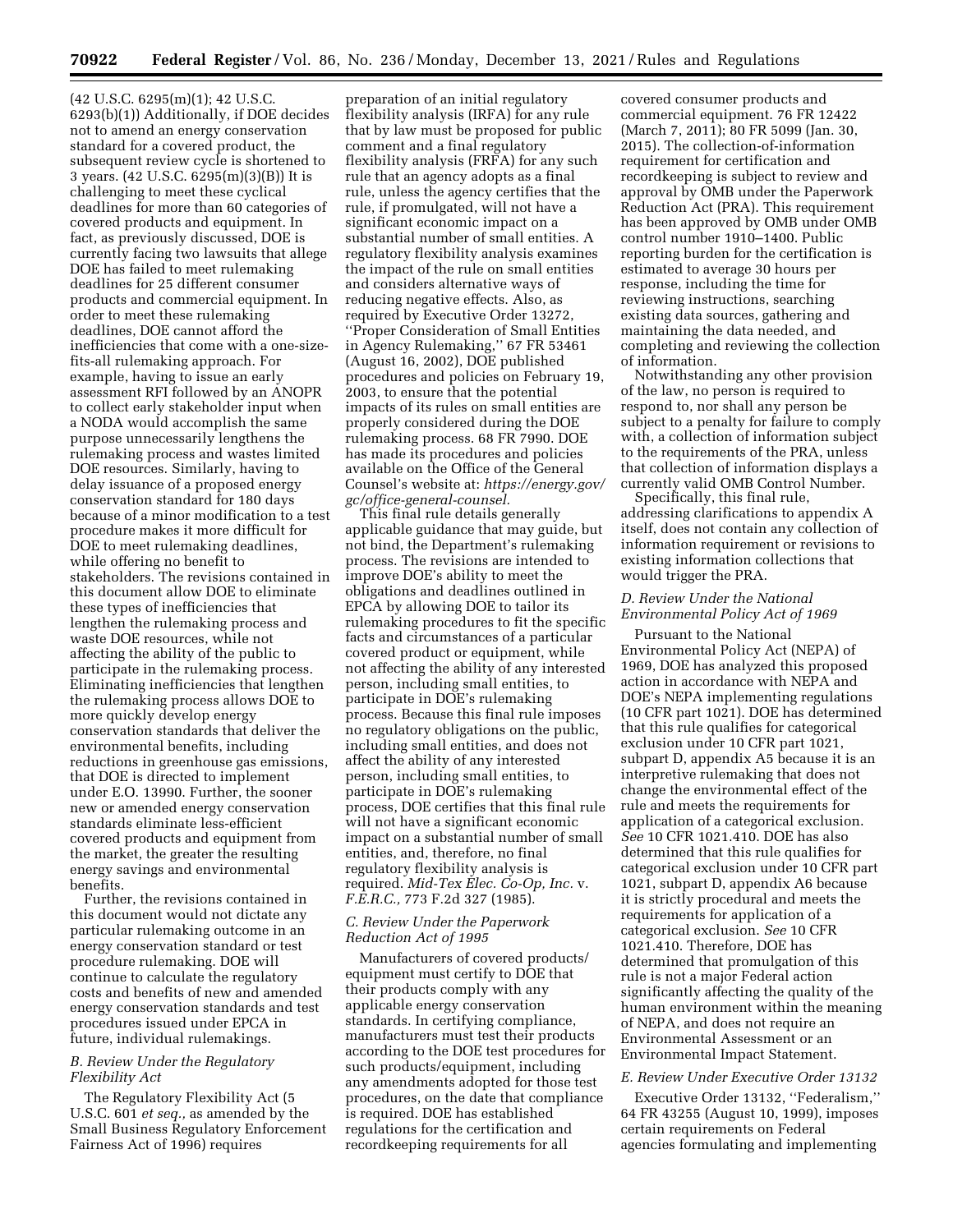policies or regulations that preempt State law or that have federalism implications. The Executive order requires agencies to examine the constitutional and statutory authority supporting any action that would limit the policymaking discretion of the States and to carefully assess the necessity for such actions. The Executive order also requires agencies to have an accountable process to ensure meaningful and timely input by State and local officials in the development of regulatory policies that have federalism implications. On March 14, 2000, DOE published a statement of policy describing the intergovernmental consultation process it will follow in the development of such regulations. 65 FR 13735. DOE has examined this final rule and has determined that it will not have a substantial direct effect on the States, on the relationship between the national government and the States, or on the distribution of power and responsibilities among the various levels of government. It will primarily affect the procedure by which DOE develops proposed rules to revise energy conservation standards and test procedures. EPCA governs and prescribes Federal preemption of State regulations that are the subject of DOE's regulations adopted pursuant to the statute. In such cases, States can petition DOE for exemption from such preemption to the extent, and based on criteria, set forth in EPCA. (42 U.S.C. 6297(d)) Therefore, Executive Order 13132 requires no further action.

### *F. Review Under Executive Order 12988*

Regarding the review of existing regulations and the promulgation of new regulations, section 3(a) of Executive Order 12988, ''Civil Justice Reform,'' 61 FR 4729 (Feb. 7, 1996), imposes on Federal agencies the general duty to adhere to the following requirements: (1) Eliminate drafting errors and ambiguity; (2) write regulations to minimize litigation; (3) provide a clear legal standard for affected conduct rather than a general standard; and (4) promote simplification and burden reduction. Regarding the review required by section 3(a), section 3(b) of Executive Order 12988 specifically requires that each executive agency make every reasonable effort to ensure that when it issues a regulation, the regulation: (1) Clearly specifies the preemptive effect, if any; (2) clearly specifies any effect on existing Federal law or regulation; (3) provides a clear legal standard for affected conduct while promoting simplification and burden reduction; (4) specifies the retroactive effect, if any; (5) adequately

defines key terms; and (6) addresses other important issues affecting clarity and general draftsmanship under any guidelines issued by the Attorney General. Section 3(c) of Executive Order 12988 requires Executive agencies to review regulations in light of applicable standards in sections 3(a) and 3(b) to determine whether they are met or it is unreasonable to meet one or more of them. DOE has completed the required review and has determined that, to the extent permitted by law, this final rule meets the relevant standards of Executive Order 12988.

## *G. Review Under the Unfunded Mandates Reform Act of 1995*

Title II of the Unfunded Mandates Reform Act of 1995 (UMRA) requires each Federal agency to assess the effects of Federal regulatory actions on State, local, and Tribal governments and the private sector. (Pub. L. 104–4, sec. 201 (codified at 2 U.S.C. 1531)) For a proposed regulatory action likely to result in a rule that may cause the expenditure by State, local, and Tribal governments, in the aggregate, or by the private sector of \$100 million or more in any one year (adjusted annually for inflation), section 202 of UMRA requires a Federal agency to publish a written statement that estimates the resulting costs, benefits, and other effects on the national economy. (2 U.S.C. 1532(a), (b)) The UMRA also requires a Federal agency to develop an effective process to permit timely input by elected officers of State, local, and Tribal governments on a proposed ''significant intergovernmental mandate,'' and requires an agency plan for giving notice and opportunity for timely input to potentially affected small governments before establishing any requirements that might significantly or uniquely affect them. On March 18, 1997, DOE published a statement of policy on its process for intergovernmental consultation under UMRA. (62 FR 12820) (This policy is also available at *[https://www.energy.gov/gc/office](https://www.energy.gov/gc/office-general-counsel)[general-counsel](https://www.energy.gov/gc/office-general-counsel)* under ''Guidance & Opinions'' (Rulemaking)) DOE examined this final rule according to UMRA and its statement of policy and has determined that the rule contains neither an intergovernmental mandate, nor a mandate that may result in the expenditure by State, local, and Tribal governments, in the aggregate, or by the private sector, of \$100 million or more in any year. Accordingly, no further assessment or analysis is required under UMRA.

## *H. Review Under the Treasury and General Government Appropriations Act, 1999*

Section 654 of the Treasury and General Government Appropriations Act, 1999 (Pub. L. 105–277) requires Federal agencies to issue a Family Policymaking Assessment for any rule that may affect family well-being. This final rule would not have any impact on the autonomy or integrity of the family as an institution. Accordingly, DOE has concluded that it is not necessary to prepare a Family Policymaking Assessment.

### *I. Review Under Executive Order 12630*

Pursuant to Executive Order 12630, ''Governmental Actions and Interference with Constitutionally Protected Property Rights,'' 53 FR 8859 (March 18, 1988), DOE has determined that this final rule would not result in any takings that might require compensation under the Fifth Amendment to the U.S. Constitution.

## *J. Review Under the Treasury and General Government Appropriations Act, 2001*

Section 515 of the Treasury and General Government Appropriations Act, 2001 (44 U.S.C. 3516 note) provides for Federal agencies to review most disseminations of information to the public under information quality guidelines established by each agency pursuant to general guidelines issued by OMB. OMB's guidelines were published at 67 FR 8452 (Feb. 22, 2002), and DOE's guidelines were published at 67 FR 62446 (Oct. 7, 2002). DOE has reviewed this final rule under the OMB and DOE guidelines and has concluded that it is consistent with the applicable policies in those guidelines.

#### *K. Review Under Executive Order 13211*

Executive Order 13211, ''Actions Concerning Regulations That Significantly Affect Energy Supply, Distribution, or Use,'' 66 FR 28355 (May 22, 2001), requires Federal agencies to prepare and submit to OIRA at OMB, a Statement of Energy Effects for any proposed significant energy action. A ''significant energy action'' is defined as any action by an agency that promulgates or is expected to lead to promulgation of a final rule, and that: (1) Is a significant regulatory action under Executive Order 12866, or any successor order; and (2) is likely to have a significant adverse effect on the supply, distribution, or use of energy; or (3) is designated by the Administrator of OIRA as a significant energy action. For any proposed significant energy action, the agency must give a detailed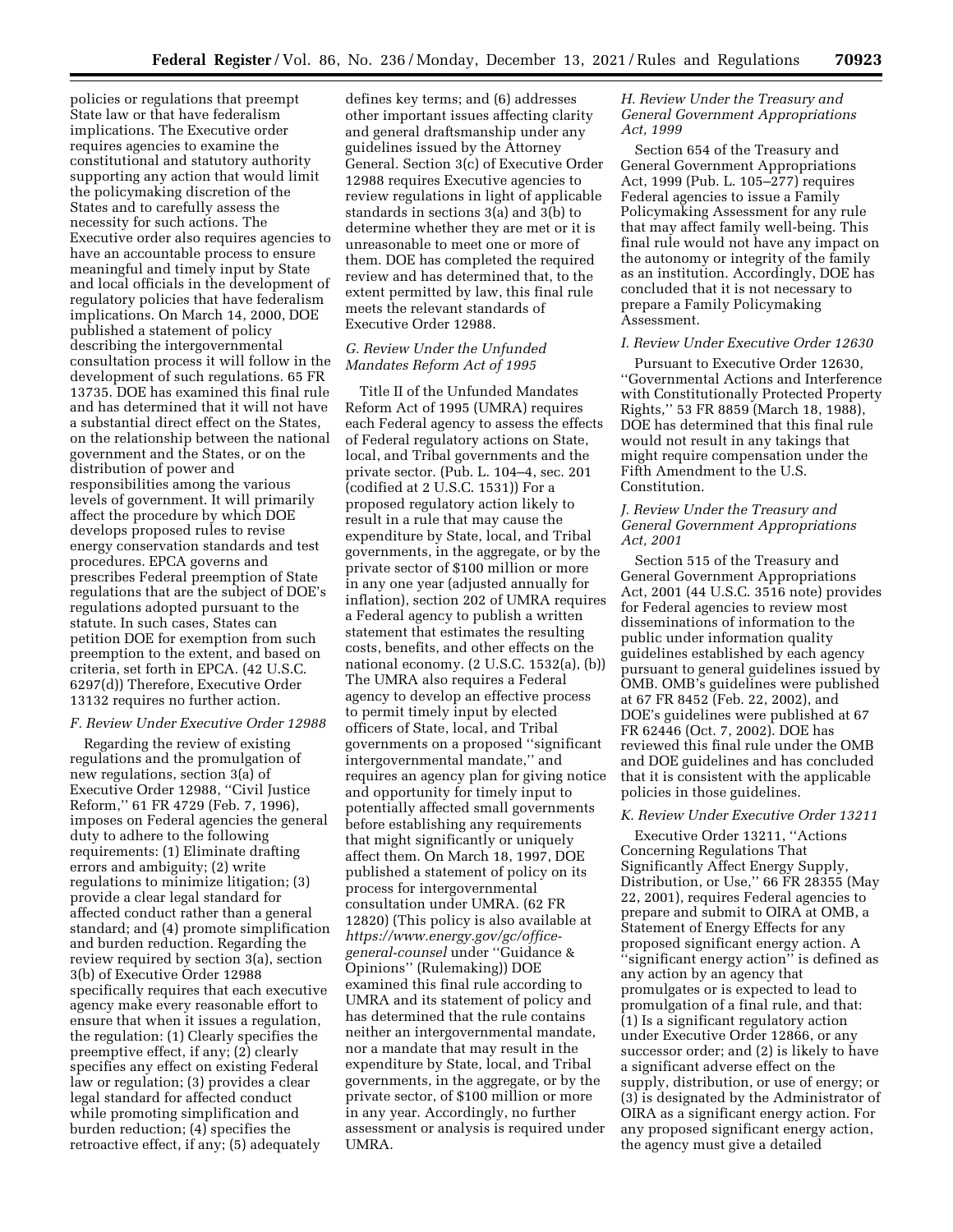statement of any adverse effects on energy supply, distribution, or use should the proposal be implemented, and of reasonable alternatives to the action and their expected benefits on energy supply, distribution, and use.

DOE concluded that the regulatory action in this document, which makes clarifications to appendix A that guides the Department in proposing energy conservation standards is not a significant energy action because it would not have a significant adverse effect on the supply, distribution, or use of energy, nor has it been designated as a significant energy action by the Administrator of OIRA. Therefore, it is not a significant energy action, and, accordingly, DOE has not prepared a Statement of Energy Effects for this final rule.

## *L. Review Consistent With OMB's Information Quality Bulletin for Peer Review*

On December 16, 2004, OMB, in consultation with the Office of Science and Technology Policy (OSTP), issued its Final Information Quality Bulletin for Peer Review (the Bulletin). 70 FR 2664 (Jan. 14, 2005). The Bulletin establishes that certain scientific information shall be peer reviewed by qualified specialists before it is disseminated by the Federal Government, including influential scientific information related to agency regulatory actions. The purpose of the bulletin is to enhance the quality and credibility of the Government's scientific information. Under the Bulletin, the energy conservation standards rulemaking analyses are ''influential scientific information,'' which the Bulletin defines as ''scientific information the agency reasonably can determine will have or does have a clear and substantial impact on important public policies or private sector decisions.'' *Id.* at 70 FR 2667.

In response to OMB's Bulletin, DOE conducted formal in-progress peer reviews of the energy conservation standards development process and analyses and has prepared a Peer Review Report pertaining to the energy conservation standards rulemaking analyses. Generation of this report involved a rigorous, formal, and documented evaluation using objective criteria and qualified and independent reviewers to make a judgment as to the technical/scientific/business merit, the actual or anticipated results, and the productivity and management effectiveness of programs and/or projects. The ''Energy Conservation Standards Rulemaking Peer Review Report,'' dated February 2007, has been disseminated and is available at the following website:

*[www1.eere.energy.gov/buildings/](http://www1.eere.energy.gov/buildings/appliance_standards/peer_review.html)  appliance*\_*[standards/peer](http://www1.eere.energy.gov/buildings/appliance_standards/peer_review.html)*\_*review.html.*  Because available data, models, and technological understanding have changed since 2007, DOE has engaged with the National Academy of Sciences to review DOE's analytical methodologies to ascertain whether modifications are needed to improve the Department's analyses. The results from that review are expected later in 2021.

### *M. Congressional Notification*

As required by 5 U.S.C. 801, DOE will report to Congress on the promulgation of this rule prior to its effective date. The report will state that it has been determined that the rule is not a ''major rule'' as defined by 5 U.S.C. 804(2).

### **V. Approval of the Office of the Secretary**

The Secretary of Energy has approved publication of this final rule.

### **List of Subjects in 10 CFR Part 430**

Administrative practice and procedure, Confidential business information, Energy conservation, Household appliances, Imports, Incorporation by reference, Intergovernmental relations, Small businesses, Test procedures.

### **Signing Authority**

This document of the Department of Energy was signed on November 19, 2021 by Kelly J. Speakes-Backman, Principal Deputy Assistant Secretary for Energy Efficiency and Renewable Energy, pursuant to delegated authority from the Secretary of Energy. That document with the original signature and date is maintained by DOE. For administrative purposes only, and in compliance with requirements of the Office of the Federal Register, the undersigned DOE Federal Register Liaison Officer has been authorized to sign and submit the document in electronic format for publication, as an official document of the Department of Energy. This administrative process in no way alters the legal effect of this document upon publication in the **Federal Register**.

Signed in Washington, DC, on November 19, 2021.

#### **Treena V. Garrett,**

*Federal Register Liaison Officer, U.S. Department of Energy.* 

For the reasons stated in the preamble, DOE amends part 430 of title 10 of the Code of Federal Regulations as set forth below:

### **PART 430—ENERGY CONSERVATION PROGRAM FOR CONSUMER PRODUCTS**

■ 1. The authority citation for part 430 continues to read as follows:

**Authority:** 42 U.S.C. 6291–6309; 28 U.S.C. 2461 note.

■ 2. Appendix A to subpart C of part 430 is revised to read as follows:

## **Appendix A to Subpart C of Part 430— Procedures, Interpretations, and Policies for Consideration of New or Revised Energy Conservation Standards and Test Procedures for Consumer Products and Certain Commercial/ Industrial Equipment**

- 1. Objectives
- 2. Scope
- 3. Application
- 4. Setting Priorities for Rulemaking Activity
- 5. Coverage Determination Rulemakings 6. Process for Developing Energy
- Conservation Standards 7. Policies on Selection of Standards
- 8. Test Procedures
- 9. ASHRAE Equipment
- 10. Direct Final Rules
- 11. Principles for Distinguishing Between Effective and Compliance Dates
- 12. Principles for the Conduct of the Engineering Analysis
- 13. Principles for the Analysis of Impacts on Manufacturers
- 14. Principles for the Analysis of Impacts on Consumers
- 15. Consideration of Non-Regulatory Approaches
- 16. Cross-Cutting Analytical Assumptions

#### **1. Objectives**

This appendix establishes procedures, interpretations, and policies to guide the Department of Energy (''DOE'' or the ''Department'') in the consideration and promulgation of new or revised appliance energy conservation standards and test procedures under the Energy Policy and Conservation Act (EPCA). This appendix applies to both covered consumer products and covered commercial/industrial equipment. The Department's objectives in establishing these procedures include:

(a) *Provide for early input from stakeholders.* The Department seeks to provide opportunities for public input early in the rulemaking process so that the initiation and direction of rulemakings is informed by comment from interested parties. DOE will be able to seek early input from interested parties in determining whether establishing new or amending existing energy conservation standards will result in significant savings of energy and is economically justified and technologically feasible. In the context of test procedure rulemakings, DOE will be able to seek early input from interested parties in determining whether—

(1) Establishing a new or amending an existing test procedure will better measure the energy efficiency, energy use, water use (as specified in EPCA), or estimated annual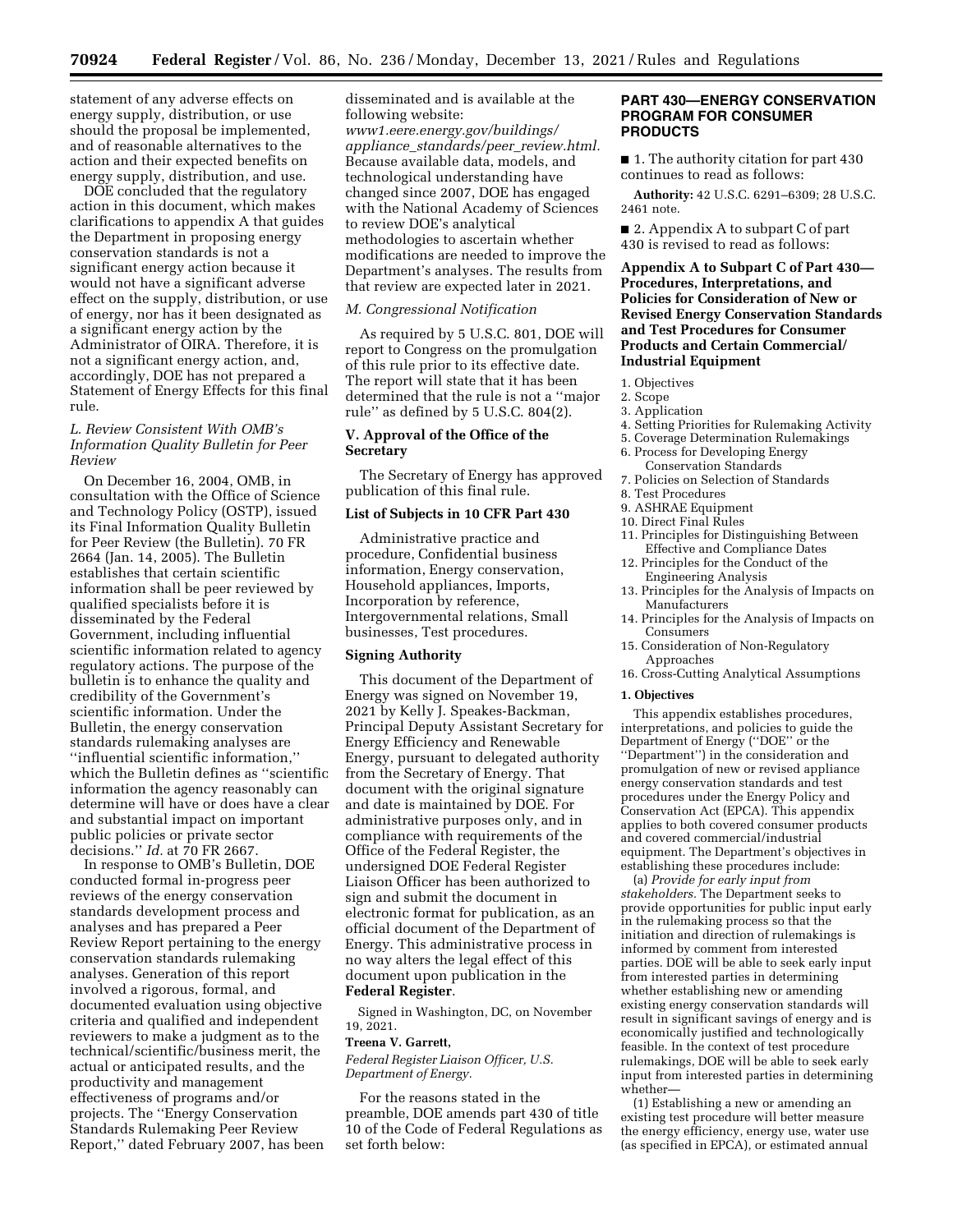operating cost of a covered product/ equipment during a representative average use cycle or period of use (for consumer products); and

(2) Will not be unduly burdensome to conduct.

(b) *Increase predictability of the rulemaking timetable.* The Department seeks to make informed, strategic decisions about how to deploy its resources on the range of possible standards and test procedure development activities, and to announce these prioritization decisions so that all interested parties have a common expectation about the timing of different rulemaking activities. Further, DOE will offer the opportunity to provide input on the prioritization of rulemakings through a request for comment as DOE begins preparation of its Regulatory Agenda each spring.

(c) *Eliminate problematic design options early in the process.* The Department seeks to eliminate from consideration, early in the process, any design options that present unacceptable problems with respect to manufacturability, consumer utility, or safety, so that the detailed analysis can focus only on viable design options. DOE will be able to eliminate from consideration design options if it concludes that manufacture, installation or service of the design will be impractical, or that the design option will have a material adverse impact on the utility of the product, or if the design option will have a material adverse impact on safety or health. DOE will also be able to eliminate from consideration proprietary design options that represent a unique pathway to achieving a given efficiency level. This screening will be done at the outset of a rulemaking.

(d) *Fully consider non-regulatory approaches.* The Department seeks to understand the effects of market forces and voluntary programs on encouraging the purchase of energy efficient products so that the incremental impacts of a new or revised standard can be accurately assessed and the Department can make informed decisions about where standards and voluntary programs can be used most effectively. DOE will continue to be able to support voluntary efforts by manufacturers, retailers, utilities, and others to increase product/equipment efficiency.

(e) *Conduct thorough analysis of impacts.*  In addition to understanding the aggregate social and private costs and benefits of standards, the Department seeks to understand the distribution of those costs and benefits among consumers, manufacturers, and others, as well as the uncertainty associated with these analyses of costs and benefits, so that any adverse impacts on subgroups and uncertainty concerning any adverse impacts can be fully considered in selecting a standard. DOE will be able to consider the variability of impacts on significant groups of manufacturers and consumers in addition to aggregate social and private costs and benefits, report the range of uncertainty associated with these impacts, and take into account cumulative impacts of regulation on manufacturers. The Department will also be able to conduct appropriate

analyses to assess the impact that new or amended test procedures will have on manufacturers and consumers.

(f) *Use transparent and robust analytical methods.* The Department seeks to use qualitative and quantitative analytical methods that are fully documented for the public and that produce results that can be explained and reproduced, so that the analytical underpinnings for policy decisions on standards are as sound and well-accepted as possible.

(g) *Support efforts to build consensus on standards.* The Department seeks to encourage development of consensus proposals, including proposals developed in accordance with the Negotiated Rulemaking Act (5 U.S.C. 561 *et seq.*), for new or revised standards because standards with such broad-based support are likely to balance effectively the various interests affected by such standards.

### **2. Scope**

The procedures, interpretations, and policies described in this appendix apply to rulemakings concerning new or revised Federal energy conservation standards and test procedures, and related rule documents (*i.e.,* coverage determinations) for consumer products in Part A and commercial and industrial equipment under Part A–1 of the Energy Policy and Conservation Act (EPCA), as amended, except covered ASHRAE equipment in Part A–1 are governed separately under section 9 in this appendix.

#### **3. Application**

(a) This appendix contains procedures, interpretations, and policies that are generally applicable to the development of energy conservation standards and test procedures. The Department may, as necessary, deviate from this appendix to account for the specific circumstances of a particular rulemaking. In those instances where the Department may find it necessary or appropriate to deviate from these procedures, interpretations or policies, DOE will provide interested parties with notice of the deviation and an explanation.

(b) If the Department concludes that changes to the procedures, interpretations or policies in this appendix are necessary or appropriate, DOE will provide notice in the **Federal Register** of modifications to this appendix with an accompanying explanation. DOE expects to consult with interested parties prior to any such modification.

(c) This appendix is not intended to, and does not, create any right or benefit, substantive or procedural, enforceable at law or in equity.

#### **4. Setting Priorities for Rulemaking Activity**

(a) In establishing its priorities for undertaking energy conservation standards and test procedure rulemakings, DOE will consider the following factors, consistent with applicable legal obligations:

(1) Potential energy savings;

(2) Potential social and private, including environmental or energy security, benefits;

(3) Applicable deadlines for rulemakings; (4) Incremental DOE resources required to complete the rulemaking process;

(5) Other relevant regulatory actions affecting the products/equipment; (6) Stakeholder recommendations;

(7) Evidence of energy efficiency gains in the market absent new or revised standards;

(8) Status of required changes to test procedures; and

## (9) Other relevant factors.

(b) DOE will offer the opportunity to provide input on prioritization of rulemakings through a request for comment as DOE begins preparation of its Regulatory Agenda each spring.

#### **5. Coverage Determination Rulemakings**

(a) DOE has discretion to conduct proceedings to determine whether additional consumer products and commercial/ industrial equipment should be covered under EPCA if certain statutory criteria are met. (42 U.S.C. 6292 and 42 U.S.C. 6295(l) for consumer products; 42 U.S.C. 6312 for commercial/industrial equipment)

(b) If DOE determines to initiate the coverage determination process, it will first publish a notice of proposed determination, providing an opportunity for public comment of not less than 60 days, in which DOE will explain how such products/equipment that it seeks to designate as ''covered'' meet the statutory criteria for coverage and why such coverage is ''necessary or appropriate'' to carry out the purposes of EPCA. In the case of commercial equipment, DOE will follow the same process, except that the Department must demonstrate that coverage of the equipment type is ''necessary'' to carry out the purposes of EPCA.

(c) DOE will publish its final decision on coverage as a separate notice, an action that will be completed prior to the initiation of any test procedure or energy conservation standards rulemaking (*i.e.,* DOE will not issue any Requests for Information (RFIs), Notices of Data Availability (NODAs), or any other mechanism to gather information for the purpose of initiating a rulemaking to establish a test procedure or energy conservation standard for the proposed covered product/equipment prior to finalization of the coverage determination). If DOE determines that coverage is warranted, DOE will proceed with its typical rulemaking process for both test procedures and standards. Specifically, DOE will finalize coverage for a product/equipment at least 180 days prior to publication of a proposed rule to establish a test procedure.

(d) If, during the substantive rulemaking proceedings to establish test procedures or energy conservation standards after completing a coverage determination, DOE finds it necessary and appropriate to expand or reduce the scope of coverage, a new coverage determination process will be initiated and finalized prior to moving forward with the test procedure or standards rulemaking.

#### **6. Process for Developing Energy Conservation Standards**

This section describes the process to be used in developing energy conservation standards for covered products and equipment other than those covered equipment subject to ASHRAE/IES Standard 90.1.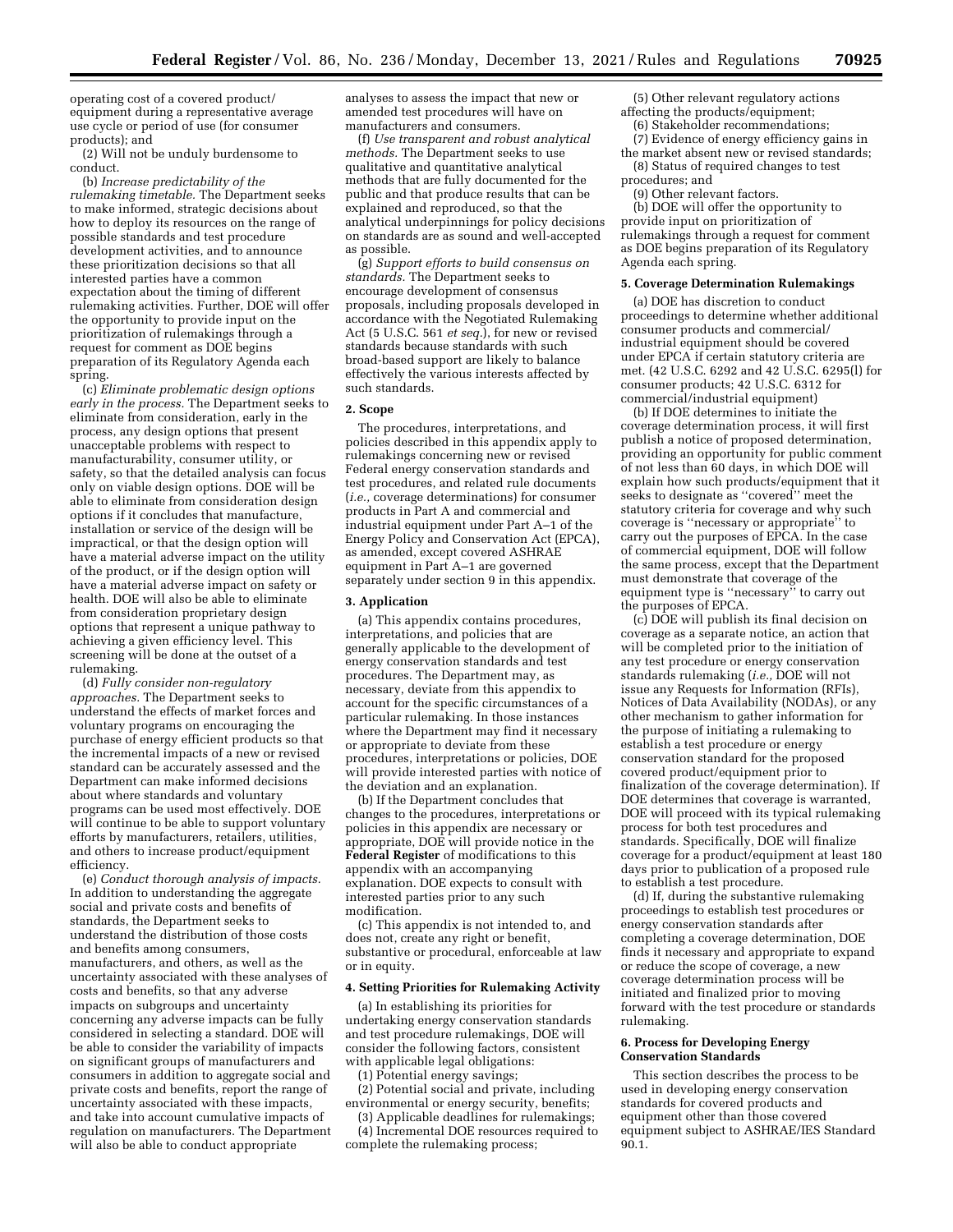(a) *Early assessment*—(1) *Initiating the rulemaking process.* As the first step in any proceeding to consider establishing or amending any energy conservation standard, DOE will publish a document in the **Federal Register** announcing that DOE is considering initiating a rulemaking proceeding. As part of that document, DOE will solicit submission of related comments, including data and information on whether DOE should proceed with the rulemaking, including whether any new or amended rule would be cost effective, economically justified, technologically feasible, or would result in a significant savings of energy. Based on the information received in response to the notice and its own analysis, DOE will determine whether to proceed with a rulemaking for a new or amended energy conservation standard or an amended test procedure. If DOE determines that a new or amended standard would not satisfy applicable statutory criteria, DOE would engage in notice and comment rulemaking to issue a determination that a new or amended standard is not warranted. If DOE receives sufficient information suggesting it could justify a new or amended standard or the information received is inconclusive with regard to the statutory criteria, DOE would undertake the preliminary stages of a rulemaking to issue or amend an energy conservation standard, as discussed further in paragraph (a)(2) of this section.

(2) *Preliminary rulemaking documents.* If the Department determines it is appropriate to proceed with a rulemaking, the preliminary stages of a rulemaking to issue or amend an energy conservation standard that DOE will undertake will be a Framework Document and Preliminary Analysis, or an Advance Notice of Proposed Rulemaking (ANOPR). Requests for Information (RFI) and Notices of Data Availability (NODA) could be issued, as appropriate, in addition to these preliminary stage documents.

(3) *Continued evaluation of statutory criteria.* In those instances where the early assessment either suggested that a new or amended energy conservation standard might be justified or in which the information was inconclusive on this point, and DOE undertakes the preliminary stages of a rulemaking to establish or amend an energy conservation standard, DOE may still ultimately determine that such a standard is not economically justified, technologically feasible or would not result in a significant savings of energy. Therefore, DOE will examine the potential costs and benefits and energy savings potential of a new or amended energy conservation standard at the preliminary stage of the rulemaking. DOE notes that it will, consistent with its statutory obligations, consider both cost effectiveness and economic justification when issuing a determination not to amend a standard.

(b) *Design options*—(1) *General.* Once the Department has initiated a rulemaking for a specific product/equipment but before publishing a proposed rule to establish or amend standards, DOE will typically identify the product/equipment categories and design options to be analyzed in detail, as well as those design options to be eliminated from further consideration. During the pre-

proposal stages of the rulemaking, interested parties may be consulted to provide information on key issues through a variety of rulemaking documents. The preliminary stages of a rulemaking to issue or amend an energy conservation standard that DOE will undertake will be a framework document and preliminary analysis, or an advance notice of proposed rulemaking (ANOPR). Requests for Information (RFI) and Notice of Data Availability (NODA) could also be issued, as appropriate.

(2) *Identification and screening of design options.* During the pre-NOPR phase of the rulemaking process, the Department will typically develop a list of design options for consideration. Initially, the candidate design options will encompass all those technologies considered to be technologically feasible. Following the development of this initial list of design options, DOE will review each design option based on the factors described in paragraph (b)(3) of this section and the policies stated in section 7 of this Appendix (*i.e.,* Policies on Selection of Standards). The reasons for eliminating or retaining any design option at this stage of the process will be fully documented and published as part of the NOPR and as appropriate for a given rule, in the pre-NOPR documents. The technologically feasible design options that are not eliminated in this screening will be considered further in the Engineering Analysis described in paragraph (c) of this section.

(3) *Factors for screening of design options.*  The factors for screening design options include:

(i) *Technological feasibility.* Technologies incorporated in commercial products or in working prototypes will be considered technologically feasible.

(ii) *Practicability to manufacture, install and service.* If mass production of a technology under consideration for use in commercially-available products (or equipment) and reliable installation and servicing of the technology could be achieved on the scale necessary to serve the relevant market at the time of the effective date of the standard, then that technology will be considered practicable to manufacture, install and service.

(iii) *Adverse Impacts on Product Utility or Product Availability.* 

(iv) *Adverse Impacts on Health or Safety.*  (v) *Unique-Pathway Proprietary Technologies.* Unique-Pathway Proprietary Technologies. If a design option utilizes proprietary technology that represents a unique pathway to achieving a given efficiency level, that technology will not be considered further.

(c) *Engineering analysis of design options and selection of candidate standard levels.*  After design options are identified and screened, DOE will perform the engineering analysis and the benefit/cost analysis and select the candidate standard levels based on these analyses. The results of the analyses will be published in a Technical Support Document (TSD) to accompany the appropriate rulemaking documents.

(1) *Identification of engineering analytical methods and tools.* DOE will select the specific engineering analysis tools (or

multiple tools, if necessary, to address uncertainty) to be used in the analysis of the design options identified as a result of the screening analysis.

(2) *Engineering and life-cycle cost analysis of design options.* DOE and its contractor will perform engineering and life-cycle cost analyses of the design options.

(3) *Review by stakeholders.* Interested parties will have the opportunity to review the results of the engineering and life-cycle cost analyses. If appropriate, a public workshop will be conducted to review these results. The analyses will be revised as appropriate on the basis of this input.

(4) *New information relating to the factors used for screening design options.* If further information or analysis leads to a determination that a design option, or a combination of design options, has unacceptable impacts, that design option or combination of design options will not be included in a candidate standard level.

(5) *Selection of candidate standard levels.*  Based on the results of the engineering and life-cycle cost analysis of design options and the policies stated in paragraph (b) of this section, DOE will select the candidate standard levels for further analysis.

(d) *Pre-NOPR Stage*—(1) *Documentation of decisions on candidate standard selection.* 

(i) *New or amended standards.* If the early assessment and screening analysis indicates that continued development of a standard is appropriate, the Department will publish either:

(A) A notice accompanying a framework document and, subsequently, a preliminary analysis or;

(B) An ANOPR. The notice document will be published in the **Federal Register***,* with accompanying documents referenced and posted in the appropriate docket.

(ii) *No new or amended standards.* If DOE determines at any point in the pre-NOPR stage that no candidate standard level is likely to produce the maximum improvement in energy efficiency that is both technologically feasible and economically justified or constitute significant energy savings, that conclusion will be announced in the **Federal Register** with an opportunity for public comment provided to stakeholders. In such cases, the Department will proceed with a rulemaking that proposes not to adopt new or amended standards.

(2) *Public comment and hearing.* The length of the public comment period for pre-NOPR rulemaking documents will vary depending upon the circumstances of the particular rulemaking, but will not be less than 75 calendar days. For such documents, DOE will determine whether a public hearing is appropriate.

(3) *Revisions based on comments.* Based on consideration of the comments received, any necessary changes to the engineering analysis or the candidate standard levels will be made.

(e) *Analysis of impacts and selection of proposed standard level.* After the pre-NOPR stage, if DOE has determined preliminarily that a candidate standard level is likely to produce the maximum improvement in energy efficiency that is both technologically feasible and economically justified or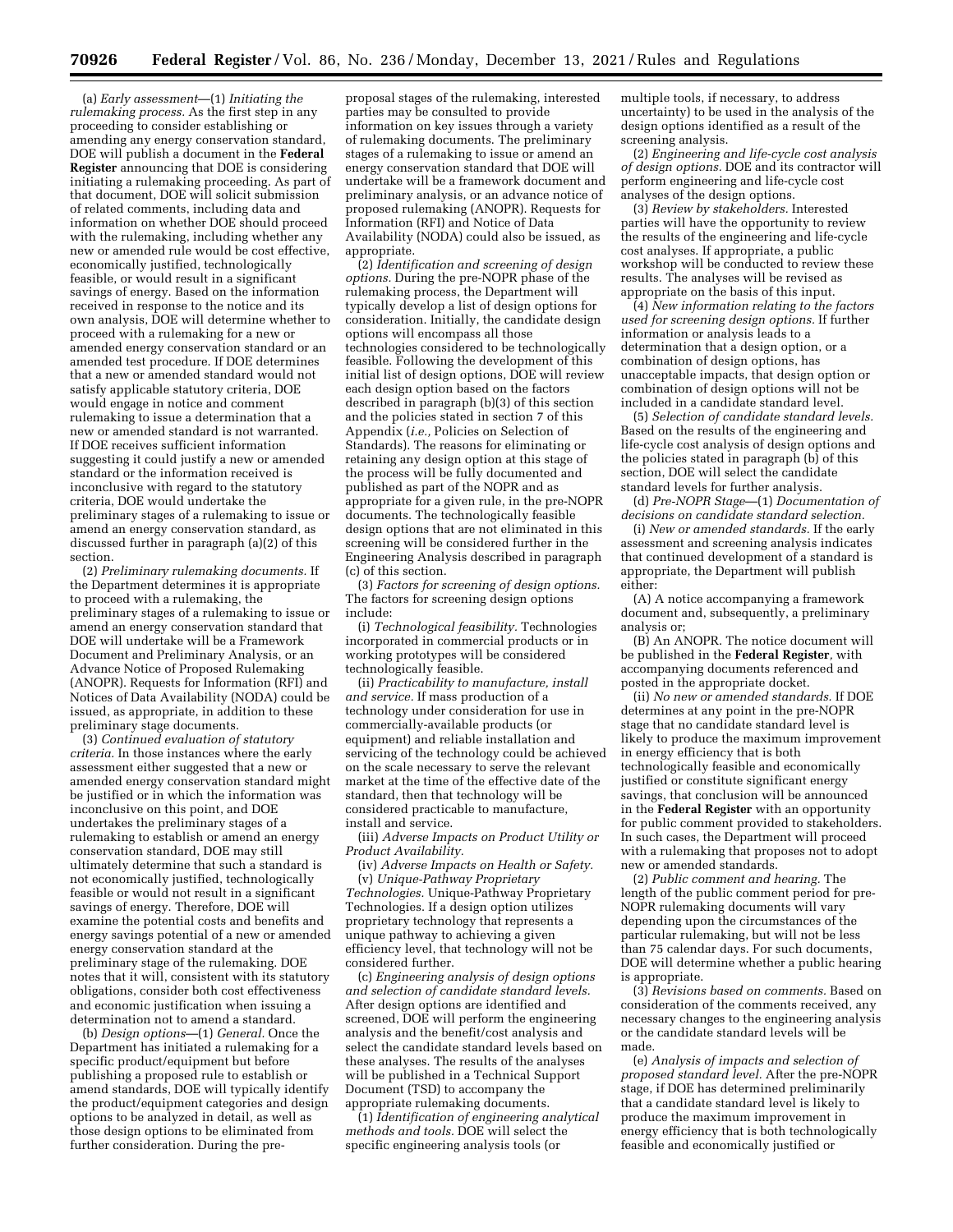constitute significant energy savings, economic analyses of the impacts of the candidate standard levels will be conducted. The Department will propose new or amended standards based on the results of the impact analysis.

(1) *Identification of issues for analysis.* The Department, in consideration of comments received, will identify issues that will be examined in the impacts analysis.

(2) *Identification of analytical methods and tools.* DOE will select the specific economic analysis tools (or multiple tools, if necessary, to address uncertainty) to be used in the analysis of the candidate standard levels.

(3) *Analysis of impacts.* DOE will conduct the analysis of the impacts of candidate standard levels.

(4) *Factors to be considered in selecting a proposed standard.* The factors to be considered in selection of a proposed standard include:

(i) *Impacts on manufacturers.* The analysis of private manufacturer impacts will include: Estimated impacts on cash flow; assessment of impacts on manufacturers of specific categories of products/equipment and small manufacturers; assessment of impacts on manufacturers of multiple product-specific Federal regulatory requirements, including efficiency standards for other products and regulations of other agencies; and impacts on manufacturing capacity, plant closures, and loss of capital investment.

(ii) *Private impacts on consumers.* The analysis of consumer impacts will include: Estimated private energy savings impacts on consumers based on national average energy prices and energy usage; assessments of impacts on subgroups of consumers based on major regional differences in usage or energy prices and significant variations in installation costs or performance; sensitivity analyses using high and low discount rates reflecting both private transactions and social discount rates and high and low energy price forecasts; consideration of changes to product utility, changes to purchase rate of products, and other impacts of likely concern to all or some consumers, based to the extent practicable on direct input from consumers; estimated life-cycle cost with sensitivity analysis; consideration of the increased first cost to consumers and the time required for energy cost savings to pay back these first costs; and loss of utility.

(iii) *Impacts on competition.* The analysis of impacts on competition will include an industry concentration analysis.

(iv) *Impacts on utilities.* The analysis of utility impacts will include estimated marginal impacts on electric and gas utility costs and revenues.

(v) *National energy, economic, and employment impacts.* The analysis of national energy, economic, and employment impacts will include: Estimated energy savings by fuel type; estimated net present value of benefits to all consumers; and estimates of the direct and indirect impacts on employment by appliance manufacturers, relevant service industries, energy suppliers, suppliers of complementary and substitution products, and the economy in general.

(vi) *Impacts on the environment.* The analysis of environmental impacts will

include estimated impacts on emissions of carbon and relevant criteria pollutants, and impacts on pollution control costs.

(vii) *Impacts of non-regulatory approaches.*  The analysis of energy savings and consumer impacts will incorporate an assessment of the impacts of market forces and existing voluntary programs in promoting product/ equipment efficiency, usage, and related characteristics in the absence of updated efficiency standards.

(viii) *New information relating to the factors used for screening design options.* 

(f) *Notice of proposed rulemaking*—(1) *Documentation of decisions on proposed standard selection.* The Department will publish a NOPR in the **Federal Register** that proposes standard levels and explains the basis for the selection of those proposed levels, and will post on its website a draft TSD documenting the analysis of impacts. The draft TSD will also be posted in the appropriate docket on *[www.regulations.gov.](http://www.regulations.gov)*  As required by 42 U.S.C.  $6295(p)(1)$  of EPCA, the NOPR also will describe the maximum improvement in energy efficiency or maximum reduction in energy use that is technologically feasible and, if the proposed standards would not achieve these levels, the reasons for proposing different standards.

(2) *Public comment and hearing.* There will be not less than 75 days for public comment on the NOPR, with at least one public hearing or workshop. (42 U.S.C. 6295(p)(2) and 42 U.S.C. 6306).

(3) *Revisions to impact analyses and selection of final standard.* Based on the public comments received, DOE will review the proposed standard and impact analyses, and make modifications as necessary. If major changes to the analyses are required at this stage, DOE will publish a Supplemental Notice of Proposed Rulemaking (SNOPR), when required. DOE may also publish a NODA or RFI, where appropriate.

(g) *Final rule.* The Department will publish a Final Rule in the **Federal Register** that promulgates standard levels, responds to public comments received on the NOPR, and explains how the selection of those standards meets the statutory requirement that any new or amended energy conservation standard produces the maximum improvement in energy efficiency that is both technologically feasible and economically justified and constitutes significant energy savings, accompanied by a final TSD.

#### **7. Policies on Selection of Standards**

(a) *Purpose.* Section 6 describes the process that will be used to consider new or revised energy efficiency standards and lists a number of factors and analyses that will be considered at specified points in the process. Department policies concerning the selection of new or revised standards, and decisions preliminary thereto, are described in this section. These policies are intended to elaborate on the statutory criteria provided in 42 U.S.C. 6295. The procedures described in this section are intended to assist the Department in making the determinations required by EPCA and do not preclude DOE's consideration of any other information consistent with the relevant statutory criteria. The Department will consider pertinent

information in determining whether a new or revised standard is consistent with the statutory criteria.

(b) *Screening design options.* These factors will be considered as follows in determining whether a design option will receive any further consideration:

(1) *Technological feasibility.* Technologies that are not incorporated in commercial products or in commercially-viable, existing prototypes will not be considered further.

(2) *Practicability to manufacture, install and service.* If it is determined that mass production of a technology in commercial products and reliable installation and servicing of the technology could not be achieved on the scale necessary to serve the relevant market at the time of the compliance date of the standard, then that technology will not be considered further.

(3) *Impacts on product utility.* If a technology is determined to have significant adverse impact on the utility of the product/ equipment to subgroups of consumers, or result in the unavailability of any covered product type with performance characteristics (including reliability), features, sizes, capacities, and volumes that are substantially the same as products generally available in the U.S. at the time, it will not be considered further.

(4) *Safety of technologies.* If it is determined that a technology will have significant adverse impacts on health or safety, it will not be considered further.

(5) *Unique-pathway proprietary technologies.* If a technology has proprietary protection and represents a unique pathway to achieving a given efficiency level, it will not be considered further, due to the potential for monopolistic concerns.

(c) *Identification of candidate standard levels.* Based on the results of the engineering and cost/benefit analyses of design options, DOE will identify the candidate standard levels for further analysis. Candidate standard levels will be selected as follows:

(1) *Costs and savings of design options.*  Design options that have payback periods that exceed the median life of the product or which result in life-cycle cost increases relative to the base case, using typical fuel costs, usage, and private discount rates, will not be used as the basis for candidate standard levels.

(2) *Further information on factors used for screening design options.* If further information or analysis leads to a determination that a design option, or a combination of design options, has unacceptable impacts under the policies stated in this Appendix, that design option or combination of design options will not be included in a candidate standard level.

(3) *Selection of candidate standard levels.*  Candidate standard levels, which will be identified in the pre-NOPR documents and on which impact analyses will be conducted, will be based on the remaining design options.

(i) The range of candidate standard levels will typically include:

(A) The most energy-efficient combination of design options;

(B) The combination of design options with the lowest life-cycle cost; and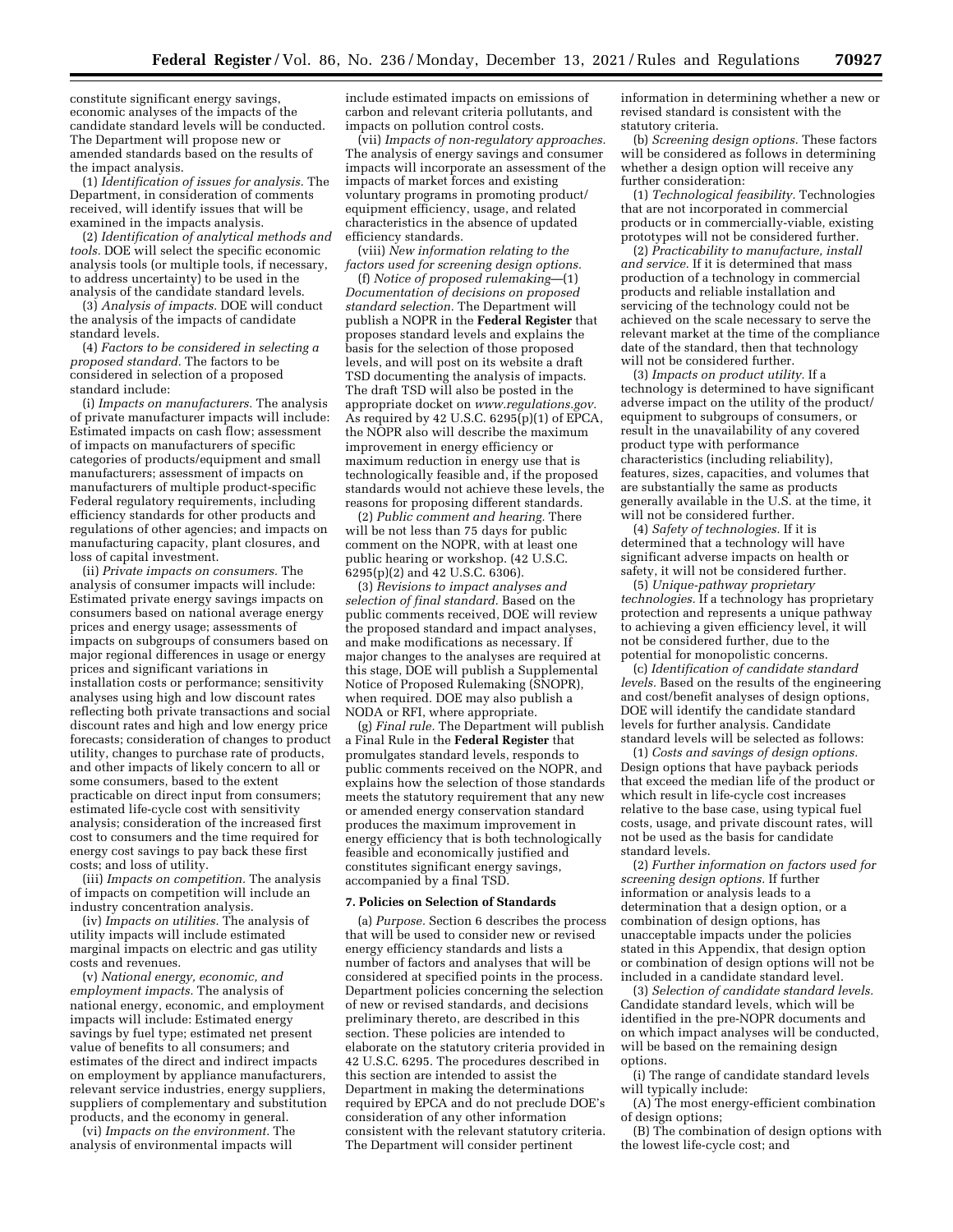(C) A combination of design options with a payback period of not more than three years.

(ii) Candidate standard levels that incorporate noteworthy technologies or fill in large gaps between efficiency levels of other candidate standard levels also may be selected.

(d) *Pre-NOPR Stage.* New information provided in public comments on any pre-NOPR documents will be considered to determine whether any changes to the candidate standard levels are needed before proceeding to the analysis of impacts.

(e)(1) *Selection of proposed standard.*  Based on the results of the analysis of impacts, DOE will select a standard level to be proposed for public comment in the NOPR. As required under 42 U.S.C.  $6295(0)(2)(A)$ , any new or revised standard must be designed to achieve the maximum improvement in energy efficiency that is determined to be both technologically feasible and economically justified.

(2) *Statutory policies.* The fundamental policies concerning the selection of standards include:

(i) A trial standard level will not be proposed or promulgated if the Department determines that it is not both technologically feasible and economically justified. (42 U.S.C. 6295(o)(2)(A) and 42 U.S.C. 6295(o)(3)(B)) For a trial standard level to be economically justified, the Secretary must determine that the benefits of the standard exceed its burdens by, to the greatest extent practicable, considering the factors listed in 42 U.S.C. 6295(o)(2)(B)(i). A standard level is subject to a rebuttable presumption that it is economically justified if the payback period is three years or less. (42 U.S.C. 6295(o)(2)(B)(iii))

(ii) If the Department determines that interested persons have established by a preponderance of the evidence that a standard level is likely to result in the unavailability in the United States of any covered product/equipment type (or class) with performance characteristics (including reliability), features, sizes, capacities, and volumes that are substantially the same as products generally available in the U.S. at the time of the determination, then that standard level will not be proposed. (42 U.S.C. 6295(o)(4))

(iii) If the Department determines that a standard level would not result in significant conservation of energy, that standard level will not be proposed. (42 U.S.C.  $6295(o)(3)(B)$ 

(f) *Selection of a final standard.* New information provided in the public comments on the NOPR and any analysis by the Department of Justice concerning impacts on competition of the proposed standard will be considered to determine whether issuance of a new or amended energy conservation standard produces the maximum improvement in energy efficiency that is both technologically feasible and economically justified and still constitutes significant energy savings or whether any change to the proposed standard level is needed before proceeding to the final rule. The same policies used to select the proposed standard level, as described in this section, will be

used to guide the selection of the final standard level or a determination that no new or amended standard is justified.

#### **8. Test Procedures**

(a) *General.* As with the early assessment process for energy conservation standards, DOE believes that early stakeholder input is also very important during test procedure rulemakings. DOE will follow an early assessment process similar to that described in the preceding sections discussing DOE's consideration of amended energy conservation standards. Consequently, DOE will publish a notice in the **Federal Register**  whenever DOE is considering initiation of a rulemaking to amend a test procedure. In that notice, DOE will request submission of comments, including data and information on whether an amended test procedure rule would:

(1) *Measurements.* More accurately measure energy efficiency, energy use, water use (as specified in EPCA), or estimated annual operating cost of a covered product during a representative average use cycle or period of use without being unduly burdensome to conduct; or

(2) *Reduce testing burden.* DOE will review comments submitted and, subject to statutory obligations, determine whether it agrees with the submitted information. If DOE determines that an amended test procedure is not justified at that time, it will not pursue the rulemaking and will publish a notice in the **Federal Register** to that effect. If DOE receives sufficient information suggesting an amended test procedure could more accurately measure energy efficiency, energy use, water use (as specified in EPCA), or estimated annual operating cost of a covered product during a representative average use cycle or period of use and not be unduly burdensome to conduct, reduce testing burden, or the information received is inconclusive with regard to these points, DOE would undertake the preliminary stages of a rulemaking to amend the test procedure, as discussed further in the paragraphs that follow in this section.

(b) *Identifying the need to modify test procedures.* DOE will identify any necessary modifications to established test procedures prior to initiating the standards development process. It will consider all stakeholder comments with respect to needed test procedure modifications. If DOE determines that it is appropriate to continue the test procedure rulemaking after the early assessment process, it would provide further opportunities for early public input through **Federal Register** documents, including NODAs and/or RFIs.

(c) *Adoption of Industry Test Methods.*  DOE will adopt industry test procedure standards as DOE test procedures for covered products and equipment, but only if DOE determines that such procedures would not be unduly burdensome to conduct and would produce test results that reflect the energy efficiency, energy use, water use (as specified in EPCA) or estimated operating costs of that equipment during a representative average use cycle. DOE may also adopt industry test procedure standards with modifications, or craft its own procedures as necessary to

ensure compatibility with the relevant statutory requirements, as well as DOE's compliance, certification, and enforcement requirements.

(d) *Issuing final test procedure*—(1) *Process.* Test procedure rulemakings establishing methodologies used to evaluate proposed energy conservation standards will be finalized prior to publication of a NOPR proposing new or amended energy conservation standards. Except as provided in paragraph (d)(2) of this section, new test procedures and amended test procedures that impact measured energy use or efficiency will be finalized at least 180 days prior to the close of the comment period for:

(i) A NOPR proposing new or amended energy conservation standards; or

(ii) A notice of proposed determination that standards do not need to be amended. With regards to amended test procedures, DOE will state in the test procedure final rule whether the amendments impact measured energy use or efficiency.

(2) *Exceptions.* The 180-day period for new test procedures and amended test procedures that impact measured energy use or efficiency specified in paragraph (d)(1) of this section is not applicable to:

(i) Test procedures developed in accordance with the Negotiated Rulemaking Act or by interested persons that are fairly representative of relevant points of view (including representatives of manufacturers of covered products, States, and efficiency advocates), as determined by the Secretary; or

(ii) Test procedure amendments limited to calculation changes (*e.g.,* use factor or adder). Parties submitting a consensus recommendation in accordance with paragraph (i) of this section may specify a time period between finalization of the test procedure and the close of the comment for a NOPR proposing new or amended energy conservation standards or a notice of proposed determination that standards do not need to be amended.

(e) *Effective Date of Test Procedures.* If required only for the evaluation and issuance of updated efficiency standards, use of the modified test procedures typically will not be required until the implementation date of updated standards.

#### **9. ASHRAE Equipment**

(a) EPCA provides that ASHRAE equipment are subject to unique statutory requirements and their own set of timelines. More specifically, pursuant to EPCA's statutory scheme for covered ASHRAE equipment, DOE is required to consider amending the existing Federal energy conservation standards and test procedures for certain enumerated types of commercial and industrial equipment (generally, commercial water heaters, commercial packaged boilers, commercial airconditioning and heating equipment, and packaged terminal air conditioners and heat pumps) when ASHRAE Standard 90.1 is amended with respect to standards and test procedures applicable to such equipment. Not later than 180 days after the amendment of the standard, the Secretary will publish in the **Federal Register** for public comment an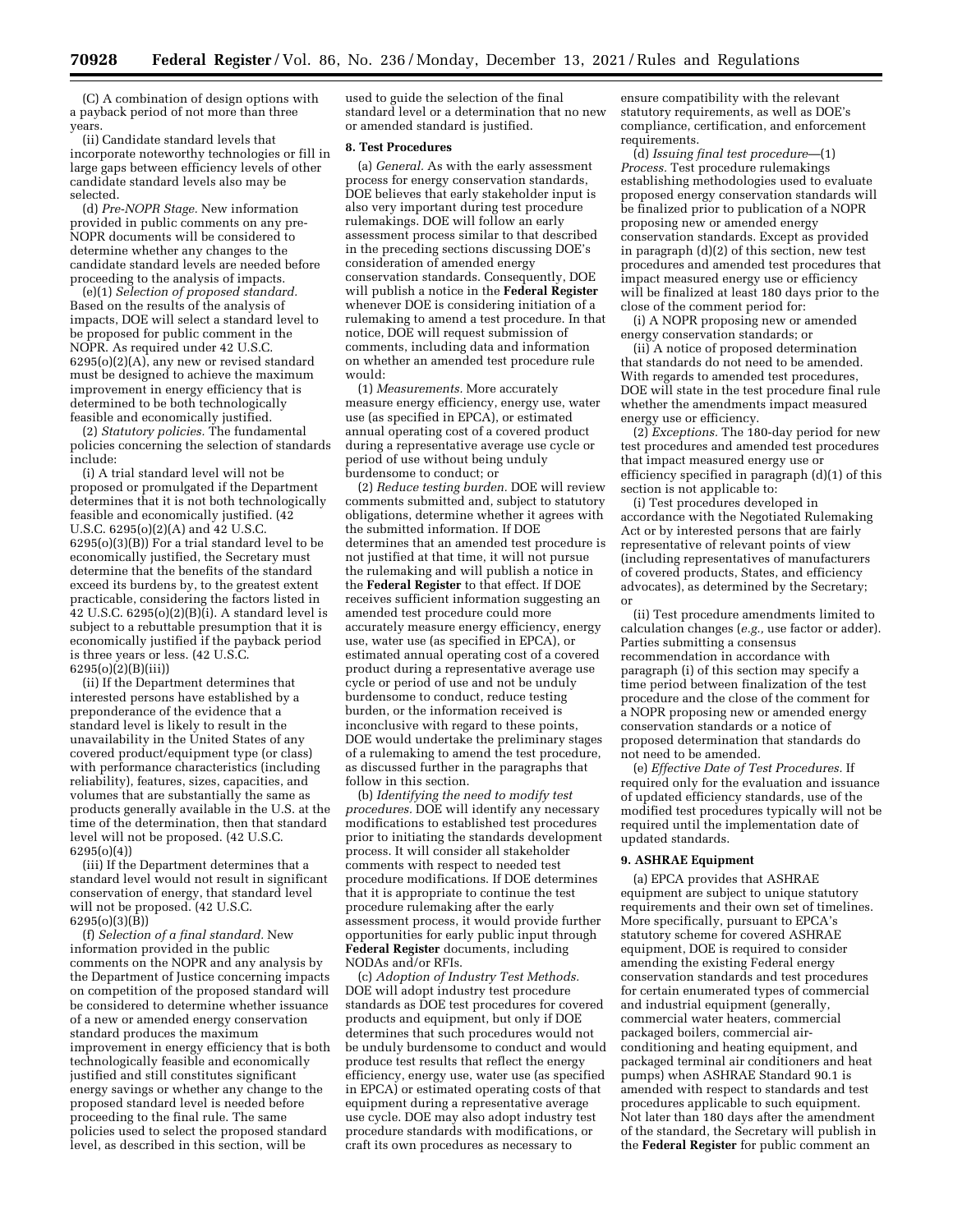analysis of the energy savings potential of amended energy efficiency standards. For each type of equipment, EPCA directs that if ASHRAE Standard 90.1 is amended, not later than 18 months after the date of publication of the amendment to ASHRAE Standard 90.1, DOE must adopt amended energy conservation standards at the new efficiency level in ASHRAE Standard 90.1 as the uniform national standard for such equipment, or amend the test procedure referenced in ASHRAE Standard 90.1 for the equipment at issue to be consistent with the applicable industry test procedure, respectively, unless—

(1) DOE determines by rule, and supported by clear and convincing evidence, that a more-stringent standard would result in significant additional conservation of energy and is technologically feasible and economically justified; or

(2) The test procedure would not meet the requirements for such test procedures specified in EPCA. In such case, DOE must adopt the more stringent standard not later than 30 months after the date of publication of the amendment to ASHRAE/IES Standard 90.1 for the affected equipment.

(b) For ASHRAE equipment, DOE will adopt the revised ASHRAE levels or the industry test procedure, as contemplated by EPCA, except in very limited circumstances. With respect to DOE's consideration of standards more-stringent than the ASHRAE levels or changes to the industry test procedure, DOE will do so only if it can meet a very high bar to demonstrate the ''clear and convincing evidence'' threshold. Clear and convincing evidence would exist only where the specific facts and data made available to DOE regarding a particular ASHRAE amendment demonstrates that there is no substantial doubt that a standard more stringent than that contained in the ASHRAE Standard 90.1 amendment is permitted because it would result in a significant additional amount of energy savings, is technologically feasible and economically justified, or, in the case of test procedures, that the industry test procedure does not meet the EPCA requirements. DOE will make this determination only after seeking data and information from interested parties and the public to help inform the Agency's views. DOE will seek from interested stakeholders and the public data and information to assist in making this determination, prior to publishing a proposed rule to adopt morestringent standards or a different test procedure.

(c) DOE's review in adopting amendments based on an action by ASHRAE to amend Standard 90.1 is strictly limited to the specific standards or test procedure amendment for the specific equipment for which ASHRAE has made a change (*i.e.,*  determined down to the equipment class level). DOE believes that ASHRAE not acting to amend Standard 90.1 is tantamount to a decision that the existing standard remain in place. Thus, when undertaking a review as required by 42 U.S.C. 6313(a)(6)(C), DOE would need to find clear and convincing evidence, as defined in this section, to issue a standard more stringent than the existing standard for the equipment at issue.

#### **10. Direct Final Rules**

In accordance with 42 U.S.C. 6295(p)(4), on receipt of a joint proposal, including a consensus recommendation developed in accordance with the Negotiated Rulemaking Act (5 U.S.C. 561 *et seq.*), that is submitted by interested persons that are fairly representative of relevant points of view, DOE may issue a direct final rule (DFR) establishing energy conservation standards for a covered product or equipment if DOE determines the recommended standard is in accordance with 42 U.S.C. 6295(o) or 42 U.S.C. 6313(a)(6)(B) as applicable. To be ''fairly representative of relevant points of view'' the group submitting a joint statement must, where appropriate, include larger concerns and small businesses in the regulated industry/manufacturer community, energy advocates, energy utilities, consumers, and States. However, it will be necessary to evaluate the meaning of ''fairly representative'' on a case-by-case basis, subject to the circumstances of a particular rulemaking, to determine whether fewer or additional parties must be part of a joint statement in order to be ''fairly representative of relevant points of view.''

#### **11. Principles for Distinguishing Between Effective and Compliance Dates**

(a) *Dates, generally.* The effective and compliance dates for either DOE test procedures or DOE energy conservation standards are typically not identical, and these terms should not be used interchangeably.

(b) *Effective date.* The effective date is the date a rule is legally operative after being published in the **Federal Register**.

(c) *Compliance date.* (1) For test procedures, the compliance date is the specific date when manufacturers are required to use the new or amended test procedure requirements to make representations concerning the energy efficiency or use of a product, including certification that the covered product/ equipment meets an applicable energy conservation standard.

(2) For energy conservation standards, the compliance date is the specific date upon which manufacturers are required to meet the new or amended standards for applicable covered products/equipment that are distributed in interstate commerce.

#### **12. Principles for the Conduct of the Engineering Analysis**

(a) The purpose of the engineering analysis is to develop the relationship between efficiency and cost of the subject product/ equipment. The Department will use the most appropriate means available to determine the efficiency/cost relationship, including an overall system approach or engineering modeling to predict the reduction in energy use or improvement in energy efficiency that can be expected from individual design options as discussed in paragraphs (b) and (c) of this section. From this efficiency/cost relationship, measures such as payback, life-cycle cost, and energy savings can be developed. The Department will identify issues that will be examined in the engineering analysis and the types of

specialized expertise that may be required. DOE will select appropriate contractors, subcontractors, and expert consultants, as necessary, to perform the engineering analysis and the impact analysis. Also, the Department will consider data, information, and analyses received from interested parties for use in the analysis wherever feasible.

(b) The engineering analysis begins with the list of design options developed in consultation with the interested parties as a result of the screening process. The Department will establish the likely cost and performance improvement of each design option. Ranges and uncertainties of cost and performance will be established, although efforts will be made to minimize uncertainties by using measures such as test data or component or material supplier information where available. Estimated uncertainties will be carried forward in subsequent analyses. The use of quantitative models will be supplemented by qualitative assessments as appropriate.

(c) The next step includes identifying, modifying, or developing any engineering models necessary to predict the efficiency impact of any one or combination of design options on the product/equipment. A base case configuration or starting point will be established, as well as the order and combination/blending of the design options to be evaluated. DOE will then perform the engineering analysis and develop the costefficiency curve for the product/equipment. The cost efficiency curve and any necessary models will be available to stakeholders during the pre-NOPR stage of the rulemaking.

#### **13. Principles for the Analysis of Impacts on Manufacturers**

(a) *Purpose.* The purpose of the manufacturer analysis is to identify the likely private impacts of efficiency standards on manufacturers. The Department will analyze the impact of standards on manufacturers with substantial input from manufacturers and other interested parties. This section describes the principles that will be used in conducting future manufacturing impact analyses.

(b) *Issue identification.* In the impact analysis stage, the Department will identify issues that will require greater consideration in the detailed manufacturer impact analysis. Possible issues may include identification of specific types or groups of manufacturers and concerns over access to technology. Specialized contractor expertise, empirical data requirements, and analytical tools required to perform the manufacturer impact analysis also would be identified at this stage.

(c) *Industry characterization.* Prior to initiating detailed impact studies, the Department will seek input on the present and past industry structure and market characteristics. Input on the following issues will be sought:

(1) Manufacturers and their current and historical relative market shares;

(2) Manufacturer characteristics, such as whether manufacturers make a full line of models or serve a niche market;

(3) Trends in the number of manufacturers;

(4) Financial situation of manufacturers;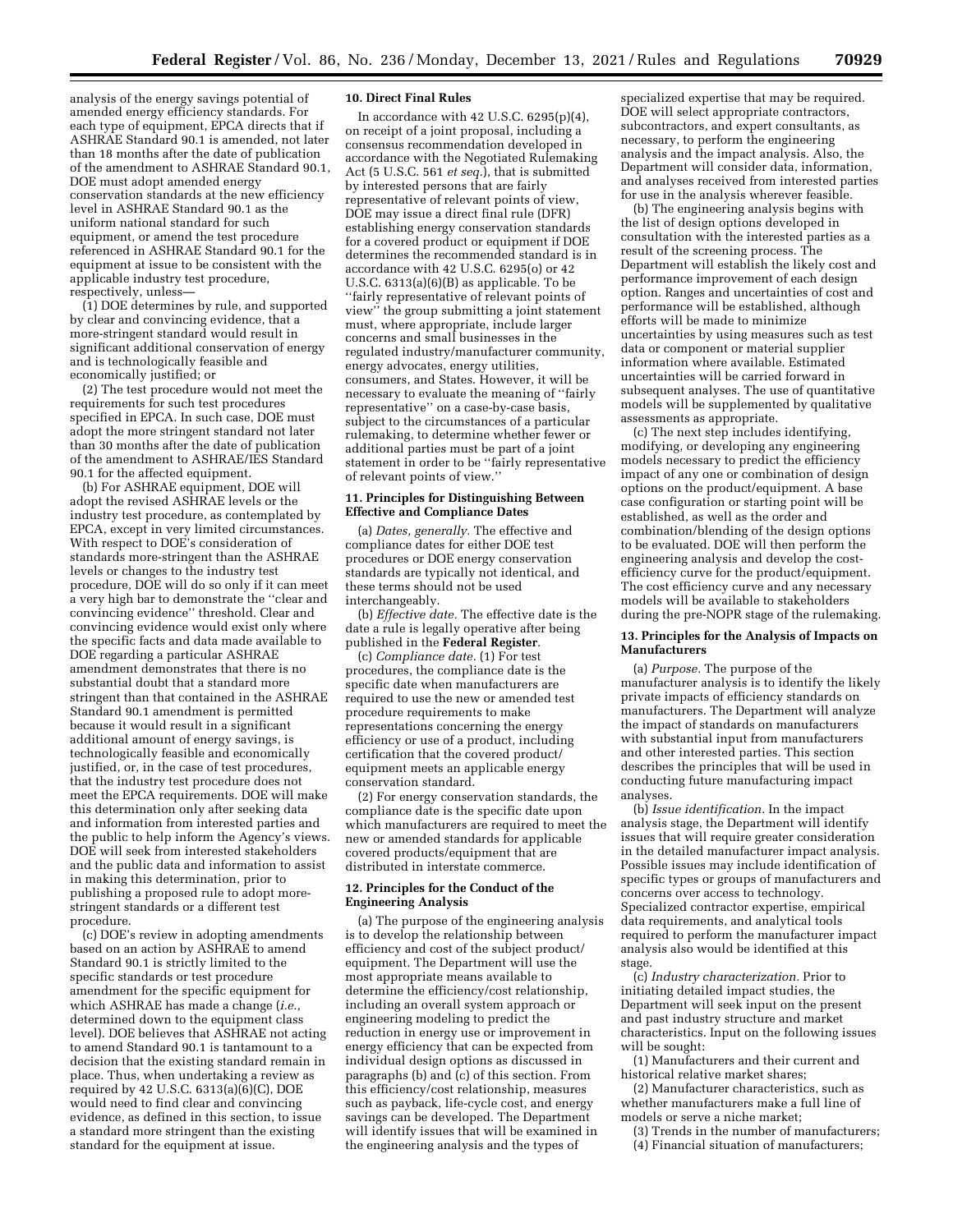(5) Trends in product/equipment characteristics and retail markets including manufacturer market shares and market concentration; and

(6) Identification of other relevant regulatory actions and a description of the nature and timing of any likely impacts.

(d) *Cost impacts on manufacturers.* The costs of labor, material, engineering, tooling, and capital are difficult to estimate, manufacturer-specific, and usually proprietary. The Department will seek input from interested parties on the treatment of cost issues. Manufacturers will be encouraged to offer suggestions as to possible sources of data and appropriate data collection methodologies. Costing issues to be addressed include:

(1) Estimates of total private cost impacts, including product/equipment-specific costs (based on cost impacts estimated for the engineering analysis) and front-end investment/conversion costs for the full range of product/equipment models.

(2) Range of uncertainties in estimates of average cost, considering alternative designs and technologies which may vary cost impacts and changes in costs of material, labor, and other inputs which may vary costs.

(3) Variable cost impacts on particular types of manufacturers, considering factors such as atypical sunk costs or characteristics of specific models which may increase or decrease costs.

(e) *Impacts on product/equipment sales, features, prices, and cost recovery.* In order to make manufacturer cash-flow calculations, it is necessary to predict the number of products/equipment sold and their sale price. This requires an assessment of the likely impacts of price changes on the number of products/equipment sold and on typical features of models sold. Past analyses have relied on price and shipment data generated by economic models. The Department will develop additional estimates of prices and shipments by drawing on multiple sources of data and experience including: Actual shipment and pricing experience; data from manufacturers, retailers, and other market experts; financial models, and sensitivity analyses. The possible impacts of candidate/ trial standard levels on consumer choices among competing fuels will be explicitly considered where relevant.

(f) *Measures of impact.* The manufacturer impact analysis will estimate the impacts of candidate/trial standard levels on the net cash flow of manufacturers. Computations will be performed for the industry as a whole and for typical and atypical manufacturers. The exact nature and the process by which the analysis will be conducted will be determined by DOE, with input from interested parties, as appropriate. Impacts to be analyzed include:

(1) Industry net present value, with sensitivity analyses based on uncertainty of costs, sales prices, and sales volumes;

(2) Cash flows, by year; and

(3) Other measures of impact, such as revenue, net income, and return on equity, as appropriate. DOE also notes that the characteristics of a typical manufacturers worthy of special consideration will be determined in consultation with

manufacturers and other interested parties and may include: Manufacturers incurring higher or lower than average costs; and manufacturers experiencing greater or fewer adverse impacts on sales. Alternative scenarios based on other methods of estimating cost or sales impacts also will be performed, as needed.

(g) *Cumulative Impacts of Other Federal Regulatory Actions.* (1) The Department will recognize and seek to mitigate the overlapping effects on manufacturers of new or revised DOE standards and other regulatory actions affecting the same products or equipment. DOE will analyze and consider the impact on manufacturers of multiple product/equipment-specific regulatory actions. These factors will be considered in setting rulemaking priorities, conducting the early assessment as to whether DOE should proceed with a standards rulemaking, assessing manufacturer impacts of a particular standard, and establishing compliance dates for a new or revised standard that, consistent with any statutory requirements, are appropriately coordinated with other regulatory actions to mitigate any cumulative burden.

(2) If the Department determines that a proposed standard would impose a significant impact on product or equipment manufacturers within approximately three years of the compliance date of another DOE standard that imposes significant impacts on the same manufacturers (or divisions thereof, as appropriate), the Department will, in addition to evaluating the impact on manufacturers of the proposed standard, assess the joint impacts of both standards on manufacturers.

(3) If the Department is directed to establish or revise standards for products/ equipment that are components of other products/equipment subject to standards, the Department will consider the interaction between such standards in setting rulemaking priorities and assessing manufacturer impacts of a particular standard. The Department will assess, as part of the engineering and impact analyses, the cost of components subject to efficiency standards.

(h) *Summary of quantitative and qualitative assessments.* The summary of quantitative and qualitative assessments will contain a description and discussion of uncertainties. Alternative estimates of impacts, resulting from the different potential scenarios developed throughout the analysis, will be explicitly presented in the final analysis results.

(1) Key modeling and analytical tools. In its assessment of the likely impacts of standards on manufacturers, the Department will use models that are clear and understandable, feature accessible calculations, and have clearly explained assumptions. As a starting point, the Department will use the Government Regulatory Impact Model (GRIM). The Department will also support the development of economic models for price and volume forecasting. Research required to update key economic data will be considered.

(2) [Reserved]

### **14. Principles for the Analysis of Impacts on Consumers**

(a) *Early consideration of impacts on consumer utility.* The Department will consider at the earliest stages of the development of a standard whether particular design options will lessen the utility of the covered products/equipment to the consumer. See paragraph (b) of section 6.

(b) *Impacts on product/equipment availability.* The Department will determine, based on consideration of information submitted during the standard development process, whether a proposed standard is likely to result in the unavailability of any covered product/equipment type with performance characteristics (including reliability), features, sizes, capacities, and volumes that are substantially the same as products/equipment generally available in the U.S. at the time. DOE will not promulgate a standard if it concludes that it would result in such unavailability.

(c) *Department of Justice review.* As required by law, the Department will solicit the views of the Department of Justice on any lessening of competition likely to result from the imposition of a proposed standard and will give the views provided full consideration in assessing economic justification of a proposed standard. In addition, DOE may consult with the Department of Justice at earlier stages in the standards development process to seek its preliminary views on competitive impacts.

(d) *Variation in consumer impacts.* The Department will use regional analysis and sensitivity analysis tools, as appropriate, to evaluate the potential distribution of impacts of candidate/trial standard levels among different subgroups of consumers. The Department will consider impacts on significant segments of consumers in determining standards levels. Where there are significant negative impacts on identifiable subgroups, DOE will consider the efficacy of voluntary approaches as a means to achieve potential energy savings.

(e) *Payback period and first cost.* (1) In the assessment of consumer impacts of standards, the Department will consider Life-Cycle Cost, Payback Period, and Cost of Conserved Energy to evaluate the savings in operating expenses relative to increases in purchase price. The Department also performs sensitivity and scenario analyses when appropriate. The results of these analyses will be carried throughout the analysis and the ensuing uncertainty described.

(2) If, in the analysis of consumer impacts, the Department determines that a candidate/ trial standard level would result in a substantial increase in product/equipment first costs to consumers or would not pay back such additional first costs through energy cost savings in less than three years, Department will assess the likely impacts of such a standard on low-income households, product/equipment sales and fuel switching, as appropriate.